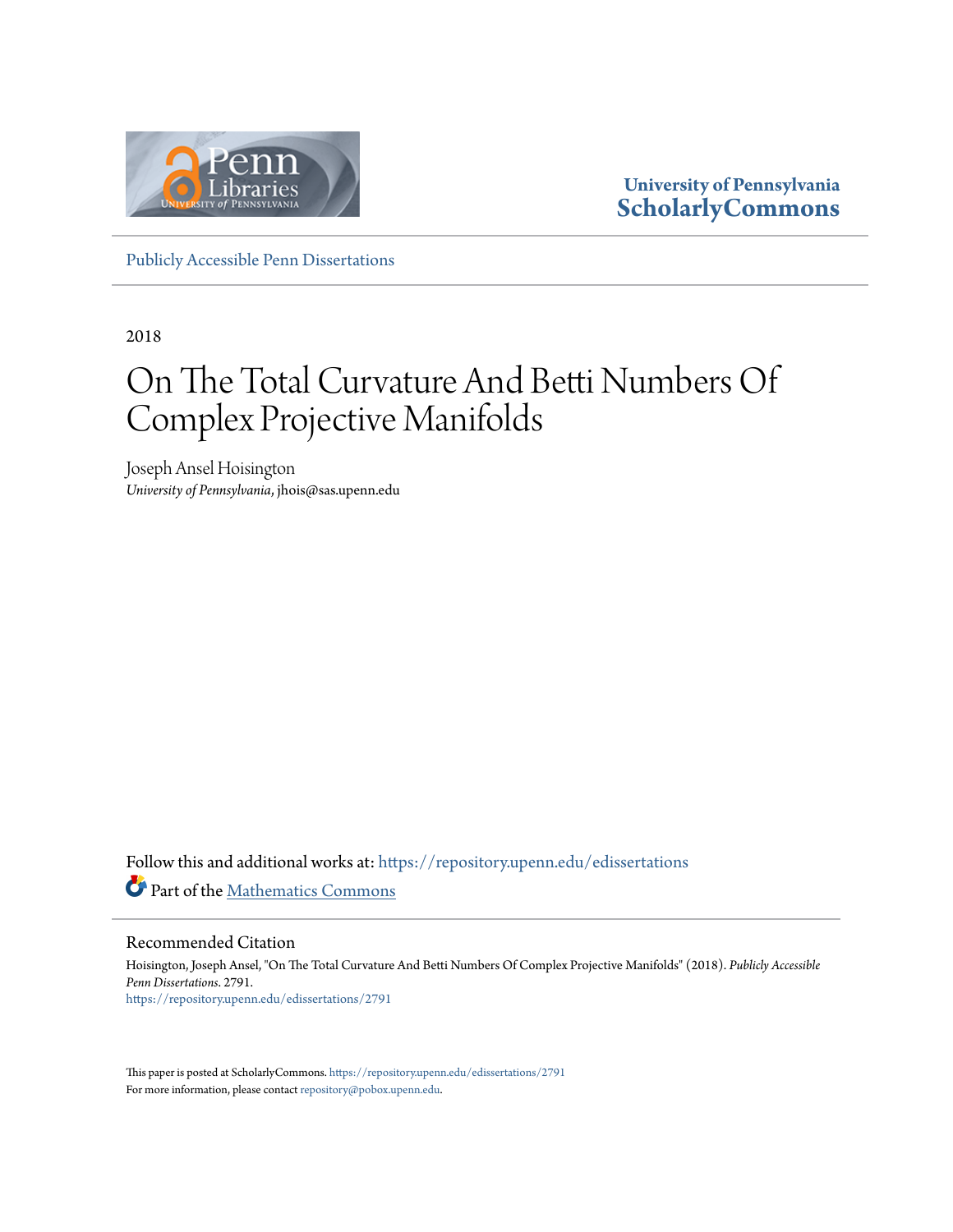#### On The Total Curvature And Betti Numbers Of Complex Projective Manifolds

#### **Abstract**

We prove an inequality between the sum of the Betti numbers of a complex projective manifold and its total curvature, and we characterize the complex projective manifolds whose total curvature is minimal. These results extend the classical theorems of Chern and Lashof to complex projective space.

**Degree Type** Dissertation

**Degree Name** Doctor of Philosophy (PhD)

**Graduate Group** Mathematics

**First Advisor** Christopher B. Croke

**Keywords** Betti Number Estimates, Chern-Lashof Theorems, Complex Projective Manifolds, Total Curvature

**Subject Categories** Mathematics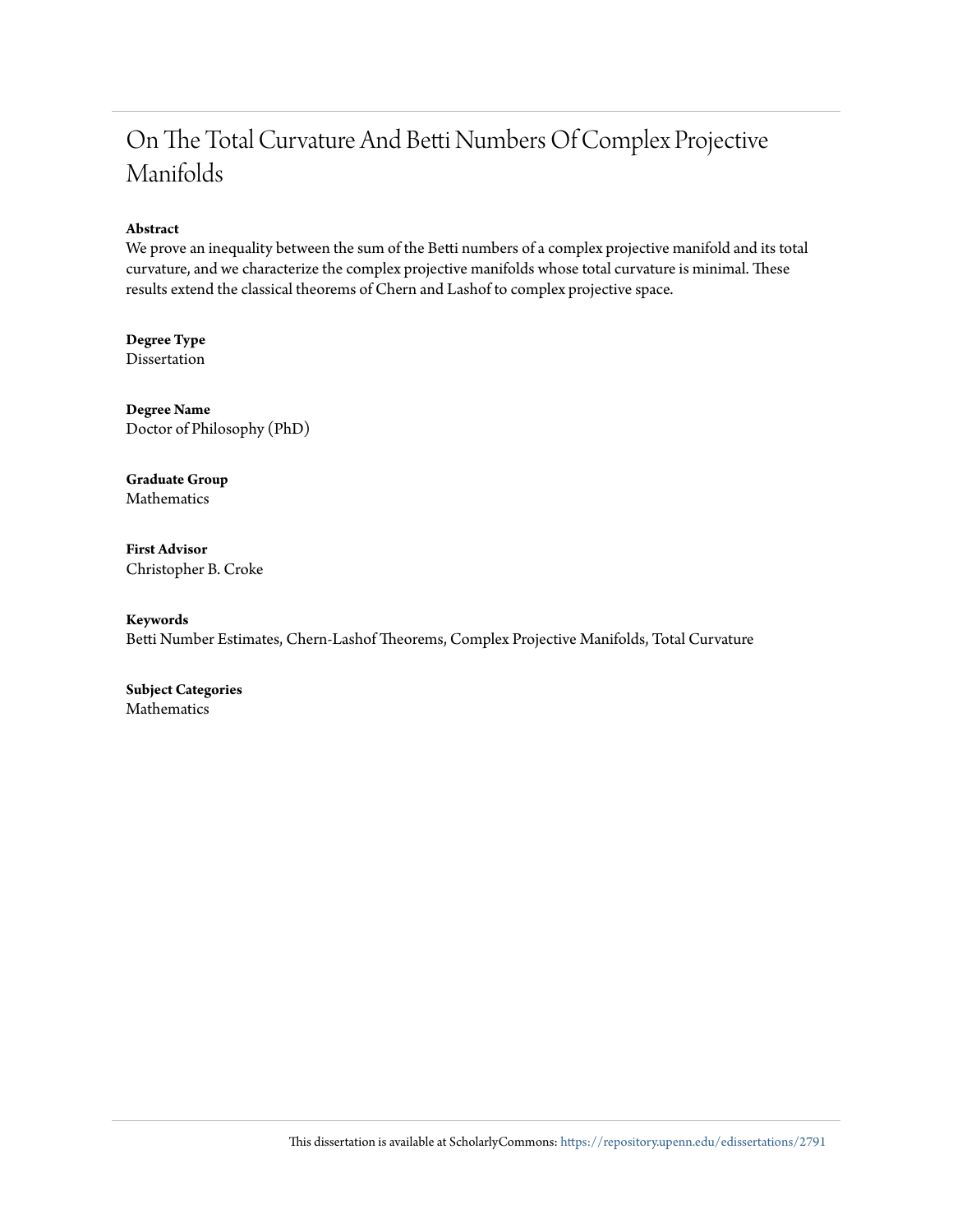#### ON THE TOTAL CURVATURE AND BETTI NUMBERS OF COMPLEX PROJECTIVE MANIFOLDS

Joseph Ansel Hoisington

#### A DISSERTATION

in

#### Mathematics

Presented to the Faculties of the University of Pennsylvania in Partial Fulfillment of the Requirements for the Degree of Doctor of Philosophy

2018

Supervisor of Dissertation

Christopher Croke, Professor of Mathematics

Graduate Group Chairperson

Wolfgang Ziller, Professor of Mathematics

Dissertation Committee: Herman Gluck, Professor of Mathematics Wolfgang Ziller, Professor of Mathematics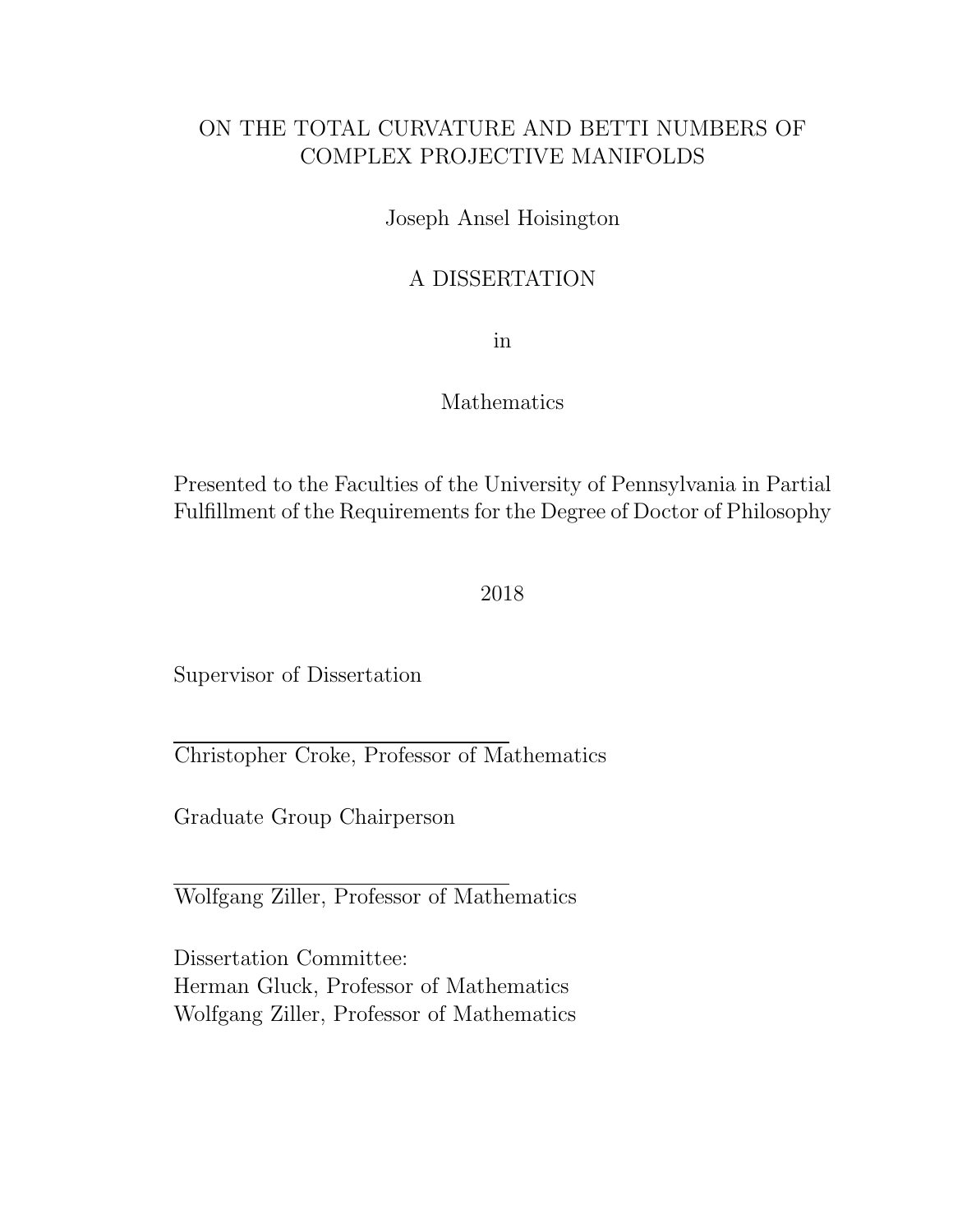## Acknowledgments

I would like to express my sincere gratitude to Christopher Croke, my advisor, for his mentorship, encouragement and support, and for introducing me to the mathematics that led to these results. I would also like to thank Herman Gluck, Peter McGrath, Tony Pantev, Brian Weber and Wolfgang Ziller for many helpful and enjoyable conversations.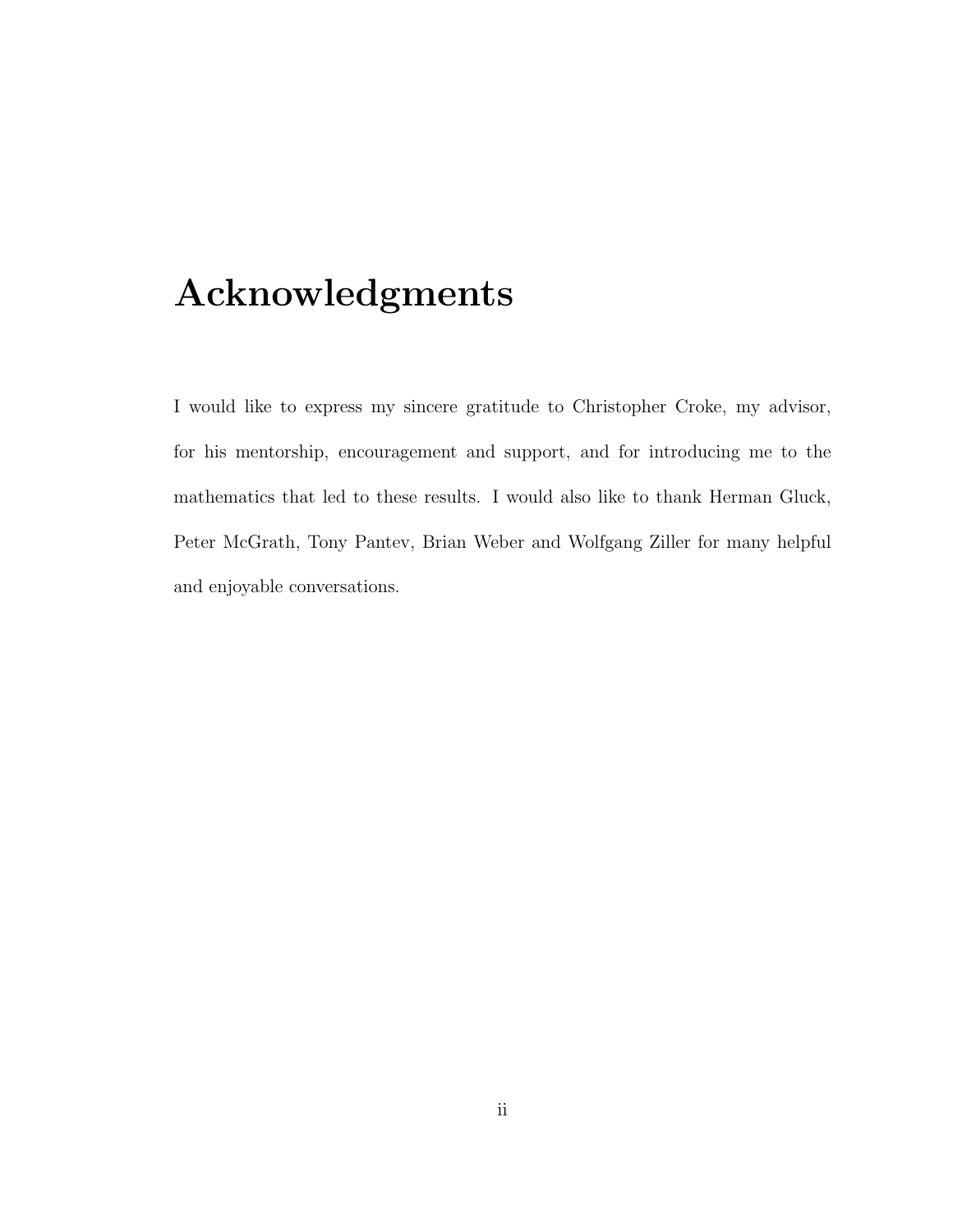#### ABSTRACT

### ON THE TOTAL CURVATURE AND BETTI NUMBERS OF COMPLEX PROJECTIVE MANIFOLDS

Joseph Ansel Hoisington

Christopher Croke

We prove an inequality between the sum of the Betti numbers of a complex projective manifold and its total curvature, and we characterize the complex projective manifolds whose total curvature is minimal. These results extend the classical theorems of Chern and Lashof to complex projective space.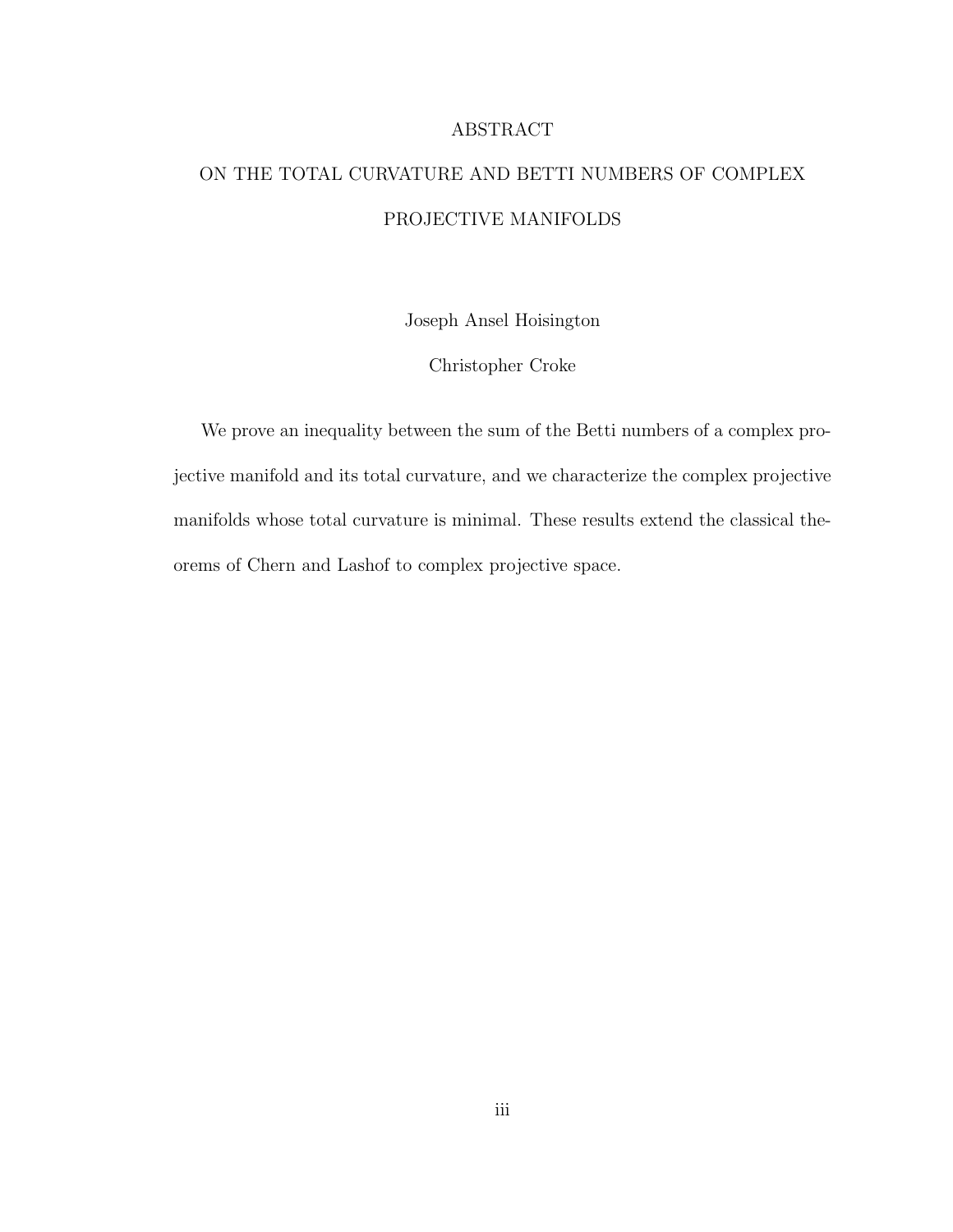# **Contents**

|                | 1 Introduction                                                  | 1  |
|----------------|-----------------------------------------------------------------|----|
|                | 2 The Chern-Lashof Theorems and Their Spherical Formulations    | 9  |
| 3 <sup>1</sup> | Total Curvature and the Betti Numbers of Complex Projective     |    |
|                | Manifolds                                                       | 30 |
| $\overline{4}$ | Complex Projective Manifolds with Minimal Total Curvature       | 51 |
|                | 5 Total Curvature and the Geometry of Complex Projective Hyper- |    |
|                | surfaces                                                        | 58 |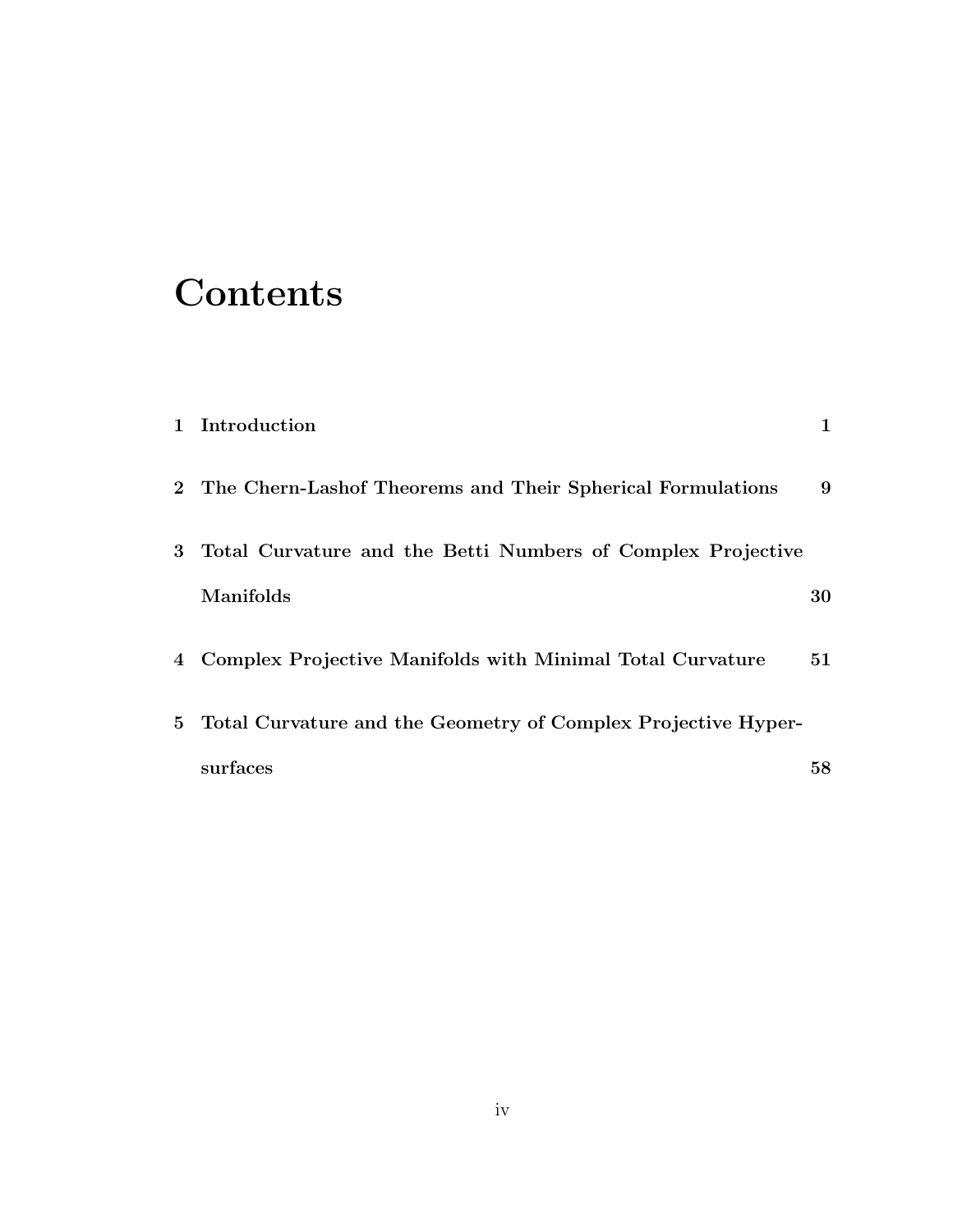## Chapter 1

## Introduction

The central results of this paper are an inequality between the total curvature of a complex projective manifold and its Betti numbers and a characterization of the complex projective manifolds whose total curvature is minimal. We will prove:

**Theorem 1.1.** Let M be a compact complex manifold, of complex dimension m, holomorphically immersed in complex projective space, and let  $\mathcal{T}(M)$  be its total absolute curvature, as in Proposition 1.2 and Definition 1.4 below:

- **A**. Let  $\beta_i$  be the Betti numbers of M with real coefficients. Then  $\sum^{2m}$  $i=0$  $\beta_i \leq (\frac{m+1}{2})$  $\frac{+1}{2}$ ) $\mathcal{T}(M)$ . In particular,  $\mathcal{T}(M) \geq 2$ .
- **B.** If  $\mathcal{T}(M) < 4$ , then in fact  $\mathcal{T}(M) = 2$ . This occurs precisely if M is a linearly embedded complex projective subspace.

The foundation for these results is a classical family of theorems that were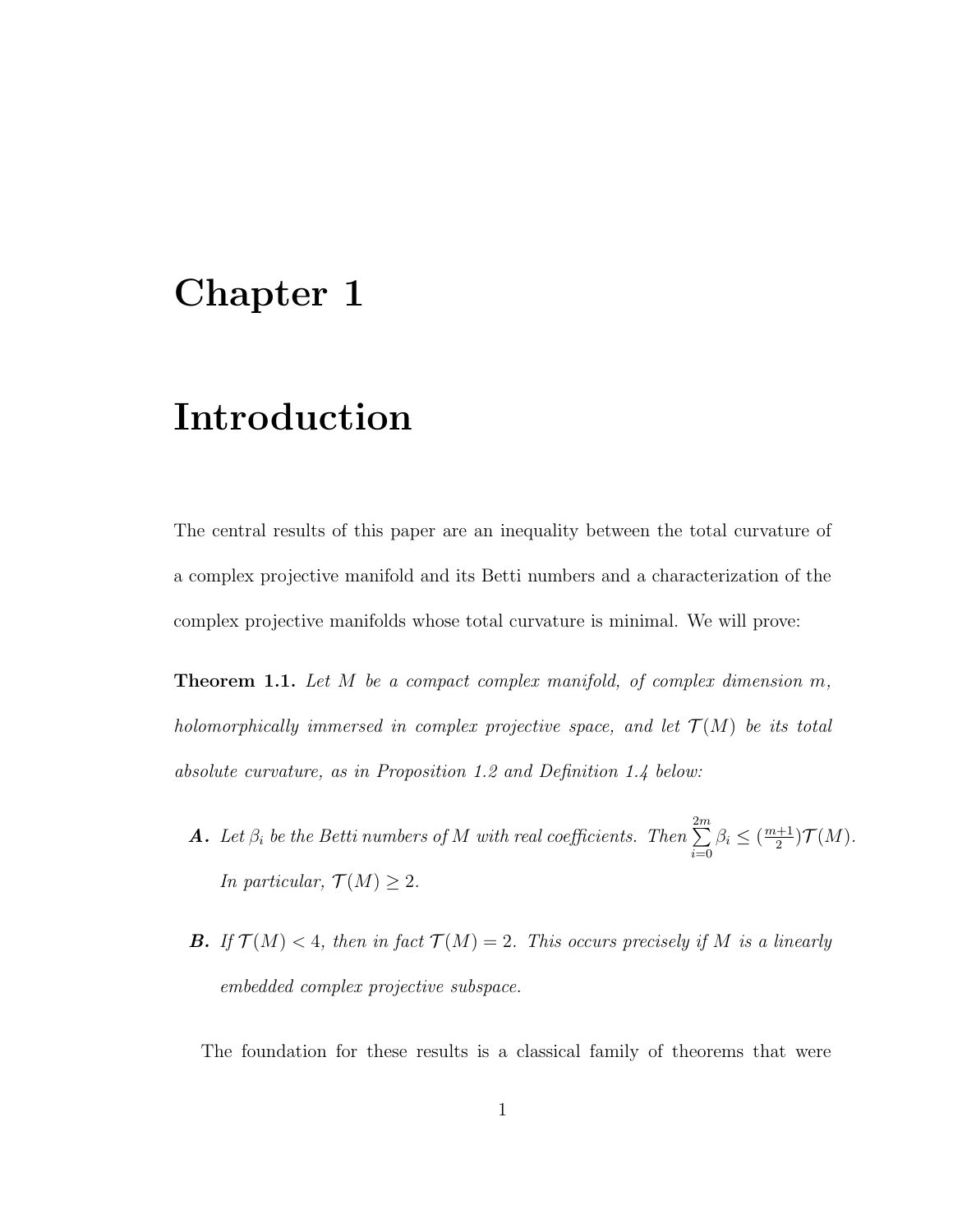proved by Chern and Lashof. The definition of total absolute curvature for complex projective manifolds is based on an invariant which they defined, originally for submanifolds of Euclidean space, in [CL57] and [CL58]. We will define the total absolute curvature of a complex projective manifold in Definition 1.4 below. However, we will prove that the total absolute curvature of a complex projective manifold has the following geometric meaning:

Proposition 1.2. Let M be a compact complex manifold holomorphically immersed in complex projective space. Let  $\nu^{\langle \frac{\pi}{2} M \rangle}$  be its normal disk bundle of radius  $\frac{\pi}{2}$ , and let  $Exp^{\perp}$  denote the normal exponential map from  $\nu^{\lt{\pi}} M$  to  $\mathbb{C}P^{N}$ . Let  $\mathcal{T}(M)$  be its total absolute curvature. Then:

$$
\mathcal{T}(M)=\frac{2}{Vol(\mathbb{C} P^N)}\int\limits_{\nu^{\leq \frac{\pi}{2}}M}\bigg|det(dExp^\perp)\bigg| dVol_{\nu^{\leq \frac{\pi}{2}}M}=\frac{2}{Vol(\mathbb{C} P^N)}\int\limits_{\mathbb{C} P^N}\sharp (Exp^\perp)^{-1}(q) dVol_{\mathbb{C} P^N}.
$$

In the first expression, we integrate over the normal disk bundle of radius  $\frac{\pi}{2}$ because  $\frac{\pi}{2}$  is the diameter of  $\mathbb{C}P^N$ . In the latter,  $\sharp (Exp^{\perp})^{-1}(q)$  denotes the preimage count via  $Exp^{\perp}$  for a point q in  $\mathbb{C}P^{N}$ . Proposition 1.2 is equivalent to the meaning of Chern and Lashof's invariant, which they defined for a submanifold of Euclidean space as follows:

$$
\mathcal{T}(M) = \frac{1}{Vol(S^{N-1})} \int \left| \det(A_{\vec{u}}) \right| dVol_{\nu^1 M}.
$$
 (1.1)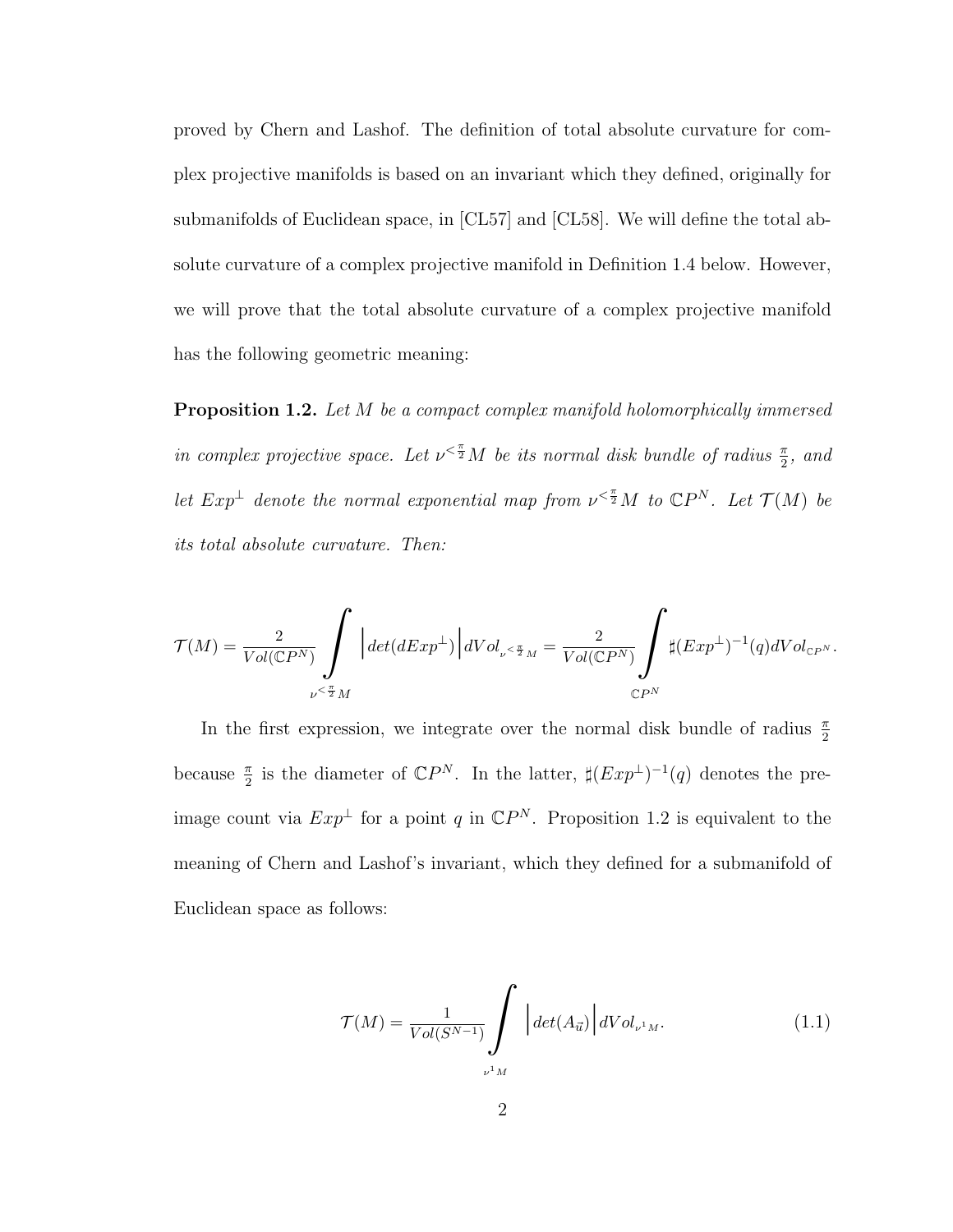In this definition,  $\nu^1 M$  is the unit normal bundle of the immersion and  $A_{\vec{u}}$  is the second fundamental form of the normal vector  $\vec{u}$ . Dividing by  $Vol(S^{N-1})$  ensures that  $\mathcal{T}(M)$  is the same whether we regard M as a submanifold of  $\mathbb{R}^N$ , or of a higher-dimensional space  $\mathbb{R}^{N+N'}$  containing  $\mathbb{R}^N$  as a linear subspace. Chern and Lashof then proved:

**Theorem 1.3** (Chern-Lashof Theorems,  $[CL57, CL58]$ ). Let M be a closed manifold of dimension n immersed in Euclidean space:

- **A.** (First Chern-Lashof Theorem) Let  $\beta_i$  the Betti numbers of M, with coefficients in the integers or any field. Then  $\sum^{n}$  $i=0$  $\beta_i \leq \mathcal{T}(M)$ . In particular,  $\mathcal{T}(M) \geq 2$ .
- **B.** (Second Chern-Lashof Theorem) If  $\mathcal{T}(M) < 3$ , then M is homeomorphic to the n-sphere.
- **C.** (Third Chern-Lashof Theorem)  $\mathcal{T}(M) = 2$  precisely if M is a convex hypersurface in an  $(n + 1)$ -dimensional linear subspace of  $\mathbb{R}^N$ .

In the introduction to their first paper on total curvature, [CL57], Chern and Lashof cite the theorems of Fenchel and Fáry-Milnor, in  $[Fe29]$  and  $[Fe49, Mi50]$ , as motivation for their results. Fenchel's theorem states that a smooth closed curve  $\gamma$  in  $\mathbb{R}^3$  has total curvature at least  $2\pi$ , with equality precisely for plane convex curves. The Chern-Lashof theorems can be understood as a far-reaching generalization of Fenchel's theorem, to compact Euclidean submanifolds of any dimension and codimension. The Fáry-Milnor theorem states that if  $\gamma$  has total curvature at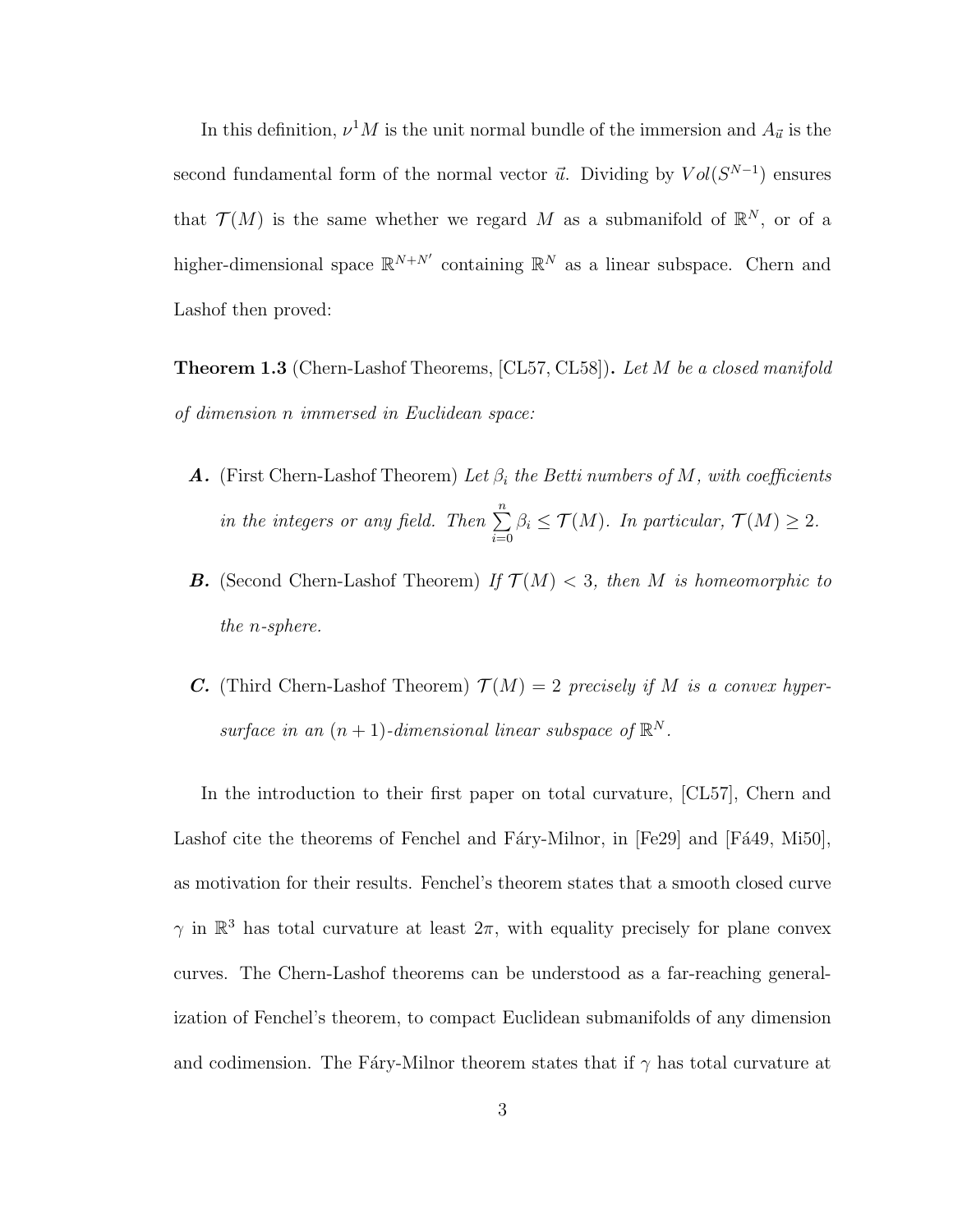most  $4\pi$ , twice the minimum in Fenchel's theorem, then it is unknotted. Part B of Theorem 1.1 gives a similar statement for complex projective manifolds.

The definition of total absolute curvature for complex projective manifolds is an adaptation of Chern and Lashof's invariant:

**Definition 1.4** (Total Absolute Curvature of Complex Projective Manifolds). Let M be a complex manifold, of complex dimension m, holomorphically immersed in the complex projective space  $\mathbb{C}P^N$ . Its total absolute curvature  $\mathcal{T}(M)$  is defined to be: r

$$
\mathcal{T}(M) = \frac{2}{Vol(\mathbb{C}P^N)} \int \left| \det \left( \cos(r)Id_{T_pM} - \left( \frac{\sin r}{r} \right) A_{\vec{v}} \right) \right| \cos(r) \left( \frac{\sin r}{r} \right)^{(2N-2m-1)} dV_{\nu} < \frac{\pi}{2} M,
$$

where  $\nu^{\leq \frac{\pi}{2}}M$  is the normal disk bundle of radius  $\frac{\pi}{2}$ ,  $A_{\vec{v}}$  is the second fundamental form of the normal vector  $\vec{v}$ , r is its norm, and  $Id_{T_pM} : T_pM \to T_pM$  is the identity transformation of the tangent space to M at its base point p.

Dividing by the volume of  $\mathbb{C}P^N$  in Definition 1.4 ensures that  $\mathcal{T}(M)$  is the same whether we regard M as immersed in  $\mathbb{C}P^N$ , or in a higher-dimensional space  $\mathbb{C}P^{N+N'}$  containing  $\mathbb{C}P^N$  as a linear subvariety. The extra factor of 2 in Definition 1.4 will be explained in Proposition 3.1 and Remark 4.2. When we need to distinguish the invariant defined for smooth submanifolds of Euclidean space in (1.1) from the invariant for complex projective manifolds in Definition 1.4, we will write the first as  $\mathcal{T}_{\mathbb{R}^N}(M)$  and the second as  $\mathcal{T}_{\mathbb{C}P^N}(M)$ . In Definition 2.2, we will give a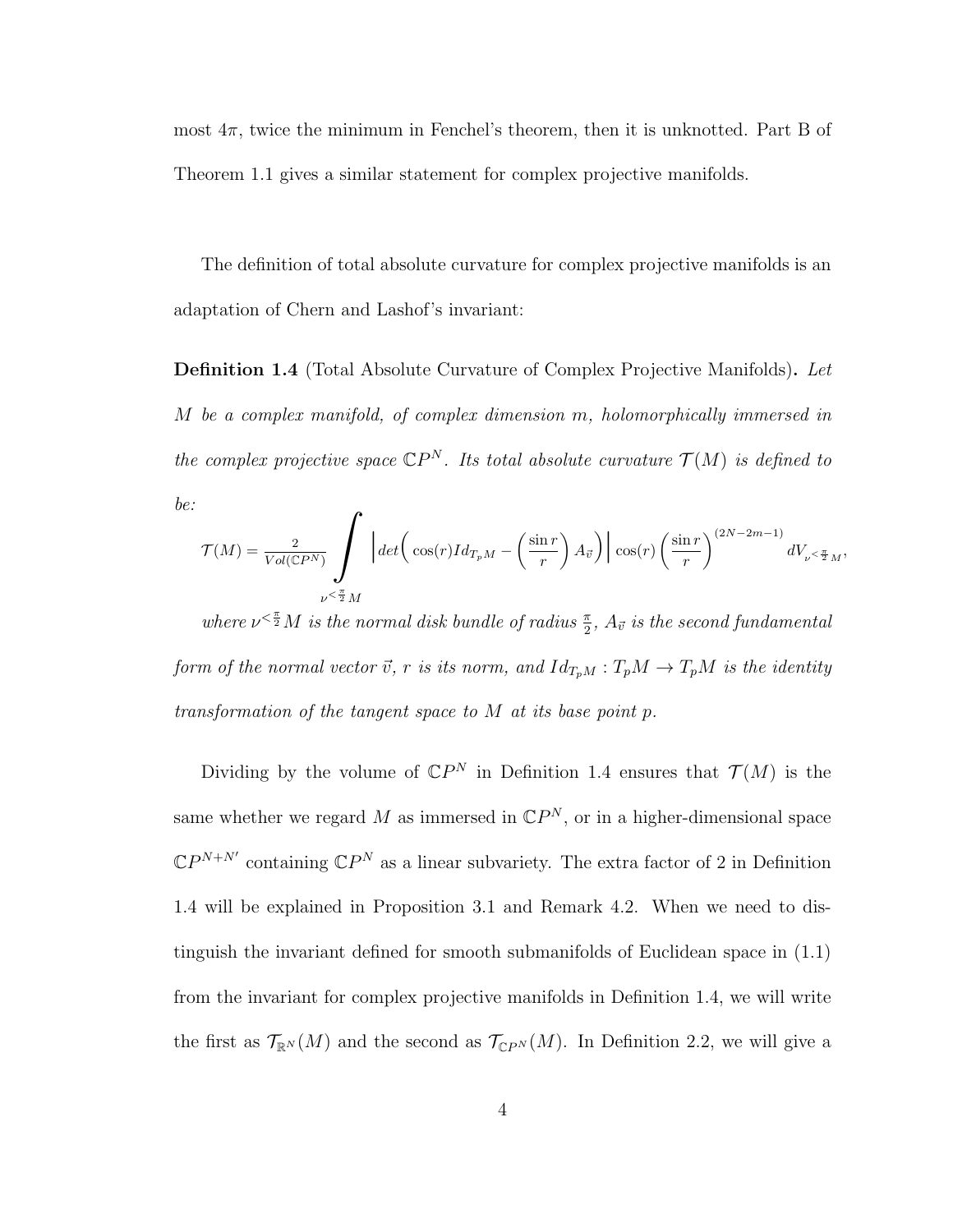formula for the total absolute curvature of smooth submanifolds of spheres, which we denote  $\mathcal{T}_{S^{N}}(M)$ .

Chern and Lashof's invariant depends on the extrinsic geometry of a submanifold of Euclidean space. However, Calabi proved in  $[Ca53]$  that if a Kähler manifold (with a fixed metric) admits a holomorphic isometric immersion into complex projective space, even locally, then any two holomorphic isometric immersions of this manifold into complex projective space are congruent by a holomorphic isometry of the ambient space. It follows that the total absolute curvature of a complex projective manifold is actually part of its intrinsic geometry. It would thus be interesting to find a completely intrinsic representation of the total absolute curvature of a complex projective manifold. We will do so for curves in the complex projective plane:

**Theorem 1.5.** Let  $\Sigma$  be a smooth curve in  $\mathbb{C}P^2$ , with K the sectional curvature of its projectively induced metric. Then:

$$
\mathcal{T}(\Sigma) = \frac{1}{\pi} \int \frac{(K-4)^2 + 4}{6 - K} dA_{\Sigma}.
$$

Note that if  $\Sigma$  is as above, then its sectional curvature is bounded above by 4, the holomorphic sectional curvature of the ambient space. This implies that the integrand in Theorem 1.5 is well-defined. Theorem 1.5 is a corollary of a more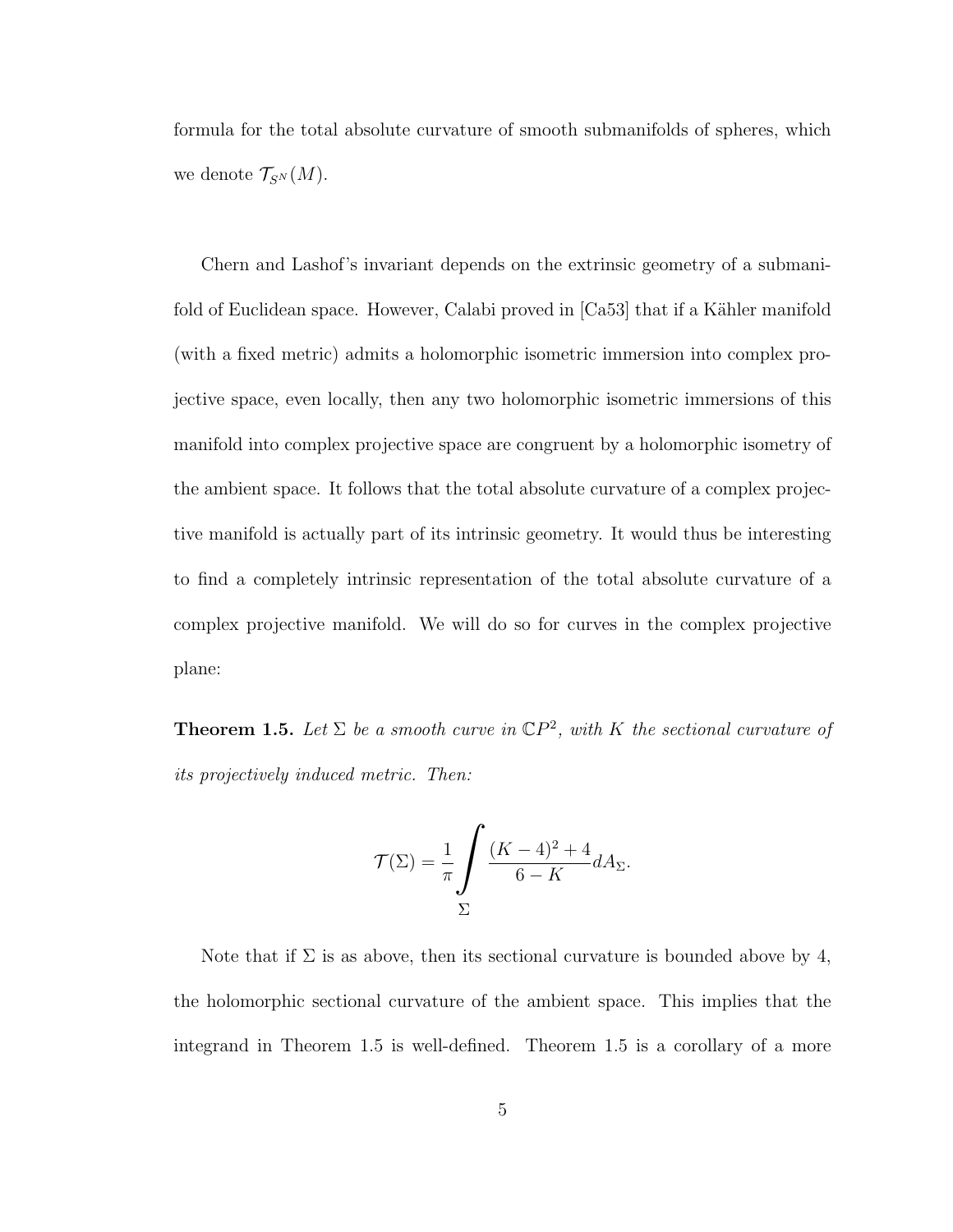general result about the total absolute curvature of complex projective hypersurfaces which we will state and prove in Theorem 5.4. Theorem 1.5 implies several results about the total absolute curvature of smooth plane curves, which we state and prove in Proposition 5.8. In particular, the total absolute curvature of such a curve determines its degree:

**Proposition 1.6.** Let  $\Sigma$  be a smooth curve in  $\mathbb{C}P^2$ . Then the degree of  $\Sigma$  is the unique  $d \in \mathbb{N}$  such that  $2d^2 - 4d + 4 \leq \mathcal{T}(\Sigma) \leq 2d^2$ .

Theorem 1.5 also provides an example which shows that Part B of Theorem 1.1 is sharp, in Example 5.7.

We can summarize the proof of Theorem 1.1 as follows:

In Proposition 3.1, we will prove that if  $M$  is a complex manifold holomorphically immersed in the complex projective space  $\mathbb{C}P^N$ , and  $\widetilde{M}$  is the  $S^1$  bundle over M which is induced by the Hopf fibration  $\pi : S^{2N+1} \to \mathbb{C}P^N$ , and we immerse  $\widetilde{M}$ in  $S^{2N+1}$  by lifting the immersion of M into  $\mathbb{C}P^N$ , then  $\mathcal{T}_{S^{2N+1}}(\widetilde{M}) = \mathcal{T}_{\mathbb{C}P^N}(M)$ .

Chern and Lashof's proof of Theorem 1.3 can be generalized to give similar theorems about submanifolds of any symmetric space - this was discovered by Koike in [Ko03] and [Ko05]. However, in almost all cases, these results are much narrower than those in Chern and Lashof's original results. In particular, in complex projec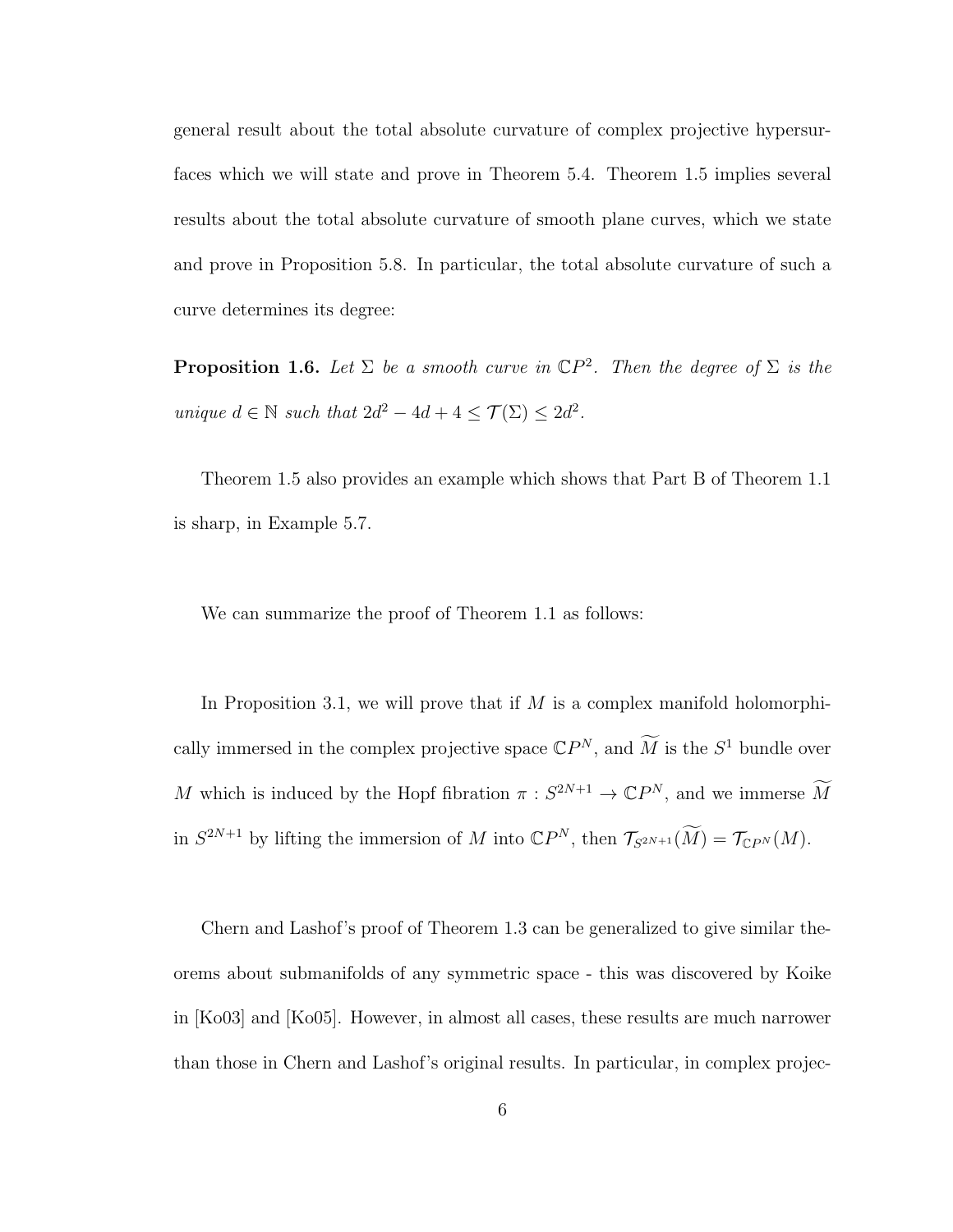tive space, these theorems only apply to submanifolds of real dimension 1 or less. In spheres, on the other hand, Chern and Lashof's proofs can be adapted to give results that are equivalent to their theorems in full generality. We will state and prove these results in Chapter 2. Because Chern and Lashof's proofs work in such generality for submanifolds of spheres, and break down so completely in complex projective space, our strategy for proving the main theorems in this paper is to relate the geometry and topology of a complex projective manifold to those of its pre-image via the Hopf fibration in the sphere.

We now give an outline of this paper:

In Chapter 2, we will review previous research related to total curvature, especially in the complex projective setting. In addition to the Chern-Lashof theorems, this includes the results of Weyl on tube volumes in [We39], of Allendoerfer and Fenchel on the higher-dimensional Gauss-Bonnet theorem in [Al40] and [Fe40], and more recent work of several authors. We will also state and prove a formulation of the Chern-Lashof theorems for submanifolds of spheres. In Chapters 3 and 4, we prove the main results in this paper: In Chapter 3, we will prove Part A of Theorem 1.1. This result follows from several other inequalities between the total curvature and Betti numbers of complex projective manifolds, which are generally stronger than Theorem 1.1.A - we will state and prove these results in Propositions 3.6 and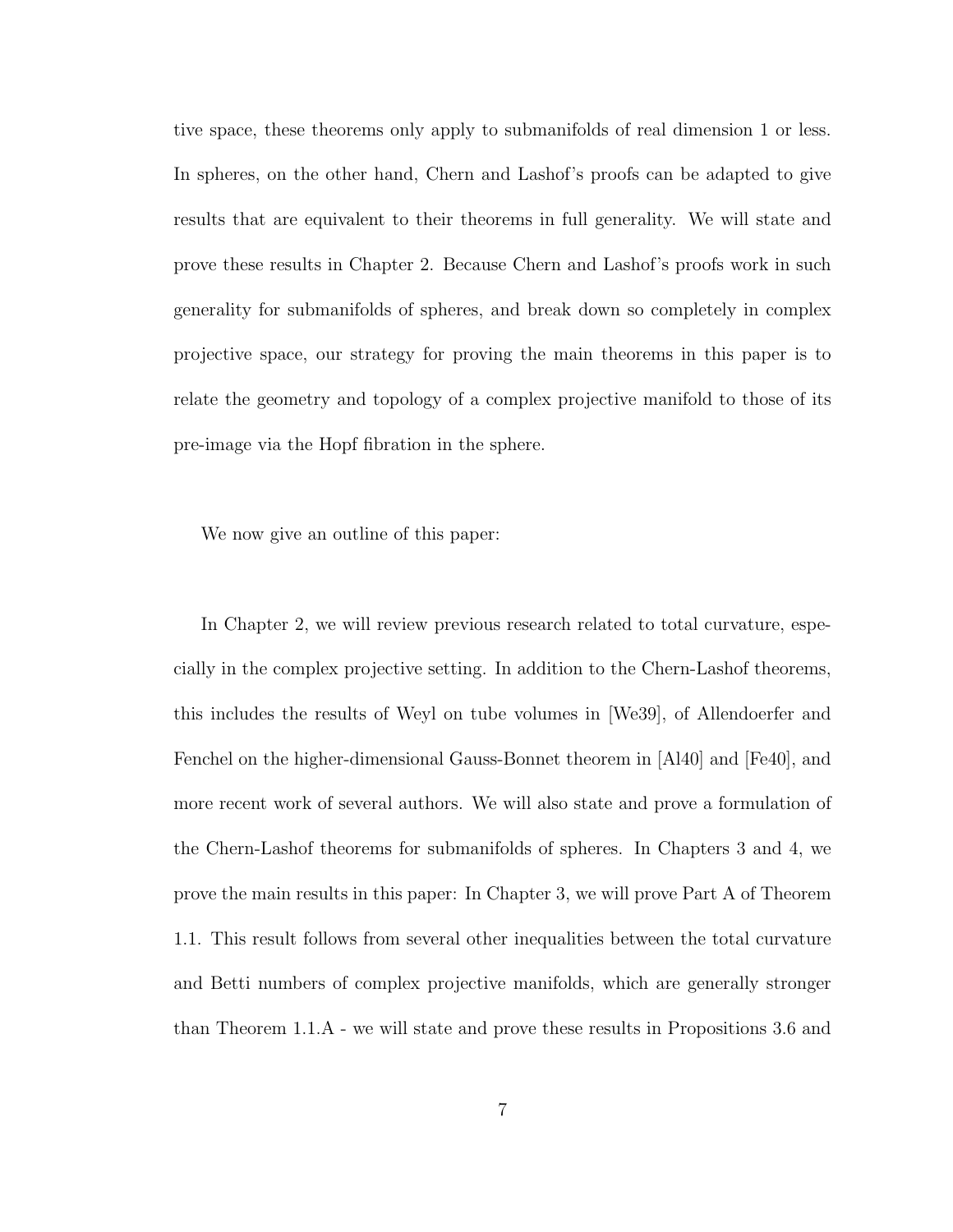3.8. In Chapter 4, we prove Part B of Theorem 1.1 and discuss its relationship to several other results. We will also prove Proposition 1.2. In Chapter 5, we will study the total absolute curvature of complex projective hypersurfaces (complex projective manifolds of complex codimension 1) in greater detail. We will prove Theorem 1.5 and discuss its implications. Throughout the paper, we will discuss possible directions for future research based on these results.

Throughout this paper, unless stated otherwise,  $\mathbb{R}^N$  and  $\mathbb{C}P^N$  will carry their canonical metrics, with the metric on  $\mathbb{C}P^N$  normalized to have holomorphic sectional curvature 4. Spheres will likewise carry their canonical metrics with constant curvature 1. Standard results and formulas from complex and algebraic geometry used in this paper can be found in [Huy06] and several other texts. Background about the local differential geometry of complex and Kähler submanifolds can be found in [Gr04].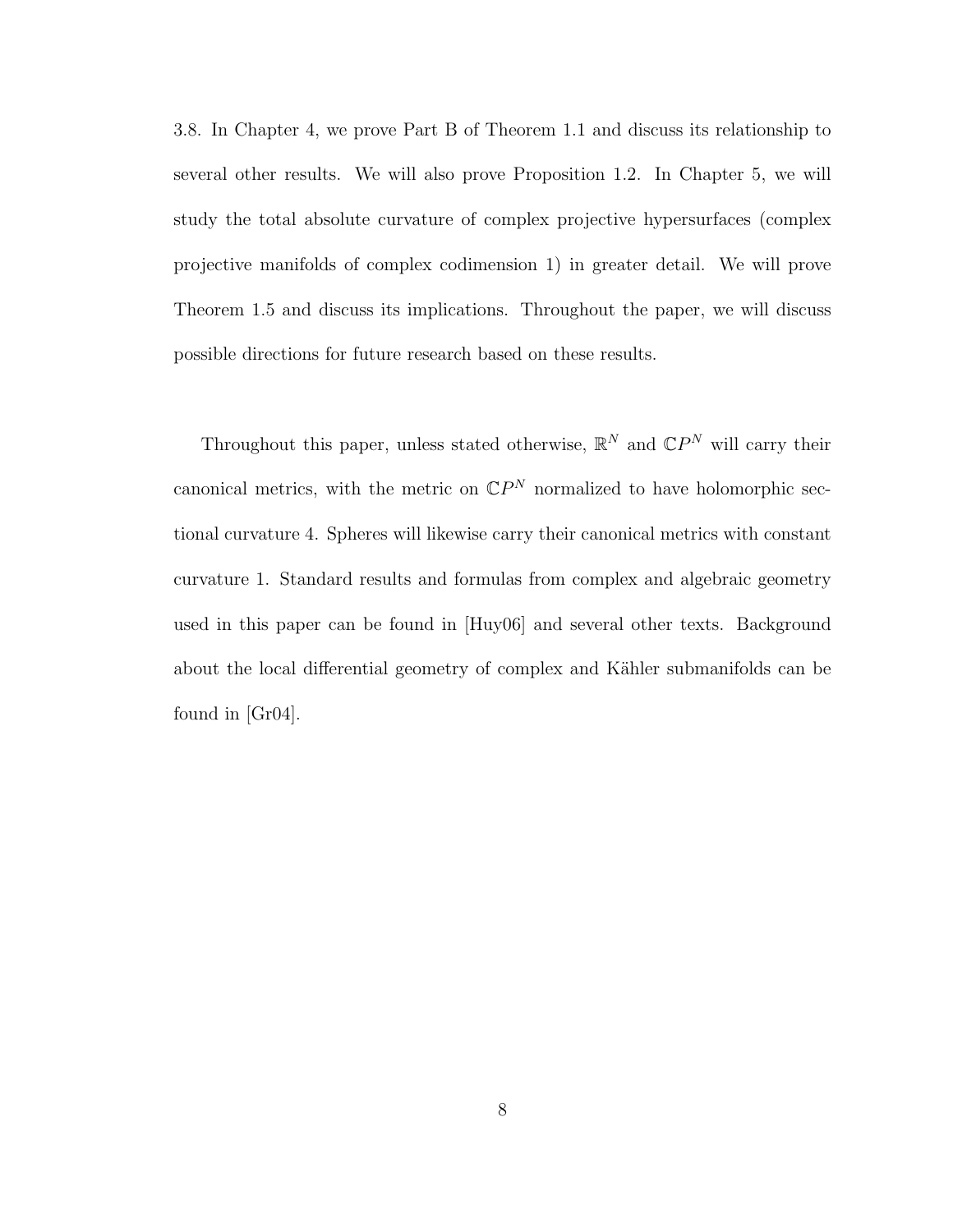## Chapter 2

# The Chern-Lashof Theorems and Their Spherical Formulations

The proof of the Chern-Lashof theorems in [CL57] and [CL58] combines Morse theory, integral geometry, and a careful analysis of a Euclidean submanifold's local extrinsic geometry. For any manifold  $M$  immersed in Euclidean space, of any dimension and codimension, one can define the Gauss map on the unit normal bundle  $\nu^1 M$  of the immersion. This map sends normal vectors  $\vec{u}$  to their parallels in the unit sphere. A careful analysis of this map implies that for almost all  $\vec{w}$  in the unit sphere, the height function  $h_{\vec{w}}$  in the direction  $\vec{w}$ , when restricted to M, is a Morse function.

The upper bound for the sum of the Betti numbers in the first Chern-Lashof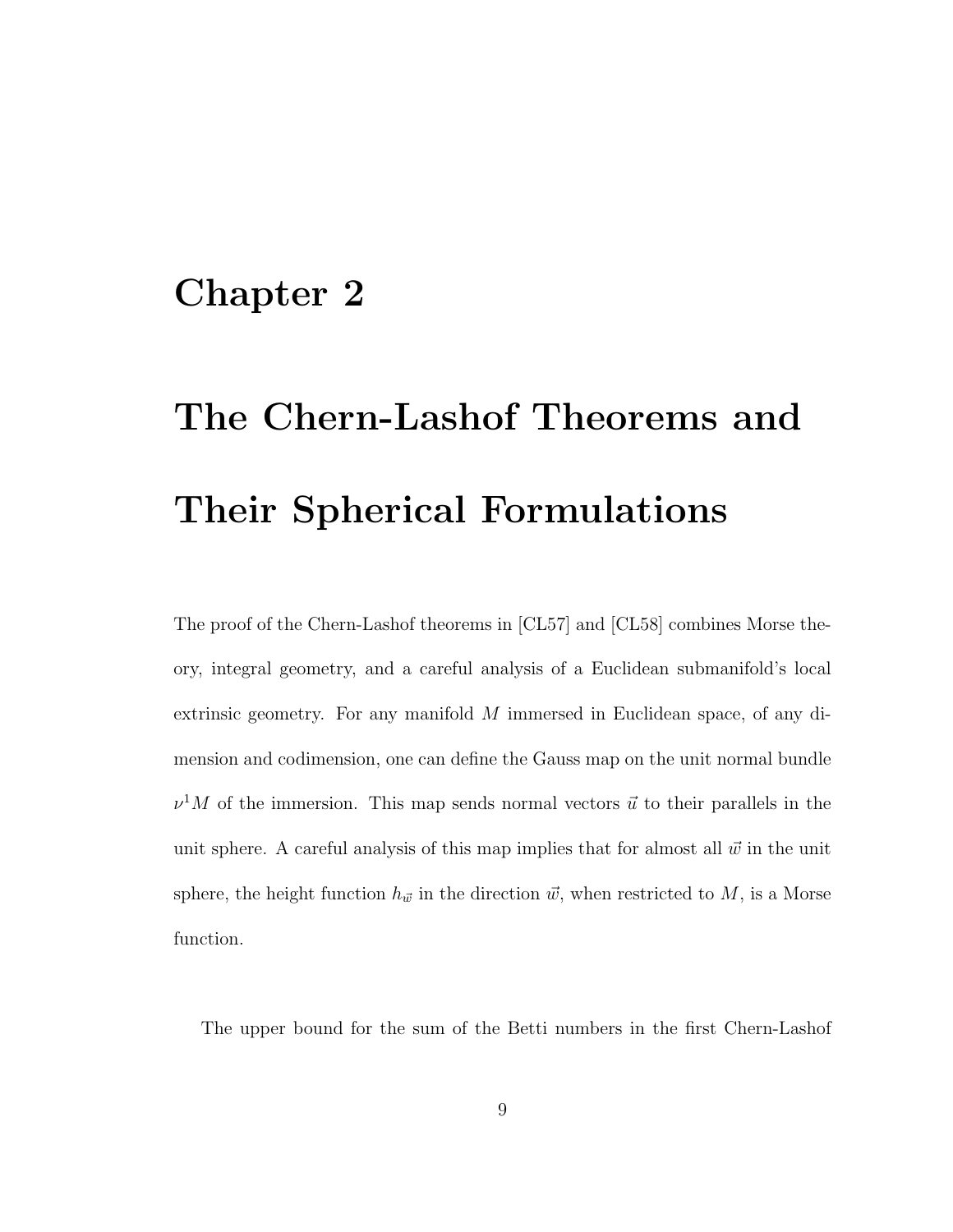theorem is based on the fact that if f is a Morse function on a compact manifold  $M$ , counting its critical points gives an upper bound for the sum of the Betti numbers of M. The total absolute curvature of M is equal to the average number of critical points of the height functions  $h_{\vec{w}}$ , which are Morse functions for almost all  $\vec{w}$  in the unit sphere, as described above. This average is greater than or equal to the sum of the Betti numbers of M. The second Chern-Lashof theorem is based on a theorem of Reeb, in [Re52]: that a compact manifold which supports a Morse function with only two critical points is homeomorphic to a sphere.

These observations are related to an extrinsic formulation of the Gauss-Bonnet-Chern theorem, which was proved by Fenchel and Allendoerfer in [Fe40] and [Al40], building on earlier work of H. Hopf in [Ho26]. This formulation of the Gauss-Bonnet-Chern theorem can also be proved from the same observations as the Chern-Lashof theorems. In this proof, the Euler characteristic of a submanifold M of Euclidean space arises as the sum of the critical points of the Morse functions  $h_{\vec{w}}$ , with each critical point signed by its index:

$$
\chi(M) = \sum_{i=0}^{n} (-1)^{i} \beta_{i}(M) = \sum_{i=0}^{n} (-1)^{i} C_{i},
$$

where  $\beta_i(M)$  is the i<sup>th</sup> Betti number of M, with coefficients in the integers or any field, and  $C_i$  is the number of critical points of  $h_{\vec{w}}$  of index i. The corresponding fact in the Chern-Lashof theorems is that the sum of the Betti numbers of  $M$  can be bounded above by counting the critical points of a Morse function on M without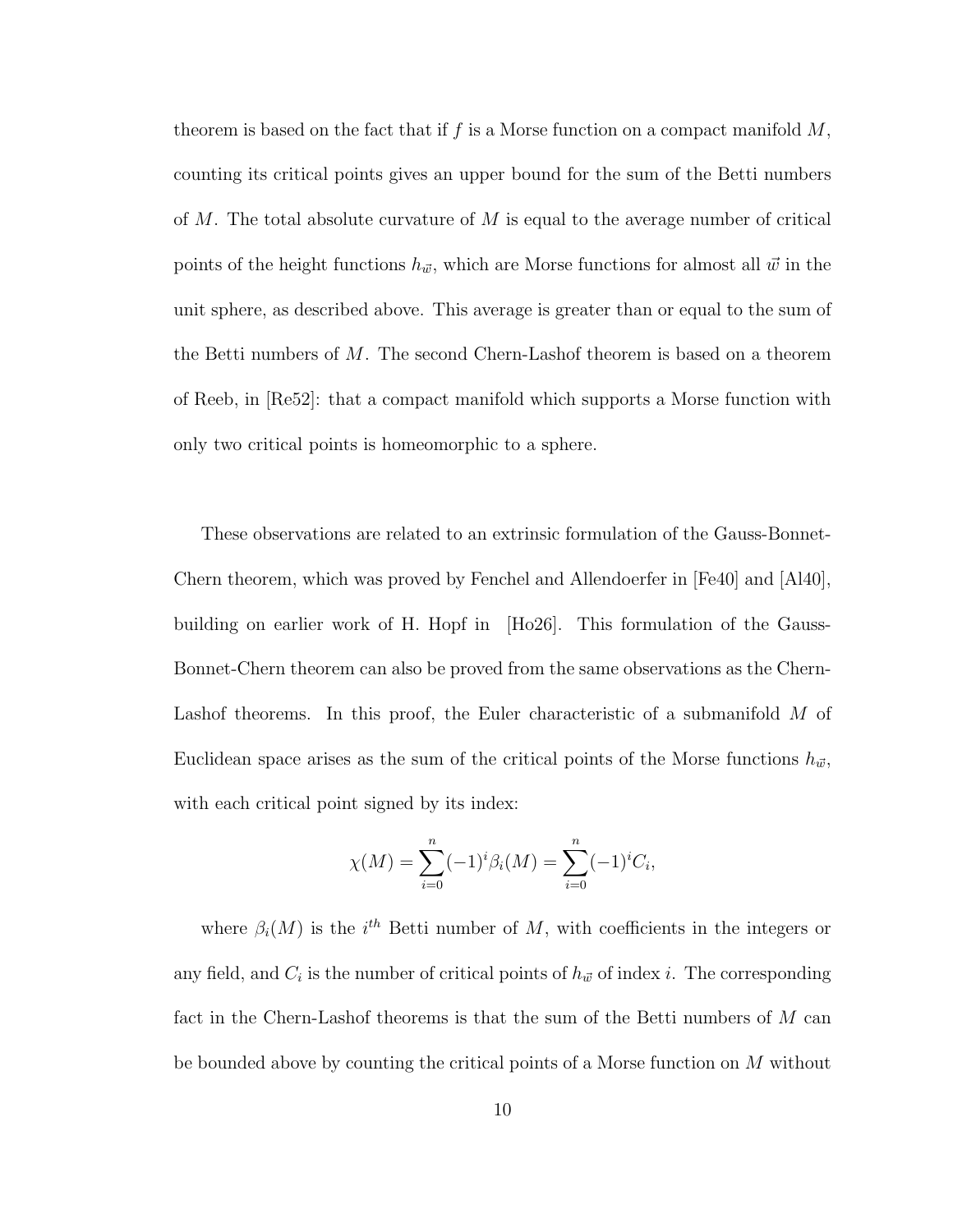regard to their index:

$$
\sum_{i=0}^{n} \beta_i(M) \le \sum_{i=0}^{n} C_i.
$$

The extrinsic formulation of the Gauss-Bonnet-Chern theorem described above then says:

$$
\chi(M) = \sum_{i=0}^{n} (-1)^{i} \beta_{i}(M) = \frac{1}{Vol(S^{N-1})} \int \det(A_{\vec{u}}) dVol_{\nu^{1}M}(\vec{u}). \tag{2.1}
$$

The first Chern-Lashof theorem says:

$$
\sum_{i=0}^n \beta_i(M) \leq \frac{1}{Vol(S^{N-1})} \int \left| \det(A_{\vec{u}}) \right| dVol_{\nu^1 M}(\vec{u}).
$$

The result described above is genuinely the Gauss-Bonnet-Chern theorem in that for even-dimensional manifolds  $M$ , the integrand in  $(2.1)$  can be shown to coincide with the Pfaffian of the curvature forms, up to a normalization for the dimension of the ambient space. The proof of the Gauss-Bonnet-Chern theorem described above can be found in [Ba07]. The book [Wi82] by Willmore gives an overview of several branches of geometry in which the Chern-Lashof theorems have had a strong influence.

To our knowledge, the first results about total absolute curvature in the complex projective setting are those of Ishihara in [Is86]. However, Milnor's work in [Mi63] and Thom's work in [Th65] both use Morse theory to establish an inequality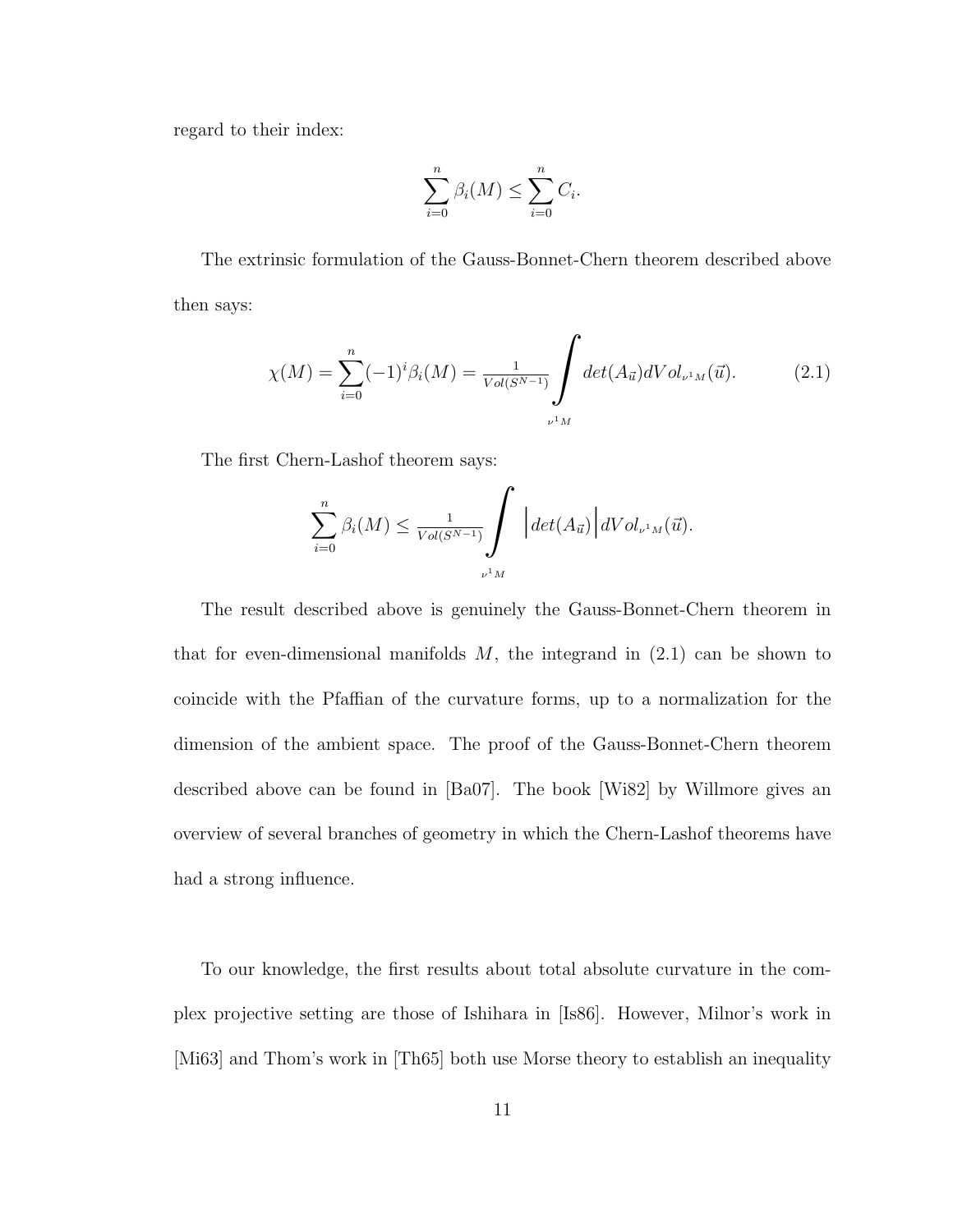between the degrees of real algebraic varieties and their Betti numbers. Based on their comments, both authors seem to have considered the possibility of extending their results using some of the observations we have used here, and Milnor uses some of these observations to extend his results to complex projective varieties. Cecil's results in [Ce74] also involve the application of Morse theory to complex projective manifolds and use some of the same observations as the Chern-Lashof theorems.

Ishihara's work gives a definition of total absolute curvature for a submanifold M of complex projective space, and then relates this invariant to a family of maps from M to complex projective lines in the ambient space. In [AN95], Arnau and Naveira define a family of total curvature invariants for submanifolds of complex projective space, which are adaptations of invariants defined for submanifolds of Euclidean space by Santaló in  $[Sa69, Sa70]$ . One of the invariants defined by Santaló coincides with the invariant defined by Chern and Lashof, and Arnau and Naveira show that Ishihara's invariant coincides with one of their invariants. In [Ko03] and [Ko05], Koike pursued the adaptation of the proof of the Chern-Lashof theorems to submanifolds of all symmetric spaces. However, in complex projective space these results are limited to submanifolds of real dimensions 0 and 1. This is an instance of a limitation that applies to Chern and Lashof's proofs in all compact symmetric spaces except spheres - we will discuss this in Chapter 3. (The adaptations of Chern and Lashof's proofs to symmetric spaces of negative curvature are subject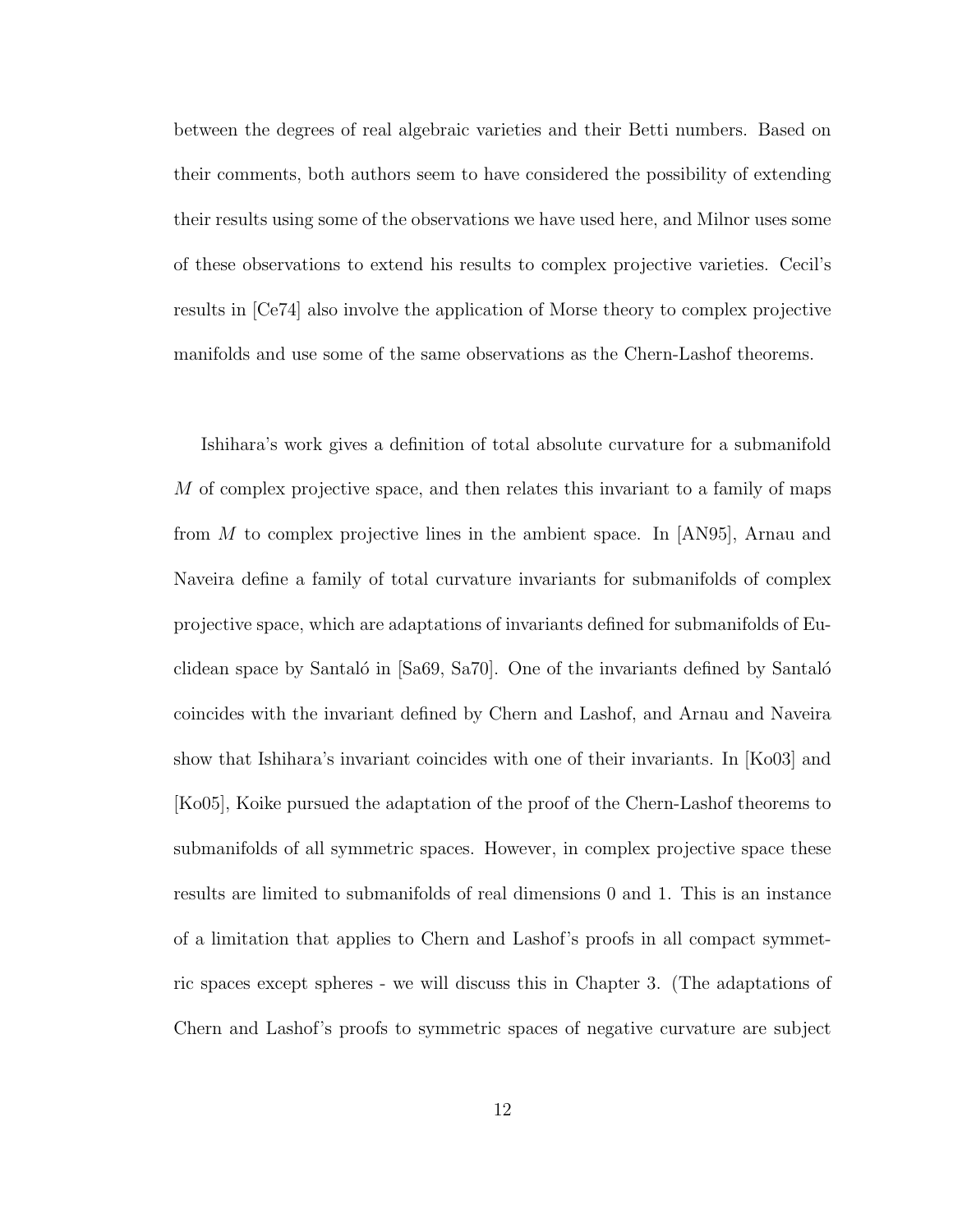to a different set of limitations - see [Ko03].)

In addition to the Gauss-Bonnet-Chern theorem and these results about total absolute curvature, there is another family of results that we believe provide important background for the results in this paper: In [We39], Hermann Weyl proved that if  $M$  is a compact Riemannian manifold isometrically embedded in Euclidean space, the volume of a small tubular neighborhood of M depends only on its intrinsic geometry, not on the embedding. More precisely, he proved:

**Theorem 2.1** (Weyl's Tube Formula, [We39]). Let M be an *n*-dimensional compact Riemannian manifold isometrically immersed in  $\mathbb{R}^N$ , and let  $\nu^{\le r}M$  be its normal disk bundle of radius r. Let  $Exp^{\perp}$  be the normal exponential map from  $v^{ to$  $\mathbb{R}^N$ . Then:

$$
\int_{\nu \le r} (Exp^{\perp})^* (dVol_{\mathbb{R}^N}) = \frac{(\pi r^2)^{\frac{N-n}{2}}}{\Gamma(\frac{N-n+2}{2})} \sum_{i=0}^{\lfloor \frac{n}{2} \rfloor} \frac{K_{2i}(M) r^{2i}}{(N-n+2)(N-n+4)\cdots(N-n+2i)}.
$$
\n(2.2)

In the formula above, the coefficients  $K_{2i}(M)$  are calculated from the curvature tensor of M.

If M is embedded in  $\mathbb{R}^N$  and r is chosen small enough that  $Exp^{\perp} : \nu^{$ is injective, then the formula above gives the volume of the tube of radius r about M. This implies that, in this situation, the tube volume depends only on the intrinsic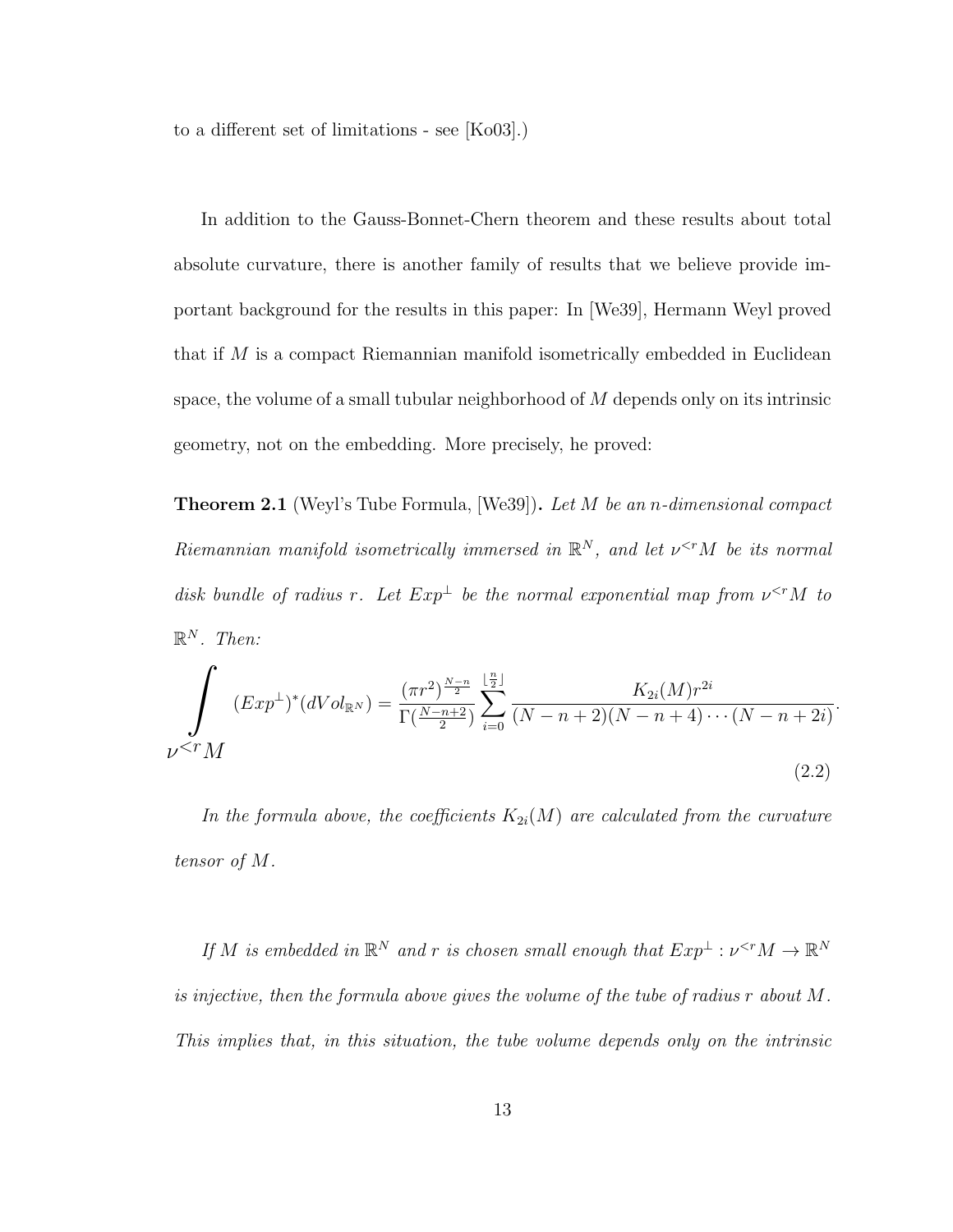geometry of M, not on the embedding.

Weyl's proof of Theorem 2.1 generalizes immediately to submanifolds of spheres and hyperbolic spaces, and in [We39], he states and proves his result for submanifolds of spheres as well as Euclidean space. There is also a tube formula for complex submanifolds of complex projective space. To our knowledge, this was first found independently by Wolf in [Wo71] and Flaherty in [Fl72]. Weyl's tube formula was extended to compatible submanifolds of all rank-1 symmetric spaces, including complex submanifolds of  $\mathbb{C}P^N$ , by Gray and Vanhecke in [GV81]. The tube formula for complex projective manifolds can also be found in Alfred Gray's book [Gr04].

Weyl's tube formula, the Gauss-Bonnet-Chern theorem and the Chern-Lashof theorems are closely related. Total absolute curvature can be understood as a tube volume: For submanifolds of spheres and complex projective spaces, the total absolute curvature integrand coincides with the integrand in the tube formula for sufficiently small normal vectors. In general, the total absolute curvature integrand is the absolute value of the integrand in the tube formula. The highest-degree term in Weyl's tube formula is, up to a normalization, the Gauss-Bonnet-Chern integral, and the top-degree coefficient in (2.2) is therefore given by the Euler characteristic of M - this fact played an essential part in Allendoerfer's proof the Gauss-Bonnet-Chern theorem in [Al40]. The history of this development can be found in [Gr04].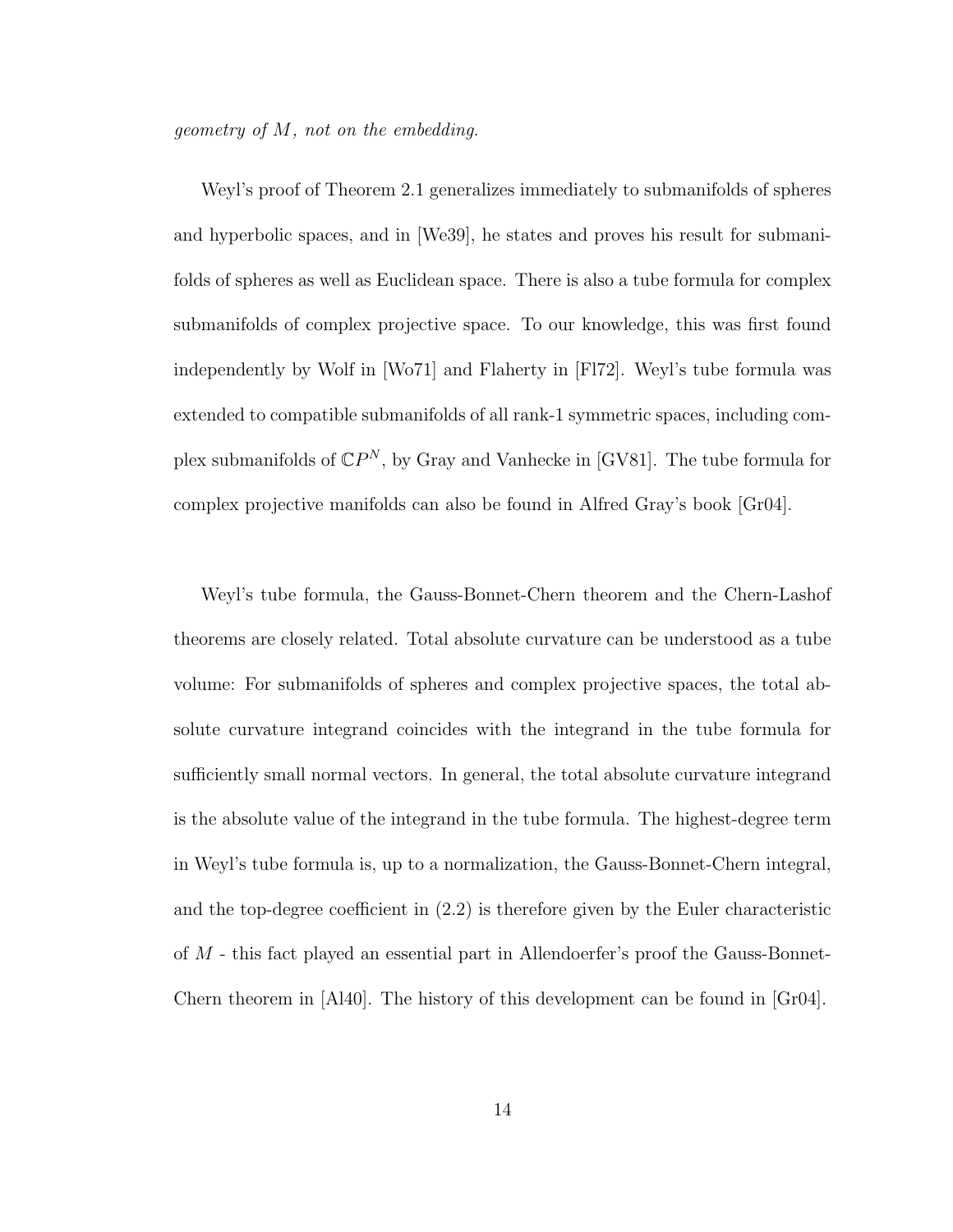It is the close relationship between the Chern-Lashof theorems and Weyl's tube formula, and the existence of a parallel to Weyl's tube formula for complex projective manifolds in the results above, that motivated our search for an extension of the Chern-Lashof theorems to complex projective space. We believe it would also be interesting to derive Gray and Vanhecke's tube formulas for compatible submanifolds of complex and quaternionic projective space in [GV81] from Weyl's tube formula for submanifolds of spheres in [We39] using Hopf fibrations, as we have done here.

Because our results for complex projective manifolds depend on a formulation of the Chern-Lashof theorems for submanifolds of spheres, we will state and prove these results in the remainder of this chapter. The majority of these results are not new, but they are used in the proofs of our main theorems, and their proofs are helpful in many of our proofs in the rest of the paper. We will therefore give complete proofs of these results. The reader can also go ahead to the beginning of Chapter 3 and return to these results as needed. The total absolute curvature of a submanifold of a sphere is defined as follows:

Definition 2.2 (Total Absolute Curvature of Submanifolds of Spheres). Let M be an n-dimensional differentiable manifold immersed in the sphere  $S<sup>N</sup>$ . The total absolute curvature of  $\mathcal{T}(M)$  of M is: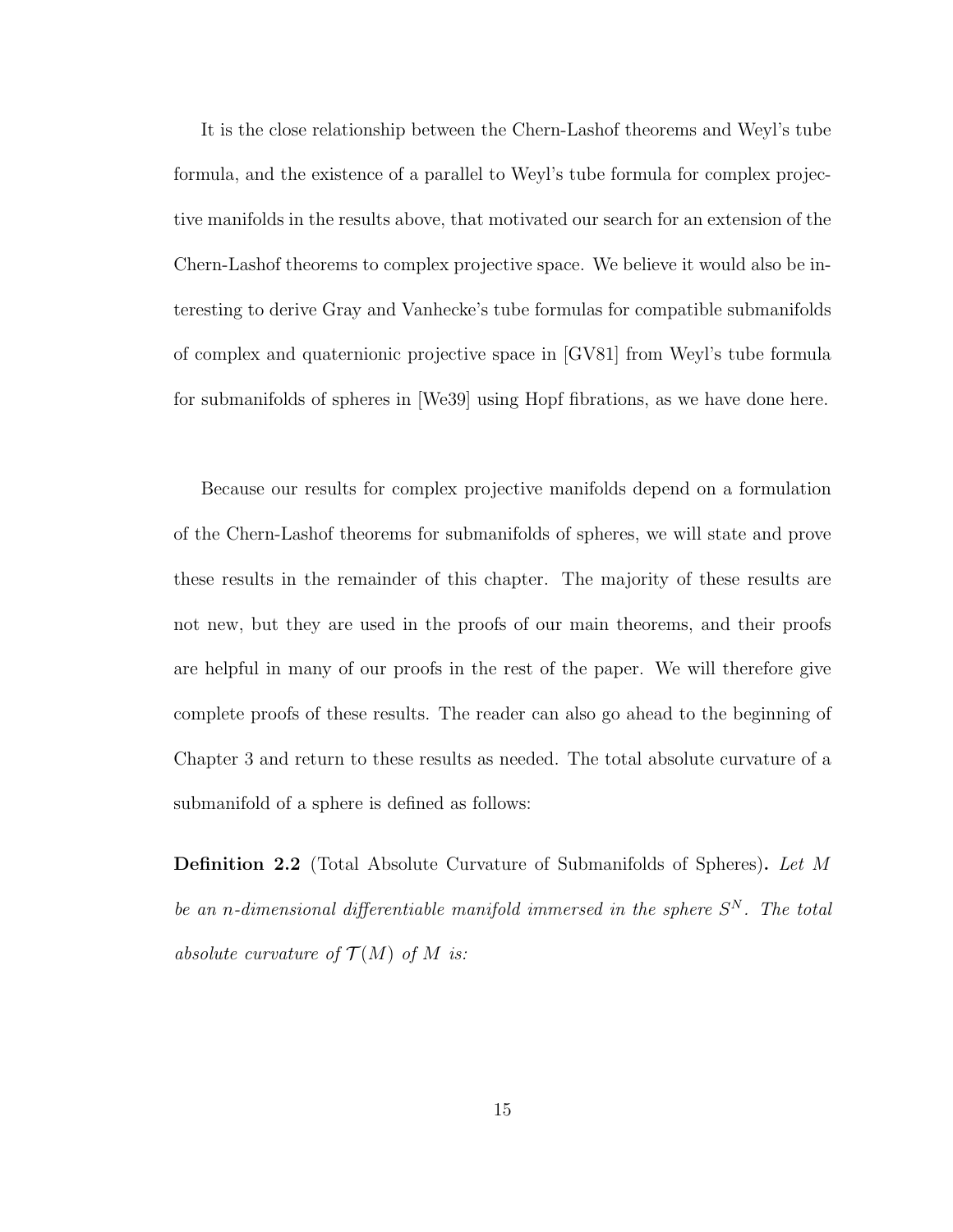$$
\mathcal{T}(M) = \frac{1}{Vol(S^N)} \int \limits_{\nu \leq \pi M} \left| \det \left( \cos(r)Id_{T_pM} - \left( \frac{\sin r}{r} \right) A_{\vec{v}} \right) \right| \left( \frac{\sin r}{r} \right)^{(N-n-1)} dVol_{\nu \leq \pi M}.
$$

We integrate over  $\nu^{\langle \pi} M$ , the bundle of normal vectors of length less than  $\pi$ , because  $\pi$  is the diameter of  $S^N$ .  $A_{\vec{v}}$  denotes the second fundamental form of the normal vector  $\vec{v}$ , r denotes its norm, and  $Id_{T_pM} : T_pM \to T_pM$  is the identity transformation of the tangent space to  $M$  at its basepoint  $p$ . As in Definition 1.4, the normalization by  $Vol(S^N)$  in Definition 2.2 ensures that  $\mathcal{T}_{S^N}(M) = \mathcal{T}_{S^{N+N'}}(M)$ if  $S^N$  is embedded as a totally geodesic submanifold of  $S^{N+N'}$ .

For submanifolds of spheres, the differential of the normal exponential map can be expressed entirely in terms of the second fundamental form: Let  $\vec{u}$  be a unit normal vector to a manifold M immersed in  $S<sup>N</sup>$  and let  $A_{\vec{u}}$  be its second fundamental form. Let  $e_1, ..., e_n$  be a set of principal vectors for  $A_{\vec{u}}$  with principal curvatures  $\kappa_1, ..., \kappa_n$ , and let  $u_2, ..., u_{N-n}$  be an orthonormal basis for the subspace of  $\nu_p M$  orthogonal to  $\vec{u}$ . Then the differential of the normal exponential map at a normal vector  $\vec{v} = r\vec{u}$  can be represented in this basis using the Jacobi fields of the sphere, as follows:

- $dExp^{\perp}_{\vec{v}}(e_i) = (\cos(r) \kappa_i \sin(r)) E_i(r)$ , where  $E_i$  is the parallel vector field with initial value  $e_i$  along the geodesic  $\gamma_{\vec{u}}$  of  $S^N$  through  $\vec{u}$ .
- $\bullet$   $dExp^{\perp}_{\vec{v}}(u_j) = \left(\frac{\sin r}{r}\right)$  $\frac{\ln r}{r}$   $F_j$ , where  $F_j$  is the parallel vector field along  $\gamma_{\vec{u}}$  with initial value  $u_j$ .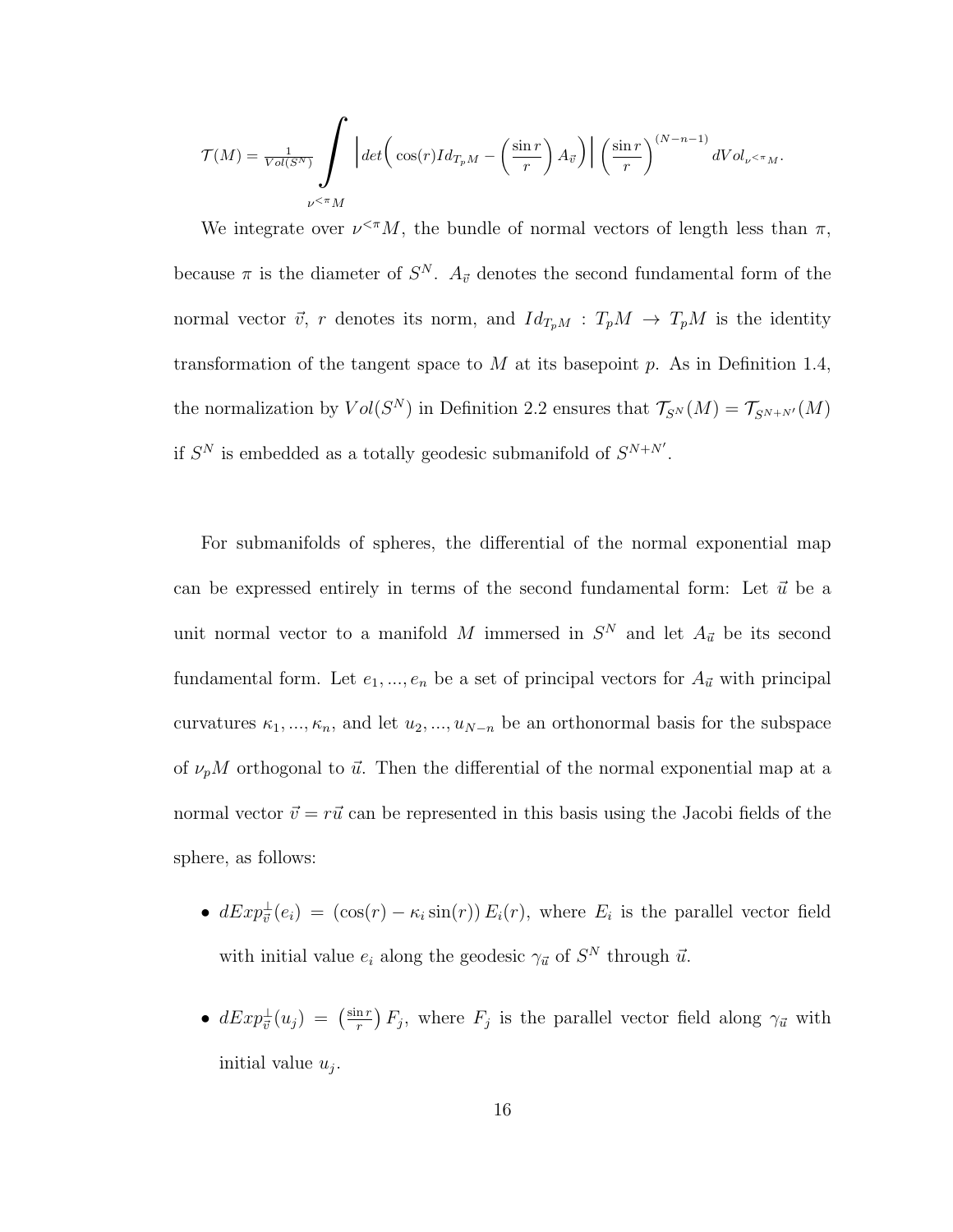• 
$$
dExp_{\vec{v}}^{\perp}(\vec{u}) = \gamma'_{\vec{u}}(r).
$$

This gives us:

$$
det(dExp^{\perp})_{\vec{v}} = \prod_{i=1}^{n} \left( \cos(r) - \kappa_i \sin(r) \right) \left( \frac{\sin r}{r} \right)^{(N-n-1)}
$$

$$
= det \left( \cos(r) Id_{T_pM} - \sin(r) A_{\vec{u}} \right) \left( \frac{\sin r}{r} \right)^{(N-n-1)}.
$$
(2.3)

Integrating  $|det(dExp^{\perp})|$  over a measurable subset of  $\nu^{\leq \pi}M$  defines a positive measure on  $\nu^{\leq n} M$  which is, in a natural sense, the pull-back of the measure on the ambient space  $S^N$  via  $Exp^{\perp}$ . Equation (2.3) implies that, up to the normalization by  $Vol(S^N)$ ,  $\mathcal{T}(M)$  is the total mass of  $\nu^{\leq \pi} M$  with this measure. We record this result in the following proposition:

**Proposition 2.3.** Let M be a closed manifold immersed in the sphere  $S<sup>N</sup>$ . Then:

$$
\mathcal{T}(M) = \frac{1}{Vol(S^N)} \int \limits_{\nu^{<\pi}M} \Big| det(dExp^{\perp}_{\vec{v}}) \Big| dVol_{\nu^{<\pi}M}(\vec{v}).
$$

In Chern and Lashof's original theorems, the equivalent statement is that for a submanifold M of  $\mathbb{R}^N$ , up to normalization by  $Vol(S^{N-1})$ ,  $\mathcal{T}(M)$  is the total mass of the unit normal bundle  $\nu^1 M$ , with the positive measure pulled back from the unit sphere  $S^{N-1}$  by the Gauss map.

It will be helpful to note that the total absolute curvature of a spherical sub-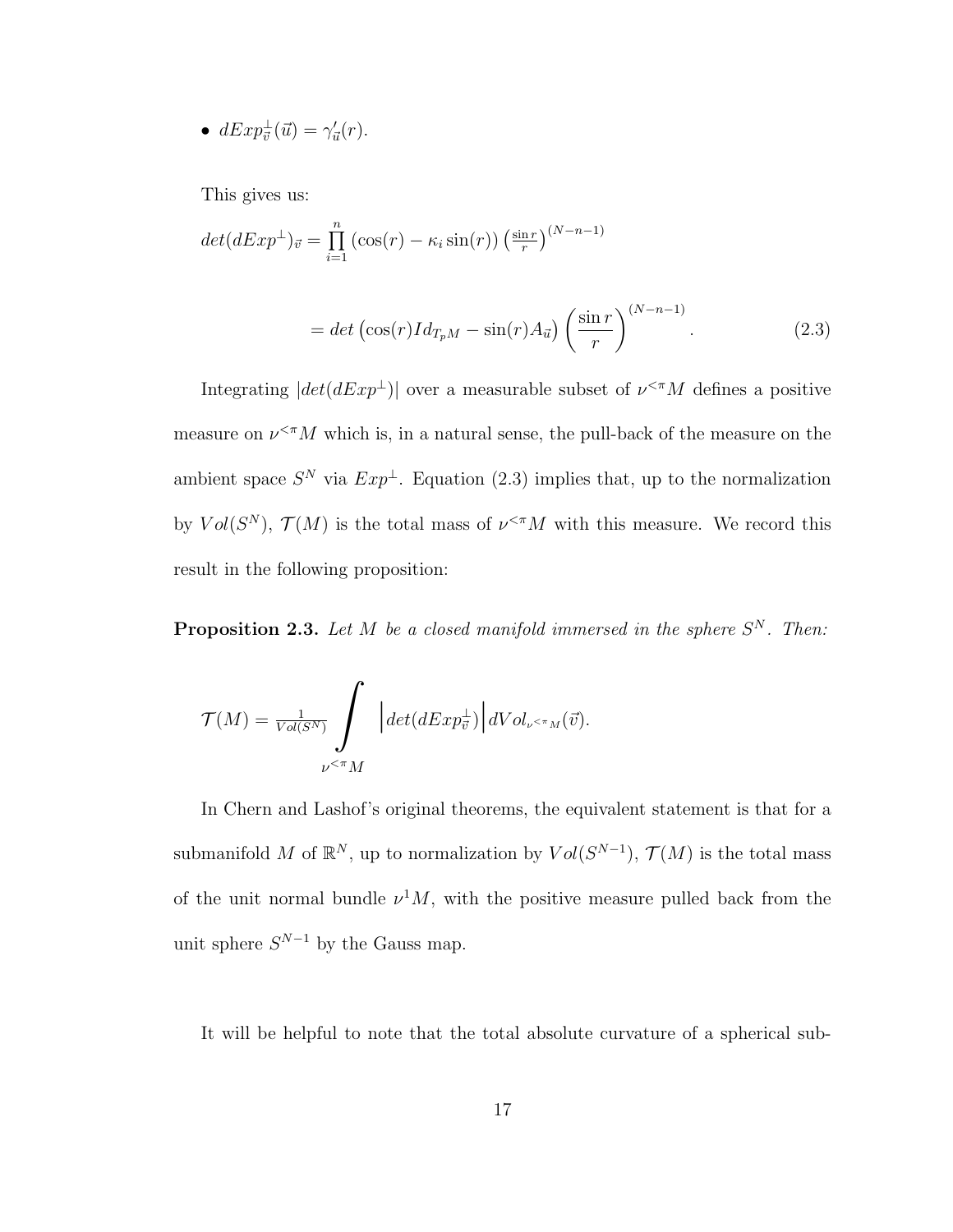manifold can also be written as follows:

$$
\mathcal{T}(M) = \frac{1}{Vol(S^N)} \int_{\nu^1 M} \int_0^{\pi} \Big| \sum_{i=0}^n (-1)^i \sin^{(N-n-1+i)}(r) \cos^{(n-i)}(r) \sigma_i(\kappa) \Big| dr \, dVol_{\nu^1 M}(\vec{u}).
$$
\n(2.4)

Here,  $\sigma_i(\kappa)$  represents the i<sup>th</sup> elementary symmetric function of the principal curvatures of the normal vector  $\vec{u}$ . In particular,  $\sigma_1(\kappa)$  is the mean curvature  $\kappa_1 + \kappa_2 + \ldots + \kappa_n$ ,  $\sigma_2(\kappa) = \kappa_1 \kappa_2 + \kappa_1 \kappa_3 + \ldots + \kappa_{n-1} \kappa_n$  and  $\sigma_n(\kappa) = \kappa_1 \kappa_2 \ldots \kappa_n$  is the Gauss curvature in the direction  $\vec{u}$ , etc.

The spherical formulations of the Chern-Lashof theorems are as follows. These results can be found in the work of Koike:

Theorem 2.4 (Spherical Formulation of the Chern-Lashof Theorems - see [Ko05]). Let M be an n-dimensional closed manifold isometrically immersed in the sphere  $S^N$  :

- **A.** Let  $\beta_i$  be the i<sup>th</sup> Betti number of M with coefficients in the integers or any field. Then  $\sum_{n=1}^n$  $i=0$  $\beta_i \leq \mathcal{T}(M)$ . In particular,  $\mathcal{T}(M) \geq 2$ .
- **B.** If  $\mathcal{T}(M) < 3$ , then M is homeomorphic to  $S^n$ .
- **C.**  $\mathcal{T}(M) = 2$  precisely if M is the boundary of a geodesic ball in an  $(n + 1)$ dimensional totally geodesic subsphere of  $S<sup>N</sup>$ .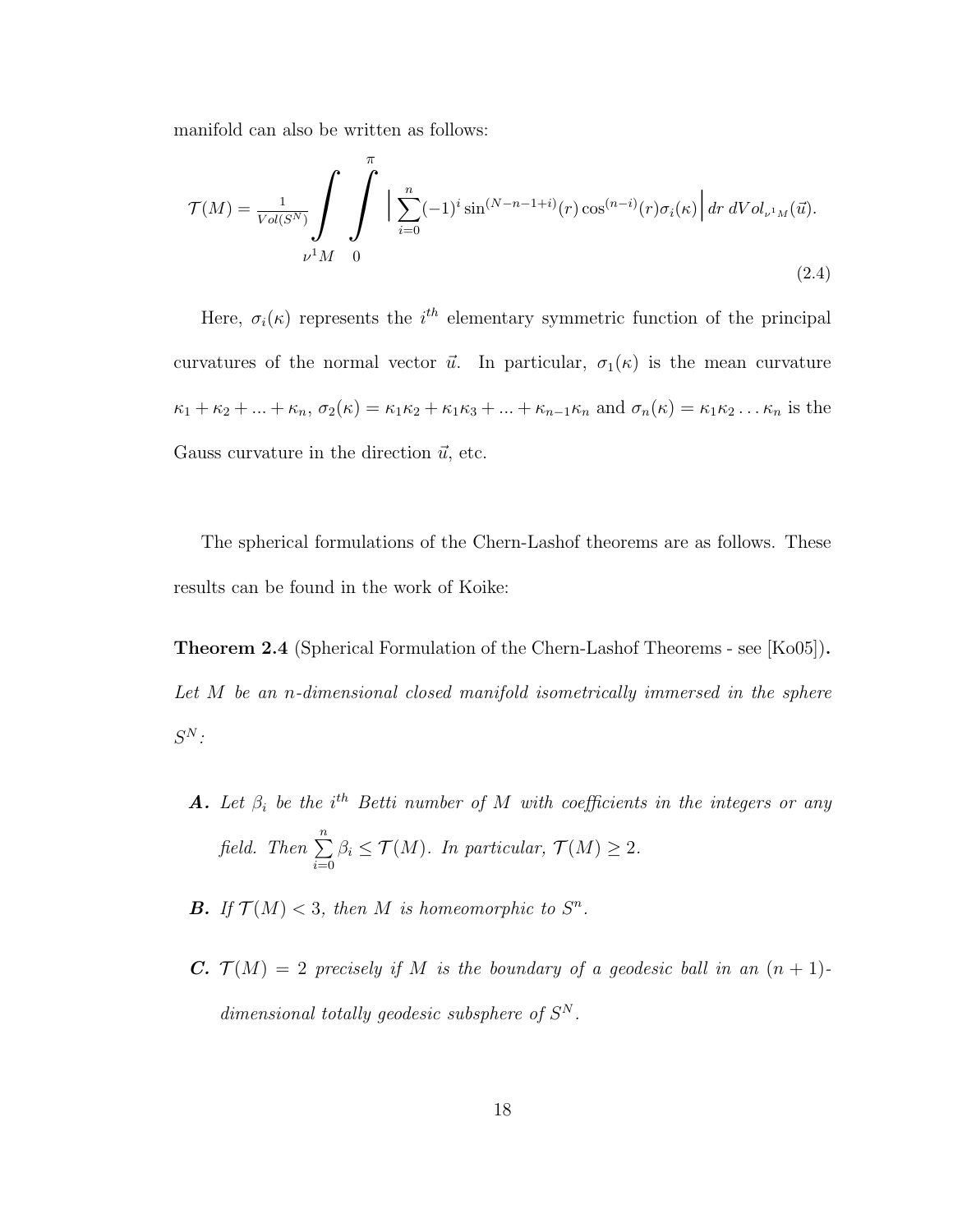The spherical Chern-Lashof theorems are based on the observation that if M is a closed manifold isometrically immersed in a round sphere  $S<sup>N</sup>$ , then for almost all  $q \in S^N$ , the distance function from q is a Morse function when restricted on M. The equivalent fact in the classical Chern-Lashof theorems is that almost all height functions  $h_{\vec{w}}$  are Morse on M, for  $\vec{w}$  in the unit sphere  $S^{N-1}$  in the ambient space  $\mathbb{R}^N$ . As with submanifolds of Euclidean spaces, the total absolute curvature of a spherical submanifold is the average number of critical points of a family of Morse functions on  $M$  - in this case, of the distance functions  $d_q$ . This average gives an upper bound for the sum of the Betti numbers of  $M$ , and if it is less than 3, it implies M is homeomorphic to a sphere by Reeb's theorem.

We establish that almost all distance functions are Morse functions on  $M$ , and we derive a formula for their Hessians, in the next result:

**Proposition 2.5.** Let M be a closed manifold immersed in the sphere  $S^N$  as in Theorem 2.4. For almost all  $q \in S^N$ , the distance function from q, when restricted to M, is a smooth Morse function.

Proof of Proposition 2.5. For the proof of this proposition and Lemma 2.6 below, we let  $d_q$  denote  $dist(q, \cdot)$  as a function on  $S^N$ , and we let  $d_q$  denote its restriction to M. For q not in the cut locus of any  $p \in M$  (i.e. for  $q \notin \pm M$ ),  $d_q$  is a smooth function on  $M$ . That it is almost always a Morse function comes from the following:

**Lemma 2.6.** A point p of M is critical for  $d_q$  iff  $q = Exp^{\perp}(\vec{v})$  for some  $\vec{v} \in \nu_p^{\ltq \pi}M$ .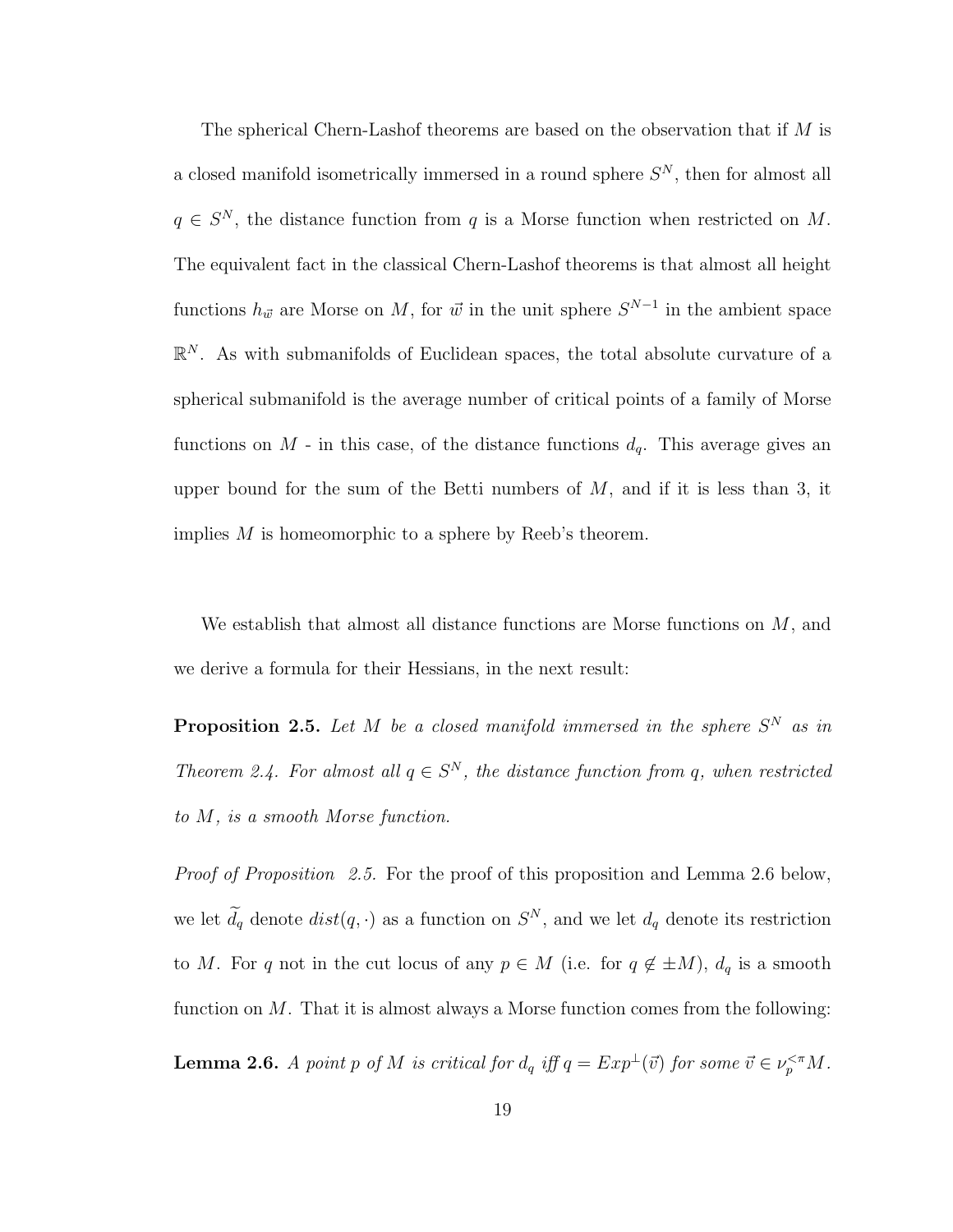In that case, letting  $r = ||\vec{v}||$  and  $\vec{u} = \frac{\vec{v}}{r}$  $\frac{\vec{v}}{r}$ , Hess $(d_q)$  is diagonolized at p by a set of principal directions for the second fundamental form  $A_{\vec{u}}$ , and the eigenvalue of  $Hess(d_q)$  corresponding to the principal curvature  $\kappa$  is  $\cot(r) - \kappa$ .

*Proof of Lemma 2.6.* The gradient of  $d_q$  on M is the orthogonal projection of the gradient of  $d_q$  on  $S^N$ . The gradient of  $d_q$  at a point  $\bar{q}$  in  $S^N \setminus \{q, -q\}$  is tangent to the minimizing geodesics from q to  $\bar{q}$ . grad( $d_q$ ) is zero precisely where the minimizing geodesic from q is normal to  $M$ , so that q is in the image of the normal exponential map from  $p$ :

$$
q = Exp^{\perp} \big(-\widetilde{d}_q(p) grad(\widetilde{d}_q)\big).
$$

Similarly, if  $Exp^{\perp}(\vec{v}) = q$ , then the minimizing geodesic from q to p is normal to M at p, and p is critical for  $d_q$ .

If  $p \in M$  and  $\vec{u} \in \nu_p^1 M$  are as above, let  $e_1, ..., e_n$  be a set of principal vectors for  $A_{\vec{u}}$ . For  $0 < r < \pi$ , let  $q = Exp^{\perp}(r\vec{u})$ . We let  $grad(\tilde{d}_q)$  and  $grad(d_q)$  denote the vector fields on  $S^N$  and M respectively, as above. Because  $grad(d_q) = grad(\tilde{d}_q)^T$ , along  $M$  we have:

$$
grad(\widetilde{d_q}) = grad(d_q) + grad(\widetilde{d_q})^{\perp}.
$$

A geodesic sphere of radius r in  $S<sup>N</sup>$  has principal curvature  $\cot(r)$  in any tangent direction, relative to the outward unit normal, so  $\nabla_e^{S^N} grad(\tilde{d}_q) = \cot(r)e$  for any  $e \in T_pM$ , which will also be tangent to the geodesic sphere of radius r about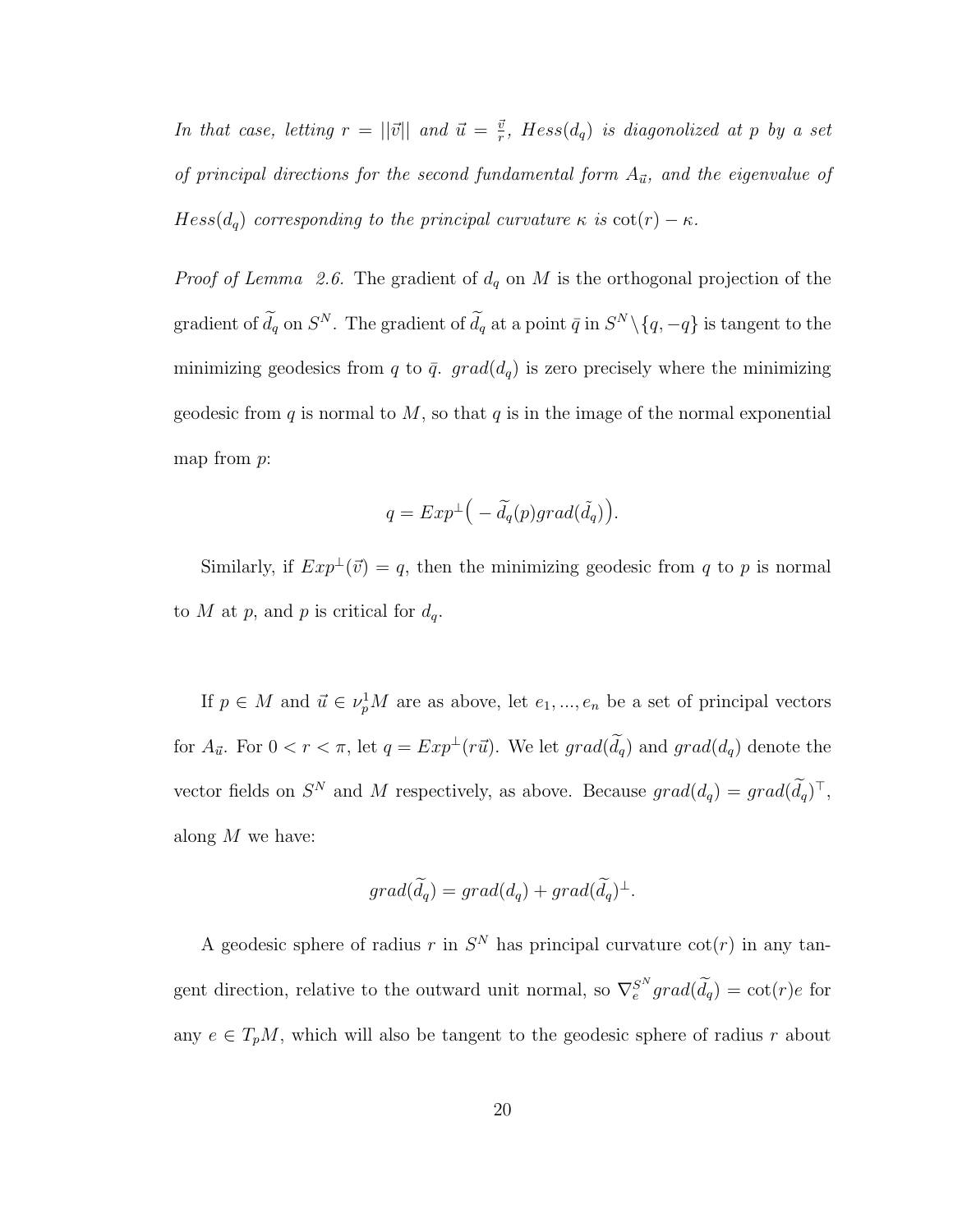$$
q = Exp^{\perp}(r\vec{u}).
$$

Letting  $F$  be  $-\frac{grad(\widetilde{d_q})^{\perp}}{||grad(\widetilde{d_q})^{\perp}||}$ ,  $F$  is a unit normal vector field to  $M$  in a neighborhood of p, which coincides with  $\vec{u}$  at p, so for each principal direction  $e_i$  as above,

$$
(\nabla_{e_i}^{S^N} F)^\top = -\kappa_i e_i.
$$

We also have the following:

$$
\nabla_{e_i}^{S^N} F = \left( \frac{e_i(||grad(\widetilde{d_q})^{\perp}||)}{||grad(\widetilde{d_q})^{\perp}||^2} \right) grad(\widetilde{d_q})^{\perp} - \left( \frac{1}{||grad(\widetilde{d_q})^{\perp}||} \right) \nabla_{e_i}^{S^N} grad(\widetilde{d_q})^{\perp}.
$$

The tangential part of  $\nabla_{e_i}^{S^N} F$  is therefore the tangential part of the expression above:

$$
(\nabla_{e_i}^{S^N} F)^{\top} = \left( -\frac{1}{\|grad(\widetilde{d_q})^{\top}\|} \nabla_{e_i}^{S^N}(grad(\widetilde{d_q})^{\top}) \right)^{\top} = \left( -\frac{1}{\|grad(\widetilde{d_q})^{\top}\|} \nabla_{e_i}^{S^N}\left( grad(\widetilde{d_q}) - grad(d_q) \right) \right)^{\top}
$$
  
= 
$$
\left( \frac{1}{\|grad(\widetilde{d_q})^{\top}\|} \right) \left( \nabla_{e_i}^M grad(d_q) - \cot(r)e_i \right) = \left( \frac{1}{\|grad(\widetilde{d_q})^{\top}\|} \right) \left( Hess(d_q)(e_i) - \cot(r)e_i \right).
$$

Noting that  $||grad(\tilde{d}_q)^{\perp}|| = 1$  at critical points of  $d_q$ , we then have  $-\kappa_i e_i =$  $Hess(d_q)(e_i) - \cot(r)e_i$ , and therefore that  $Hess(d_q)(e_i) = (\cot r - \kappa_i)e_i$ . This completes the proof of Lemma 2.6.

 $\Box$ 

The lemma implies that  $q = Exp^{\perp}(r\vec{u})$  has a degenerate critical point at p if and only if  $r = \operatorname{arccot} \kappa$  for  $\kappa$  a principal curvature of M in the direction  $\vec{u}$ . This is the same as the condition that the normal exponential map has a critical point at r $\vec{u}$ , by the expression for  $det(dExp^{\perp})$  in (2.3). The  $q \in S^N$  for which  $d_q$  is not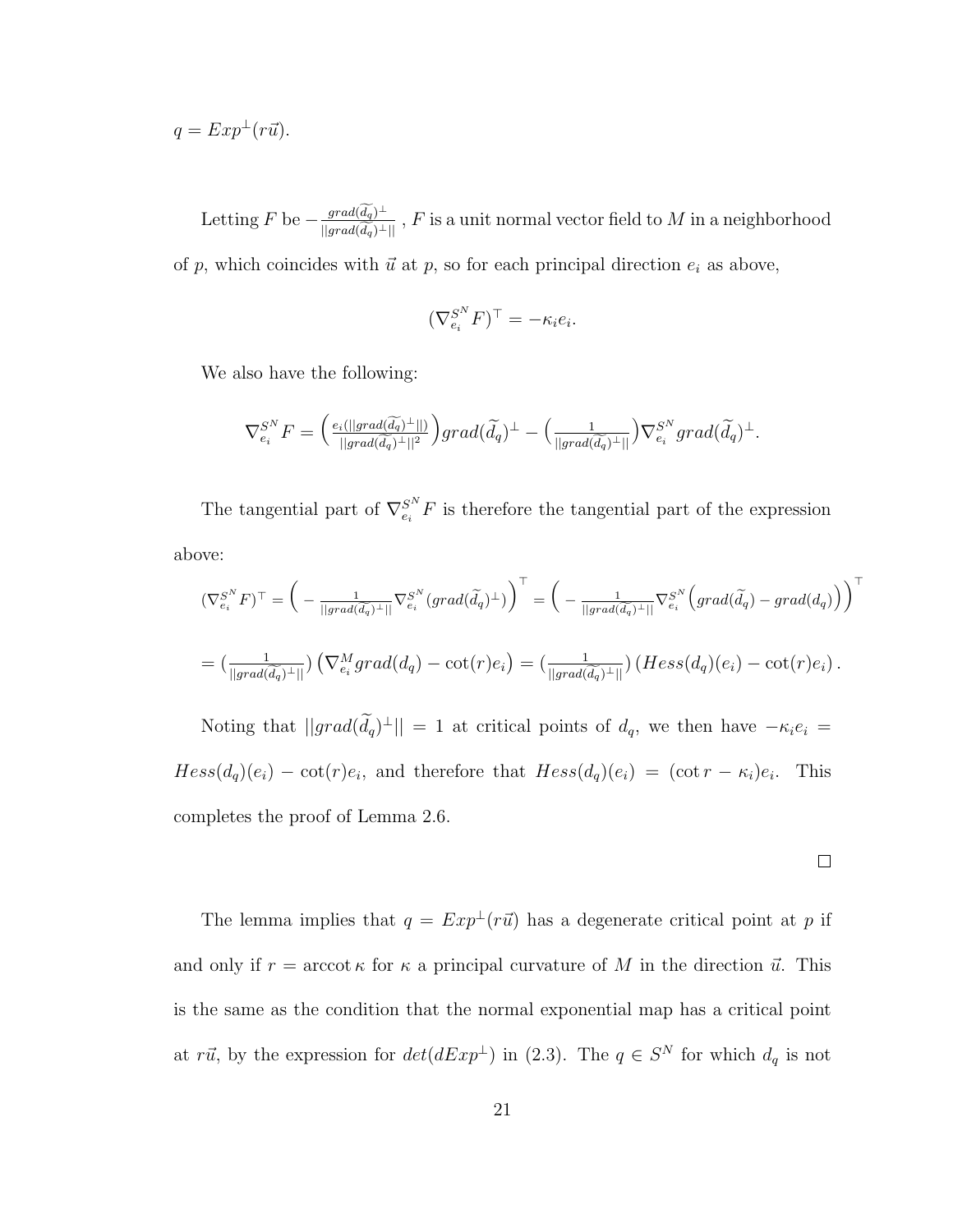Morse are therefore the focal points of M in  $S<sup>N</sup>$ . These are the critical values of the normal exponential map, which are of measure zero in  $S<sup>N</sup>$  by Sard's Theorem. This completes the proof of Proposition 2.5.

 $\Box$ 

Proof of Parts A and B of Theorem 2.4. By Proposition 2.5 and the lemma in its proof, the regular values of  $Exp^{\perp} : \nu^{<\pi} M \to S^N$  are precisely the points  $q \in S^N$  for which  $d_q$  is a Morse function. Letting  $S_{reg}^N$  denote this subset of  $S^N$ , Sard's Theorem implies that  $S_{reg}^N$  is of full measure in  $S^N$ . In fact,  $S_{reg}^N$  also contains an open, dense subset of  $S^N$ .

This can be seen by extending  $Exp^{\perp}$  to be defined on the bundle  $\hat{\nu}M$  over M, whose fibre at p is the totally geodesic  $(N - n)$ -dimensional subsphere of  $S<sup>N</sup>$  orthogonal to M at p. We denote this extension  $\widehat{Exp}^{\perp} : \widehat{\nu}M \to S^N$ . The critical points of  $\widehat{Exp}^{\perp} : \widehat{\nu}M \to S^N$  are closed in the compact manifold  $\widehat{\nu}M$ , and thus a compact subset of  $\widehat{\nu}M$ . Their image, the critical values of  $\widehat{Exp}^{\perp} : \widehat{\nu}M \to S^N$ , are a compact, and thus a closed subset of  $S<sup>N</sup>$ , whose complement is of full measure by Sard's Theorem. The critical values of  $Exp^{\perp} : \nu^{\leq \pi} M \to S^N$  are a subset of those of  $\widehat{Exp}^{\perp} : \widehat{\nu}M \to S^N$ . The regular values of  $Exp^{\perp} : \nu^{< \pi}M \to S^N$  therefore contain the regular values of  $\widehat{Exp}^{\perp} : \widehat{\nu}M \to S^N$ , which are open and dense in  $S^N$ .

As explained in the discussion before Proposition 2.3, integrating  $|det(dExp^{\perp})|$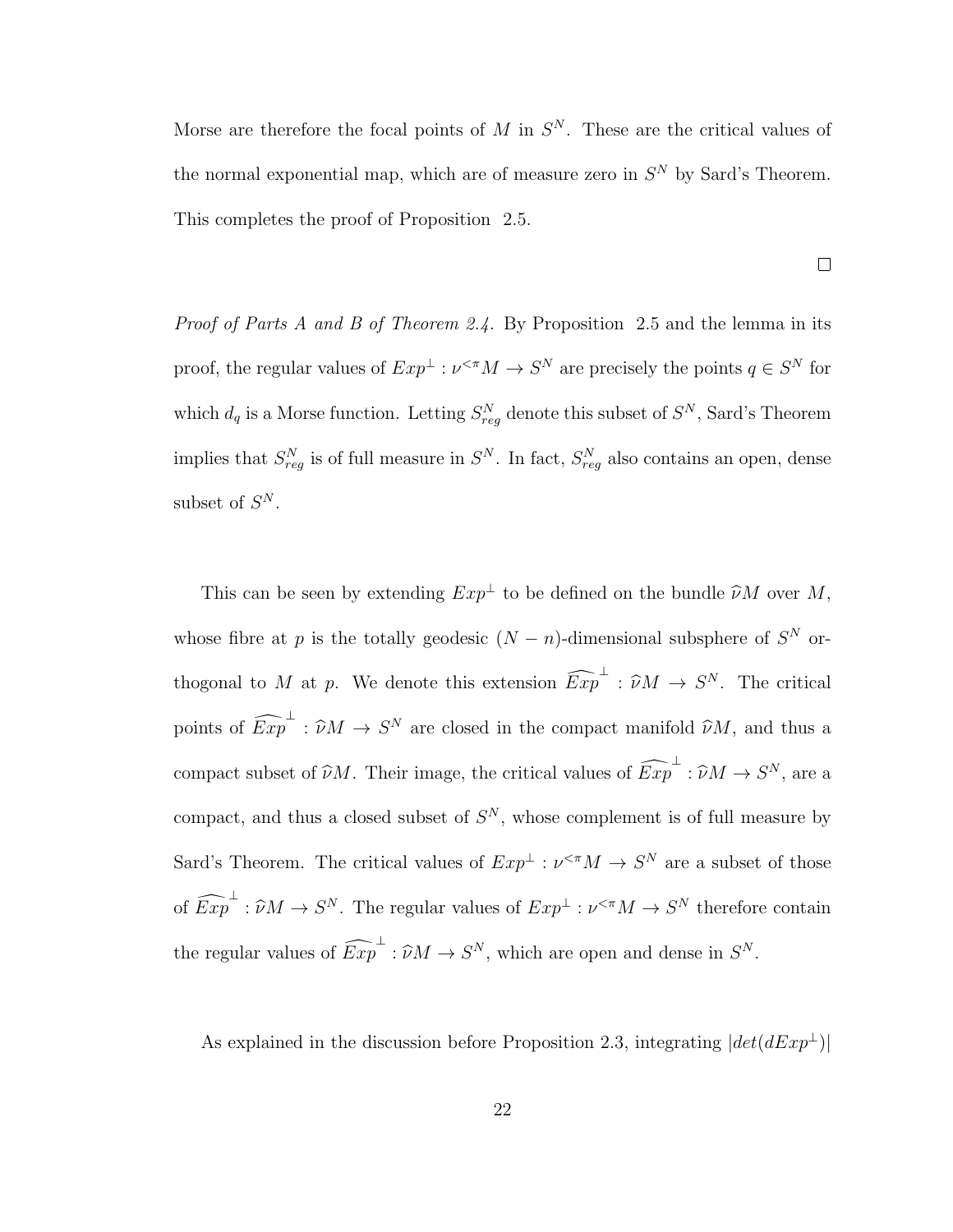over neighborhoods of  $\nu^{\leq \pi} M$  defines a positive measure on  $\nu^{\leq \pi} M$  which is absolutely continuous with respect to  $dVol_{\nu \le \pi M}$  and is, in a natural sense, the pull-back of the measure on  $S^N$  via  $Exp^{\perp}$ . We will denote this measure by  $d\mu$ . If  $\phi$  is a measurable function on  $\nu^{\leq \pi} M$ , the integral of  $\phi$  with respect to this measure is given by integrating against  $|det(dExp^{\perp})|dVol_{\nu}$   $\lt \pi_M$ :

$$
\int_{\nu^{<\pi}M} \phi \, d\mu = \int_{\nu^{<\pi}M} \phi |det(dExp^{\perp})| dVol_{\nu^{<\pi}M}.
$$

For any regular point  $\vec{v}$  of  $Exp^{\perp} : \nu^{\leq \pi} M \to S^N$ ,  $Exp^{\perp}$  is a local diffeomorphism from a neighborhood V of  $\vec{v}$  to a neighborhood Q of  $Exp^{\perp}(\vec{v})$  in  $S_{reg}^{N}$ . We then have:

$$
\int\limits_V \phi d\mu = \int\limits_V \phi |det(dExp^{\perp})| dVol_{\nu \le \pi M} = \int\limits_Q \phi \circ (Exp^{\perp})^{-1} dVol_{S^N}.
$$
 (2.5)

This implies that the pre-image of  $S_{reg}^N$  in  $\nu^{\ltq m}M$  is of full measure relative to  $d\mu$ : If  $\vec{v}$  is a regular point of  $Exp^{\perp}$  whose image in  $S^N$  is a critical value, then let V and  $Q$  be neighborhoods of  $\vec{v}$  and  $Exp^\perp(\vec{v})$  with  $Exp^\perp: V \to Q$  a diffeomorphism as in (2.5).  $Q \cap S_{reg}^N$  contains a set which is open, dense and of full measure in  $Q$ , so  $(Exp^{\perp})^{-1}(S_{reg}^{N}) \cap V$  likewise contains a set which is open, dense and of full measure in  $V$ . This implies that:

$$
\int_{(Exp^{\perp})^{-1}(S^{N}\setminus S_{reg}^{N})\cap V}|det(dExp^{\perp})|dVol_{\nu^{<\pi}M}=0.
$$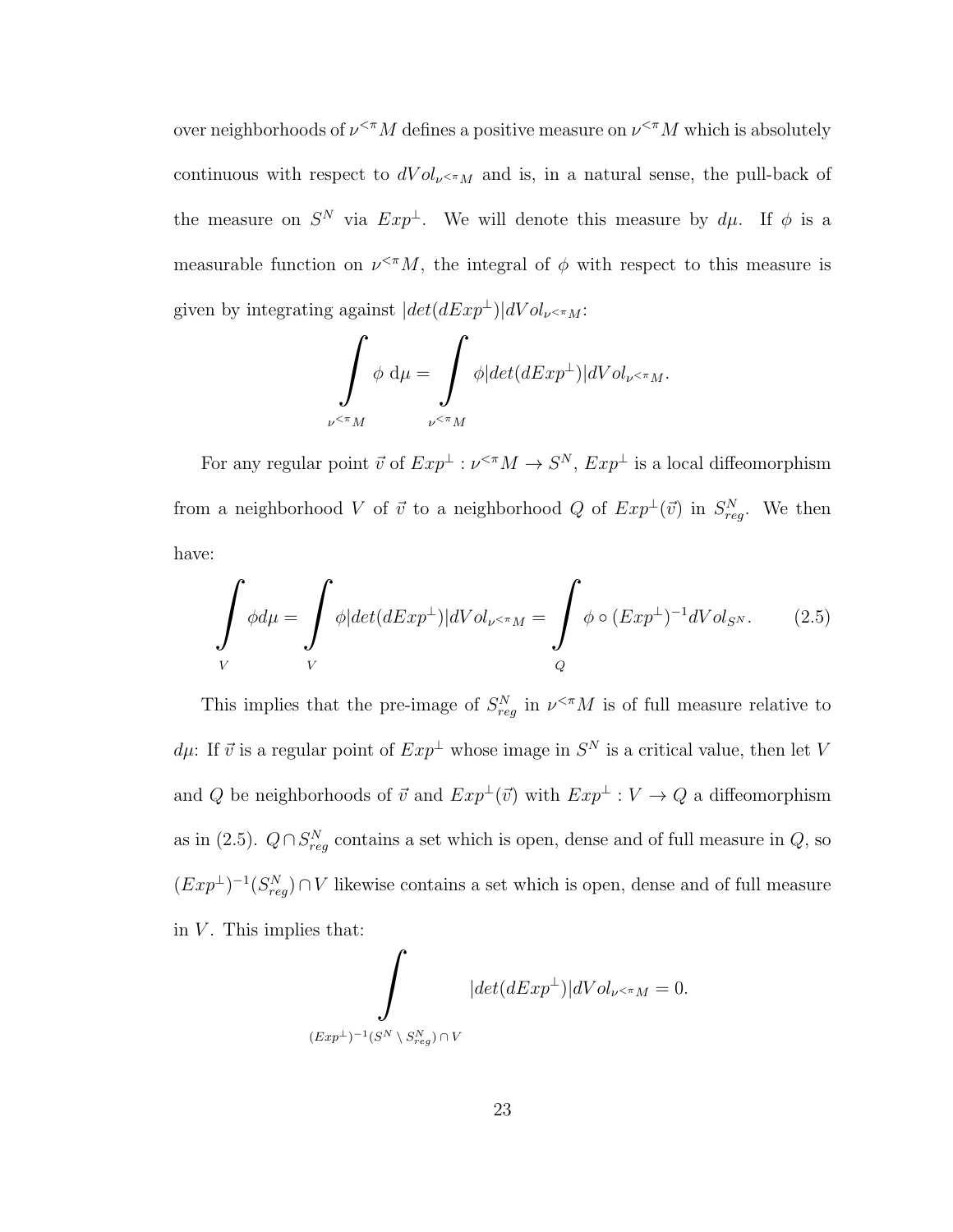We can cover the regular points in the pre-image of  $S^N \setminus S_{reg}^N$  with open sets V as above. The integral of  $|det(dExp^{\perp})|$  over the critical points of  $Exp^{\perp}$  is zero, and this implies that  $(Exp^{\perp})^{-1}(S_{reg}^N)$  is of full measure for  $d\mu$ .

We now apply the standard fact from Morse theory that if  $f$  is a Morse function on a closed manifold M, then  $\beta_i(M; F)$ , the  $i^{th}$  Betti number of M with coefficients in the field  $F$ , is bounded above by  $C_i(f)$ , the number of critical points of  $f$  which have index *i*. For q in  $S_{reg}^N$ , the distance function  $d_q$  is Morse on M, and its critical points are in  $1-1$  correspondence with the pre-images of q via  $Exp^{\perp}$ , as explained in Proposition 2.5 and Lemma 2.6. Letting  $C_i(d_q)$  denote the number of critical points of  $d_q$  of index i, and letting  $\sharp (Exp^{\perp})^{-1}(q)$  denote the pre-image count via  $Exp^{\perp}$  for a point q of  $S^N$ , we therefore have:

$$
\mathcal{T}(M) = \frac{1}{Vol(S^N)} \int_{\nu^{<\pi}M} \left| \det(dExp_{\vec{v}}^{\perp}) \right| dVol_{\nu^{<\pi}M} = \frac{1}{Vol(S^N)} \int_{(Exp^{\perp})^{-1}(S_{reg}^N)} \left| \det(dExp_{\vec{v}}^{\perp}) \right| dVol_{\nu^{<\pi}M}
$$
  
\n
$$
= \frac{1}{Vol(S^N)} \int_{S_{reg}^N} \sharp (Exp^{\perp})^{-1}(q) dVol_{S^N} = \frac{1}{Vol(S^N)} \int_{S_{reg}^N} \left( \sum_{i=0}^n C_i(d_q) \right) dVol_{S^N} \ge \sum_{i=0}^n \beta_i(M;F)
$$

The first equality above follows from Proposition 2.3 and the second from the fact that  $(Exp^{\perp})^{-1}(S_{reg}^{N})$  is of full measure for  $d\mu$ . The third follows from the change-of-variables formula (2.5) (with  $\phi = 1$ ), and the fourth from the correspondence between the pre-images of q via  $Exp^{\perp}$  and the critical points of the distance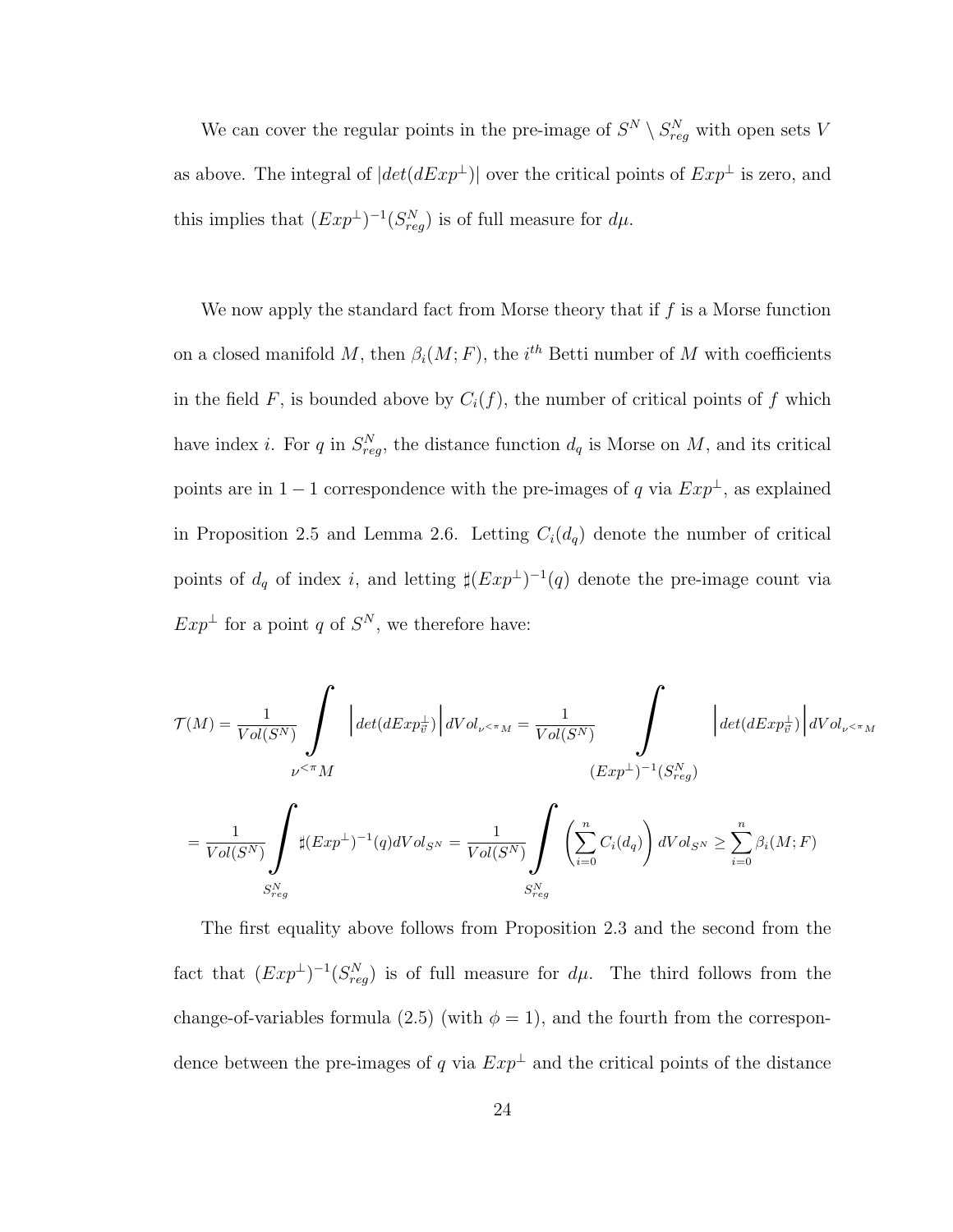function  $d_q$  on M, as in Lemma 2.6. We have also used the fact that  $S_{reg}^N$  is of full measure in  $S^N$ .

This establishes Theorem 2.4.A, that 
$$
\sum_{i=0}^{n} \beta_i(M; F) \le \mathcal{T}(M)
$$
.

If  $\mathcal{T}(M)$  < 3, there must be a set S within  $S^N$  of positive measure, which must therefore intersect  $S_{reg}^N$ , for which the pre-image count  $\sharp (Exp^{\perp})^{-1}(q)$  is less than 3. For any  $q_0 \in S \cap S_{reg}^N$  the pre-image count must therefore be equal to 2, corresponding to the critical points of  $d_{q0}$  at its global minimum and maximum. Reeb proved in [Re52] that if a closed manifold admits a Morse function with its global minimum and maximum as its only critical points, it is homeomorphic to a sphere (although it may not be diffeomorphic to the standard sphere.) For  $q_0$  as above,  $d_{q_0}$  provides such a Morse function, and this completes the proof of Theorem 2.4.B.

 $\Box$ 

For odd-dimensional submanifolds of spheres, there is the following stronger version of Theorem 2.4.B. This will be important in proving Theorem 1.1.B:

**Theorem 2.7.** Let  $M^{2m+1}$  be an odd-dimensional compact manifold, isometrically immersed in the sphere  $S^N$ , with  $\mathcal{T}(M) < 4$ . Then M is homeomorphic to the sphere  $S^{2m+1}$ .

*Proof.* By the proofs of Theorem 2.4.A, Proposition 2.5 and Lemma 2.6, if  $\mathcal{T}(M)$  <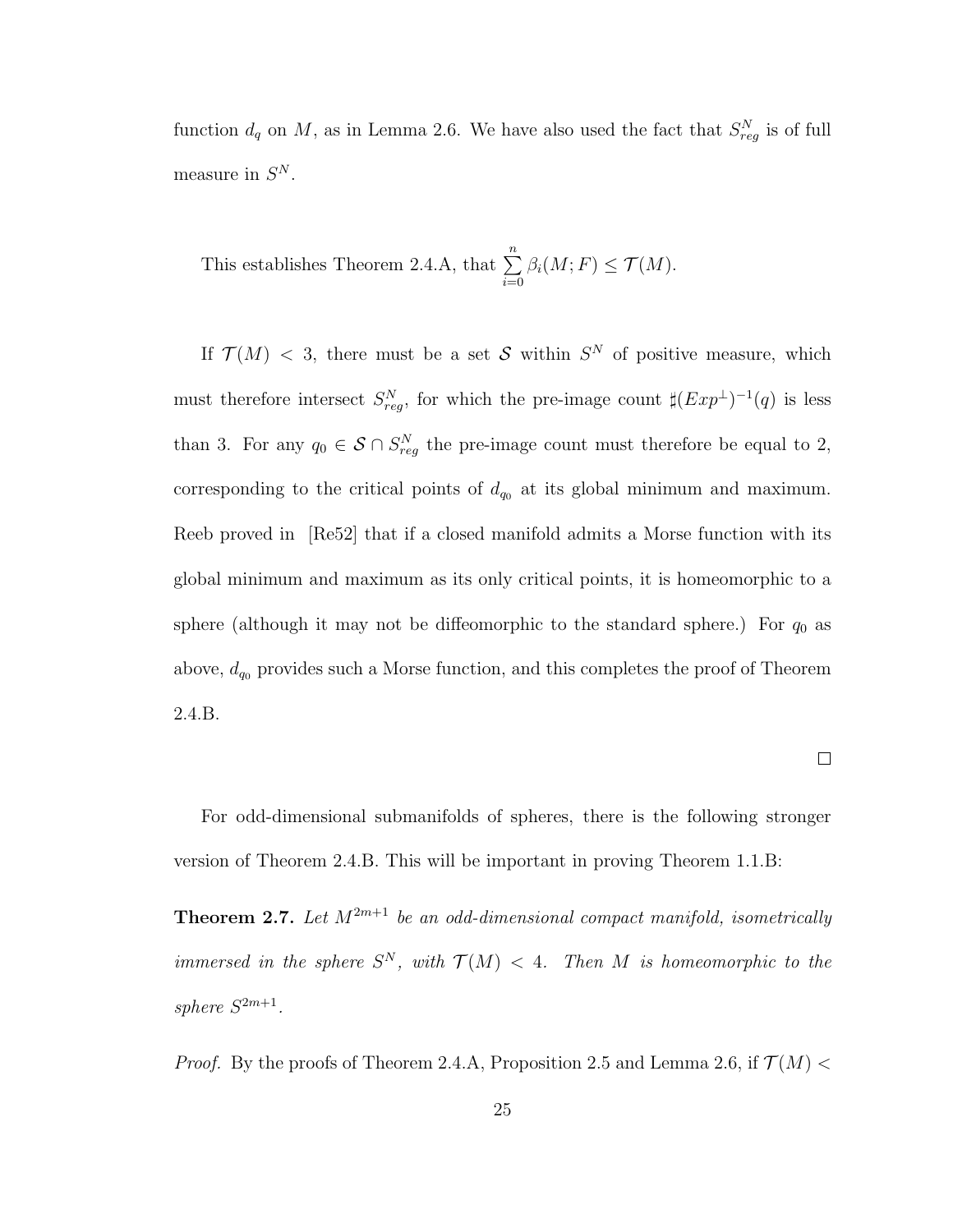4, there is a point  $q_0$  in  $S^{2N+1}$  such that the distance function  $d_{q_0}$  is a Morse function on M with fewer than 4 critical points.  $d_{q_0}$  must have a critical point of index 0 at a point  $p_1$  of M where it realizes its global minimum, and a critical point of index  $2m + 1$  at another point  $p_2$  where it attains its global maximum. If  $d_{q_0}$  had a third critical point  $p_3$  of index k, it would have a fourth critical point  $p_4$  of index  $2m + 1 - k$  because  $\chi(M) = 0$ . This is impossible, so  $p_1$  and  $p_2$  are in fact the only critical points of  $d_{q_0}$  on M, and M is homeomorphic to  $S^{2m+1}$  by Reeb's Theorem.

A similar statement holds for odd-dimensional manifolds immersed in Euclidean spaces.

 $\Box$ 

We will prove Part C of Theorem 2.4 as a consequence of the following proposition. Parts A and B of Theorem 2.4 also follow from this proposition, however many of the observations in the proofs of Theorems 2.4.A and 2.4.B above will be important in explaining and proving our results for complex projective manifolds.

**Proposition 2.8.** For M isometrically immersed in  $S<sup>N</sup>$  and  $S<sup>N</sup>$  embedded as the unit sphere in  $\mathbb{R}^{N+1}$ ,

$$
\mathcal{T}_{S^N}(M)=\mathcal{T}_{\mathbb{R}^{N+1}}(M).
$$

*Proof.* Let  $\nu^1 M$  be the unit normal bundle of M in  $S^N$ , and  $\widetilde{\nu^1 M}$  its unit normal bundle in  $\mathbb{R}^{N+1}$ . Let  $\vec{\nu}$  be the outward unit normal vector to  $S^N$  in  $\mathbb{R}^{N+1}$ . Any unit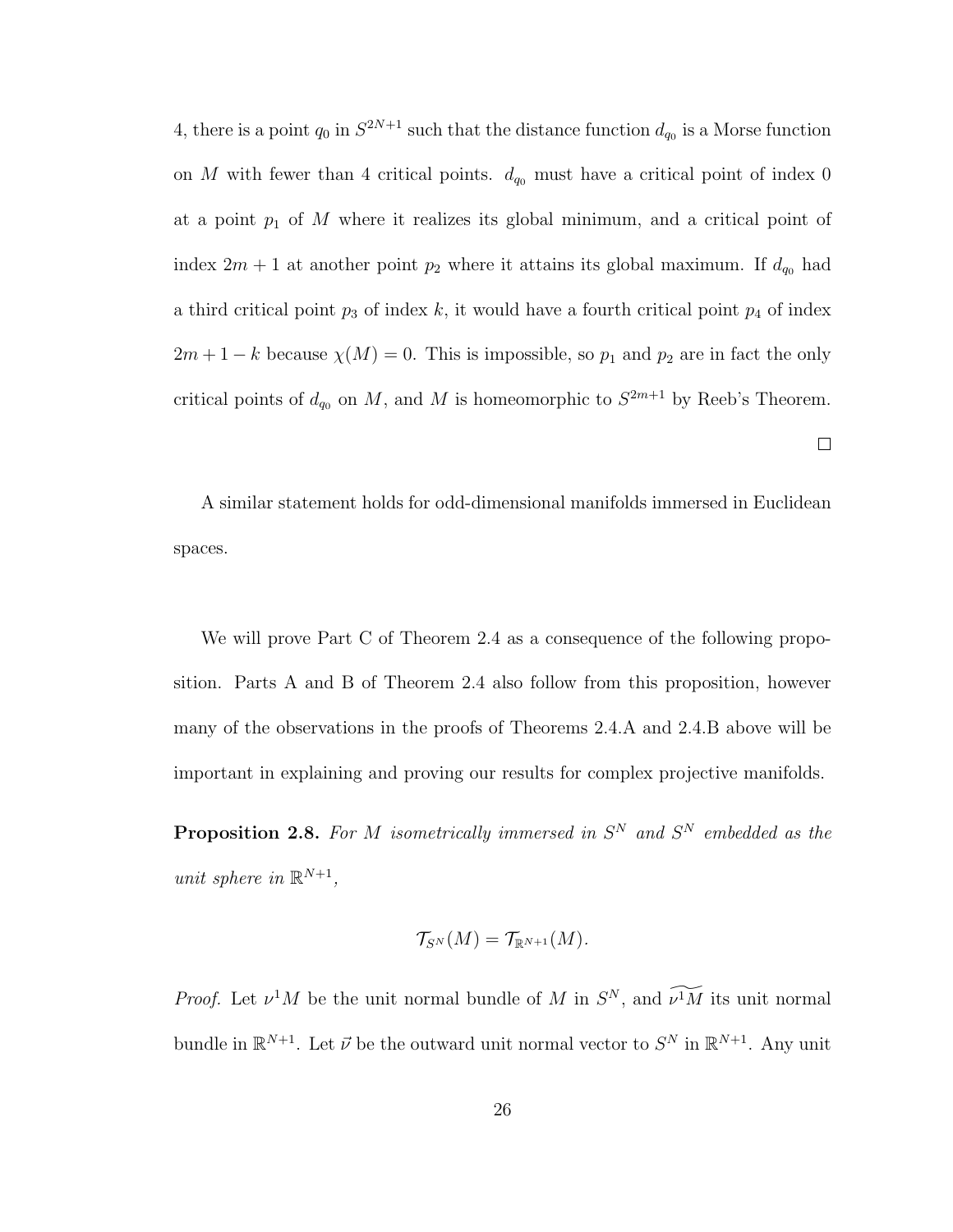normal vector  $\vec{z}$  to M in  $\mathbb{R}^{N+1}$  is of the form  $\cos(\theta)\vec{\nu} + \sin(\theta)\vec{u}$ , for  $\vec{u}$  a unit normal vector to M in  $S^N$  and  $\theta \in [0, \pi]$ . Let  $\widetilde{A}_{\vec{u},\theta}$  be the second fundamental form of M in  $\mathbb{R}^{N+1}$  for a normal vector  $\cos(\theta)\vec{\nu} + \sin(\theta)\vec{u}$  as above, and let  $A_{\vec{u}}$  be the second fundamental form of M in  $S_N$  for the corresponding  $\vec{u}$ . For any principal vector e of  $A_{\vec{u}}$  with principal curvature  $\kappa$ , we have the following identity :

$$
\widetilde{A_{\vec{u},\theta}}(e) = -\left(\nabla_e^{\mathbb{R}^{N+1}}\left(\cos(\theta)\vec{\nu} + \sin(\theta)\vec{u}\right)\right)^{\top} = -\left(\cos(\theta)\nabla_e^{\mathbb{R}^{N+1}}\vec{\nu} + \sin(\theta)\nabla_e^{\mathbb{R}^{N+1}}\vec{u}\right)^{\top}
$$

$$
= -\cos(\theta)e + \sin(\theta)(-\nabla_e^{S^N}\vec{u})^{\top} = (\kappa\sin(\theta) - \cos(\theta))e.
$$

e is therefore an eigenvector of  $\widetilde{A_{\vec{u},\theta}}$  with eigenvalue  $\kappa \sin(\theta) - \cos(\theta)$ . Then we have:

$$
\mathcal{T}_{S^{N}}(M) = \frac{1}{Vol(S^{N})} \int_{\nu^{1}M} \int_{0}^{\pi} \Big| \prod_{i=1}^{n} (\kappa_{i} \sin(\theta) - \cos(\theta)) \Big| \sin^{(N-n-1)}(\theta) d\theta dVol_{\nu^{1}M}(\vec{u})
$$

$$
= \frac{1}{Vol(S^{N})} \int_{\nu^{1}M} \int_{0}^{\pi} \Big| det(\widetilde{A}_{\vec{u},\theta}) \Big| \sin^{(N-n-1)}(\theta) d\theta dVol_{\nu^{1}M}(\vec{u})
$$

$$
= \frac{1}{Vol(S^{N})} \int_{\nu^{1}M} \Big| det(\widetilde{A}_{\vec{z}}) \Big| dVol_{\nu^{1}M}(\vec{z}) = \mathcal{T}_{\mathbb{R}^{N+1}}(M).
$$

 $\Box$ 

This proof has a simple geometric meaning: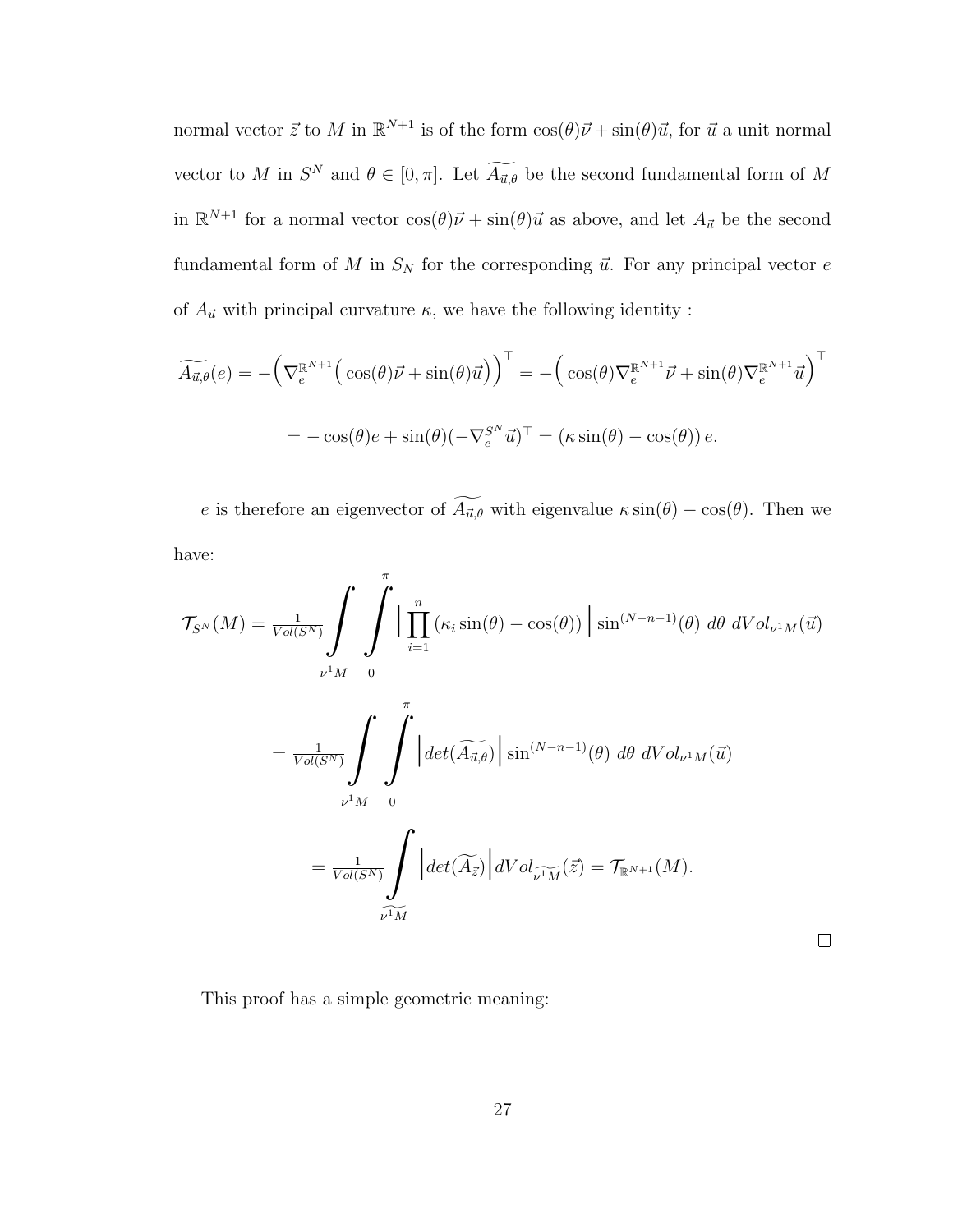The image of  $\nu_p^{<\pi}M$  under the normal exponential map, as a subset of  $S^N$ , is the same as the image of  $\widetilde{\nu_p M}$  under the Gauss map. In fact, these maps coincide under the natural identification between  $\nu^{\ltq \pi} M$  and  $\widetilde{\nu_p^M} M$ . Up to the normalization by  $Vol(S^N)$ ,  $\mathcal{T}_{S^N}(M)$  is the mass of  $\nu^{<\pi}M$  with the measure pulled back from  $S^N$ by the normal exponential map, as in the proof of Proposition 2.3 and Theorems 2.4.A and 2.4.B. Similarly,  $\mathcal{T}_{\mathbb{R}^{N+1}}(M)$  is the total mass of the unit normal bundle to M in  $\mathbb{R}^{N+1}$ , with the positive measure pulled back from  $S^N$  by the Gauss map. Because these maps coincide, the pulled-back measures coincide.

*Proof of Part C of Theorem 2.4.* Let  $M^n$  be a submanifold of  $S^N$  with  $\mathcal{T}_{S^N}(M)$  = 2. By isometrically embedding  $S^N$  in  $\mathbb{R}^{N+1}$  as above, M is also a submanifold of  $\mathbb{R}^{N+1}$  with  $\mathcal{T}_{\mathbb{R}^{N+1}}(M) = 2$ , and by Part C of Theorem 1.3, M is the boundary of a convex set in an affine subspace A of  $\mathbb{R}^{N+1}$  of dimension  $(n+1)$ . M is therefore a closed, embedded *n*-dimensional submanifold of  $A \cap S^N$ , which is homeomorphic to  $S<sup>n</sup>$ . M must therefore be equal to  $A \cap S<sup>N</sup>$ . Let V be the unique  $(n+2)$ -dimensional linear subspace of  $\mathbb{R}^{N+1}$  containing the affine subspace A.  $\mathcal{V} \cap S^N$  is an  $(n+1)$ dimensional totally geodesic subsphere of  $S^N$ , and M is embedded in  $\mathcal{V} \cap S^N$  as the boundary of a geodesic ball.

To see the converse, if  $S<sup>n</sup>$  is the boundary of a geodesic ball in a totally geodesic  $(n + 1)$ -dimensional subsphere  $S^{n+1}$  in  $S^N$ , we isometrically embed  $S^{n+1}$  as the unit sphere in  $\mathbb{R}^{n+2}$ . This isometric embedding takes  $S^n$  to the boundary of a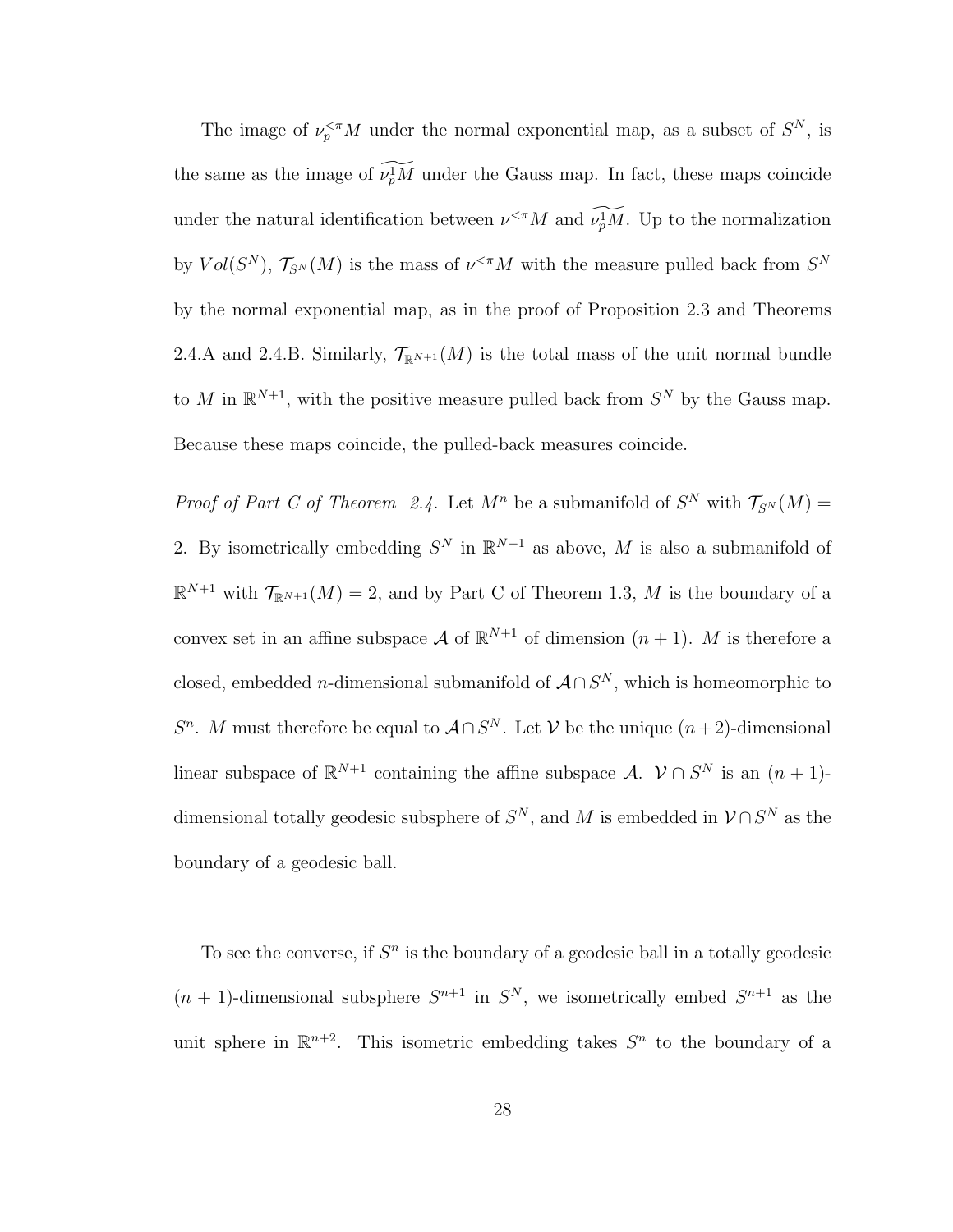geodesic ball about a point q in the unit sphere in  $\mathbb{R}^{n+2}$  - the boundary of such a geodesic ball is given by the intersection of the unit sphere  $S^{n+1}$  with an  $(n + 1)$ dimensional affine subspace  $\mathcal A$  of  $\mathbb R^{n+2}$ . Therefore, by Proposition 2.8 and Theorem 1.3.C,  $\mathcal{T}_{S^{n+1}}(S^n) = 2$ , and because the total absolute curvature of submanifolds of spheres is preserved under totally geodesic embeddings into higher-dimensional spheres,  $\mathcal{T}_{S^N}(S^n) = \mathcal{T}_{S^{n+1}}(S^n)$ .

 $\Box$ 

We end this chapter by noting that any compact Riemannian manifold can be isometrically embedded in a sphere of constant curvature 1 of sufficiently high dimension: The Nash embedding theorems, in [Na54] and [Na56], imply that every compact Riemannian manifold  $M$  can be isometrically embedded in a Euclidean space  $\mathbb{R}^k$  of sufficiently high dimension. We can take such an embedding to have its image in a cell  $[0, D]^k$ . Letting d be an integer greater than  $D^2$ , the long diagonal of the unit cube in  $\mathbb{R}^d$  has length greater than D, so  $[0, D]^k$ , and M itself, can be isometrically embedded in the unit cube in  $\mathbb{R}^{dk}$ . Finally, the unit cube in  $\mathbb{R}^{dk}$  can be isometrically embedded in a fundamental domain for a flat torus in  $S^{2dk-1}$ , so M also admits such an embedding.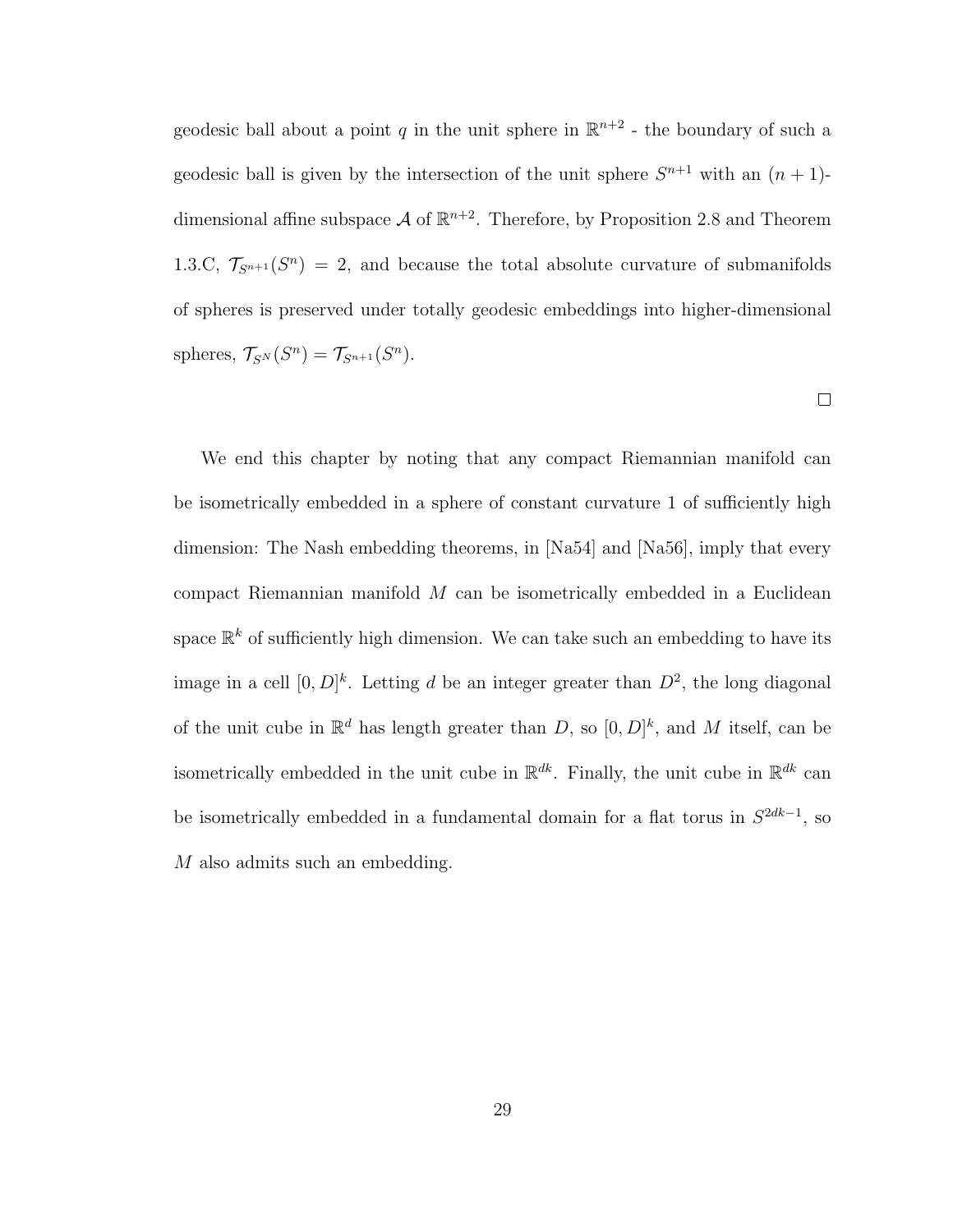## Chapter 3

# Total Curvature and the Betti Numbers of Complex Projective Manifolds

We recall the definition of the total absolute curvature of a complex projective manifold as an integral in terms of its second fundamental form:

Definition 1.4 (Total Absolute Curvature of Complex Projective Manifolds) Let M be a complex manifold, of complex dimension m, holomorphically immersed in the complex projective space  $\mathbb{C}P^N$ . Then its total absolute curvature is: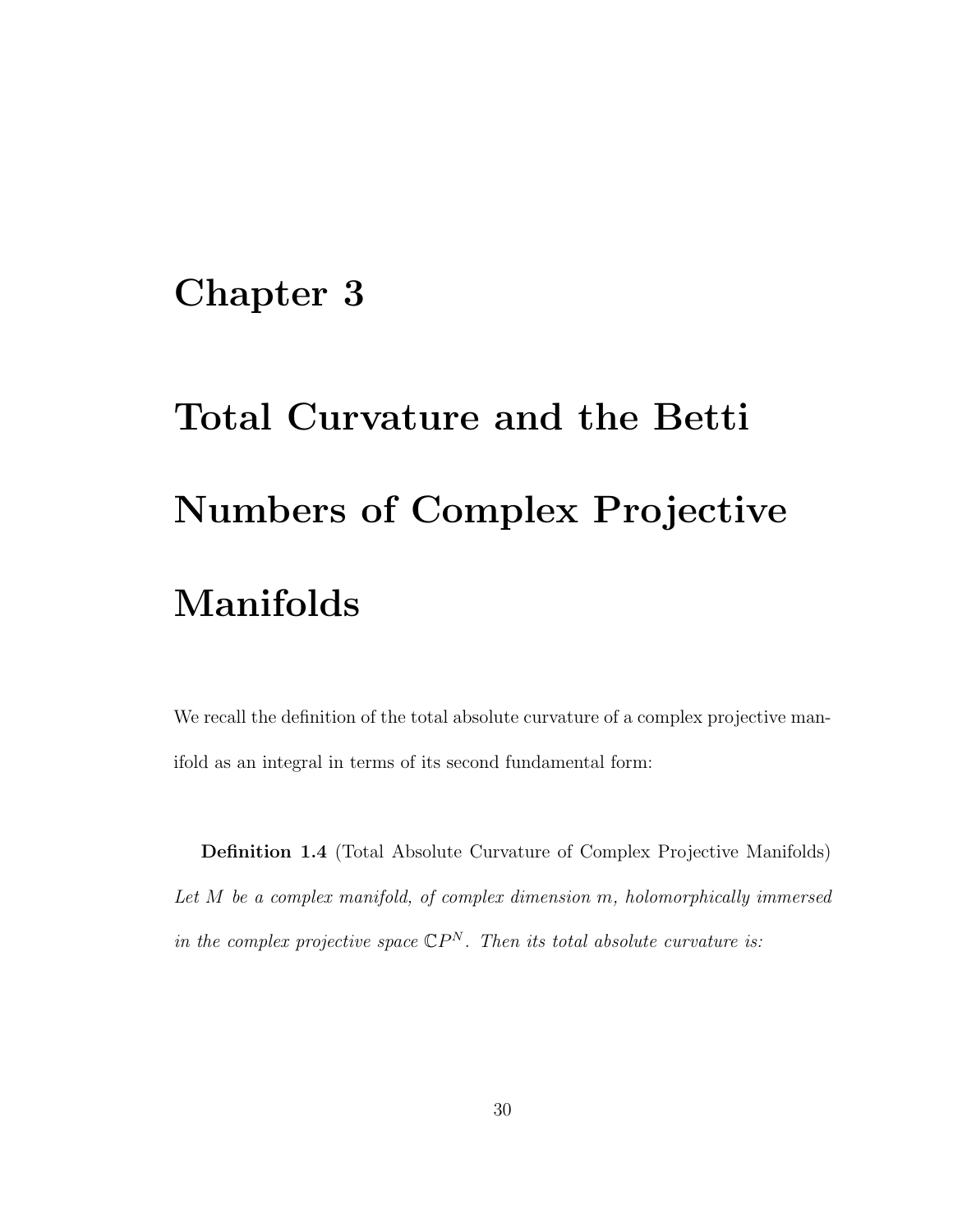$$
\mathcal{T}(M)=\frac{2}{Vol(\mathbb{C} P^N)}\int\limits_{\nu\leq\frac{\pi}{2}M}\bigg|det\left(\cos(r)Id_{T_pM}-\left(\frac{\sin r}{r}\right)A_{\vec{v}}\right)\bigg|\cos(r)\left(\frac{\sin r}{r}\right)^{(2N-2m-1)}dVol_{\nu\leq\frac{\pi}{2}M}.
$$

It will be helpful to note that this can also be written as:

$$
\mathcal{T}(M) = \frac{2}{Vol(\mathbb{C}P^N)} \int \int \int \limits_{\nu^1 M} \left| \det \left( \cos(r)Id_{T_pM} - \sin(r)A_{\vec{u}} \right) \right| \cos(r) \sin^{(2N-n-1)}(r) \, dr \, dVol_{\nu^1 M}.
$$

One of the facts we will need to prove Theorem 1.1 is:

Proposition 3.1. Let M be a compact complex manifold holomorphically immersed in  $\mathbb{C}P^{N}$ , and let  $\widetilde{M}$  be the circle bundle over  $M$  which is induced by the Hopf fibration  $\pi: S^{2N+1} \to \mathbb{C}P^N$ . With the immersion of  $\widetilde{M}$  in  $S^{2N+1}$  induced by the immersion of M in  $\mathbb{C}P^N$ , we have:

$$
\mathcal{T}_{S^{2N+1}}(\widetilde{M})=\mathcal{T}_{\mathbb{C}P^N}(M).
$$

Proposition 1.2 implies that the total absolute curvature of a complex projective manifold has the same meaning as the total absolute curvature defined by Chern and Lashof in (1.1). However, the adaptation of Chern and Lashof's proofs which we applied to submanifolds of spheres in Chapter 2 breaks down for submanifolds of complex projective space. This is because the cut locus of a point in complex projective space is a complex projective hyperplane, of real codimension 2.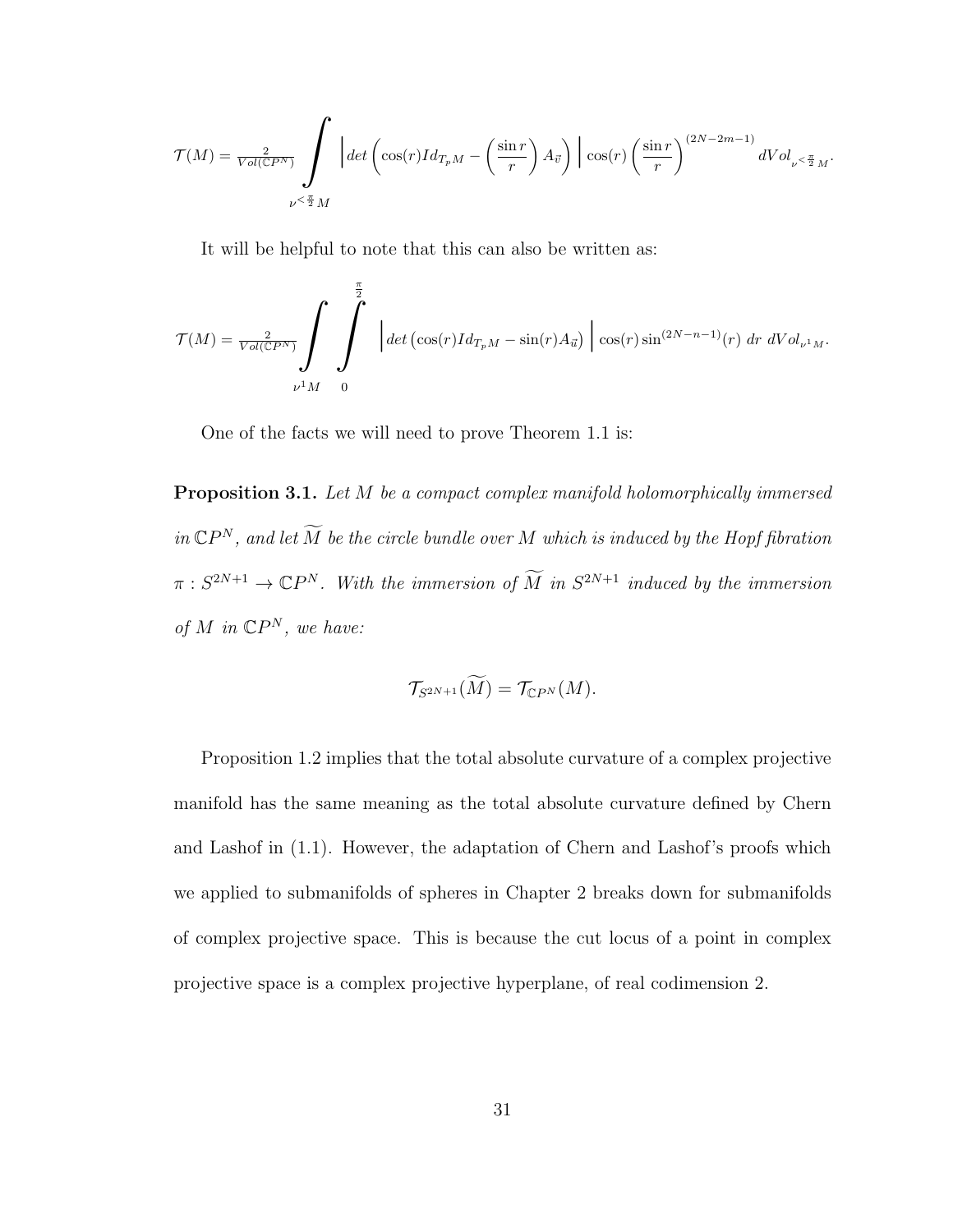If M is a submanifold of complex projective space which meets the cut locus of a point  $q \in \mathbb{C}P^N$ , the distance function from q may not be smooth on M - in particular, it may not be a Morse function. If  $M$  has real dimension 2 or greater, the union over the points of M of their cut loci in  $\mathbb{C}P^N$  has positive measure in  $\mathbb{C}P^N$ . Because of this, total absolute curvature no longer gives an average for the number of critical points of a family of Morse functions on  $M$ . For compact complex submanifolds of  $\mathbb{C}P^N$ , we can be more precise about the scope of this limitation: such a manifold M necessarily meets the cut locus of every point q in  $\mathbb{C}P^N$ , because M intersects every linear subspace of  $\mathbb{C}P^N$  of dimension  $N - dim_{\mathbb{C}}(M)$  or greater.

Because the Chern-Lashof theorems hold for submanifolds of spheres in full generality, as shown in Chapter 2, we will prove Theorem 1.1 by relating the geometry and topology of complex projective manifolds to those of their pre-images in spheres via the Hopf fibration. Proposition 3.1 is the first observation that we will need to do this - its proof is based on the following result, which gives a complete description of the second fundamental form of  $M$  in  $S^{2N+1}$ .

**Proposition 3.2.** Let M be a complex manifold holomorphically immersed in  $\mathbb{C}P^N$ and  $\overline{M}$  its pre-image in  $S^{2N+1}$  via the Hopf fibration. Let  $\overrightarrow{u}$  be a unit normal vector to M at  $p, e_1, ..., e_n$  a set of principal vectors for the second fundamental form  $A_{\vec{u}}$ , and let  $\kappa_1, ..., \kappa_n$  be the principal curvatures of  $e_1, ..., e_n$ . Let  $\widetilde{u}, \widetilde{e}_1, ..., \widetilde{e}_n$  be the horizontal lifts of  $\vec{u}, e_1, ..., e_n$  at any point  $\widetilde{p}$  in  $\widetilde{M}$  above p.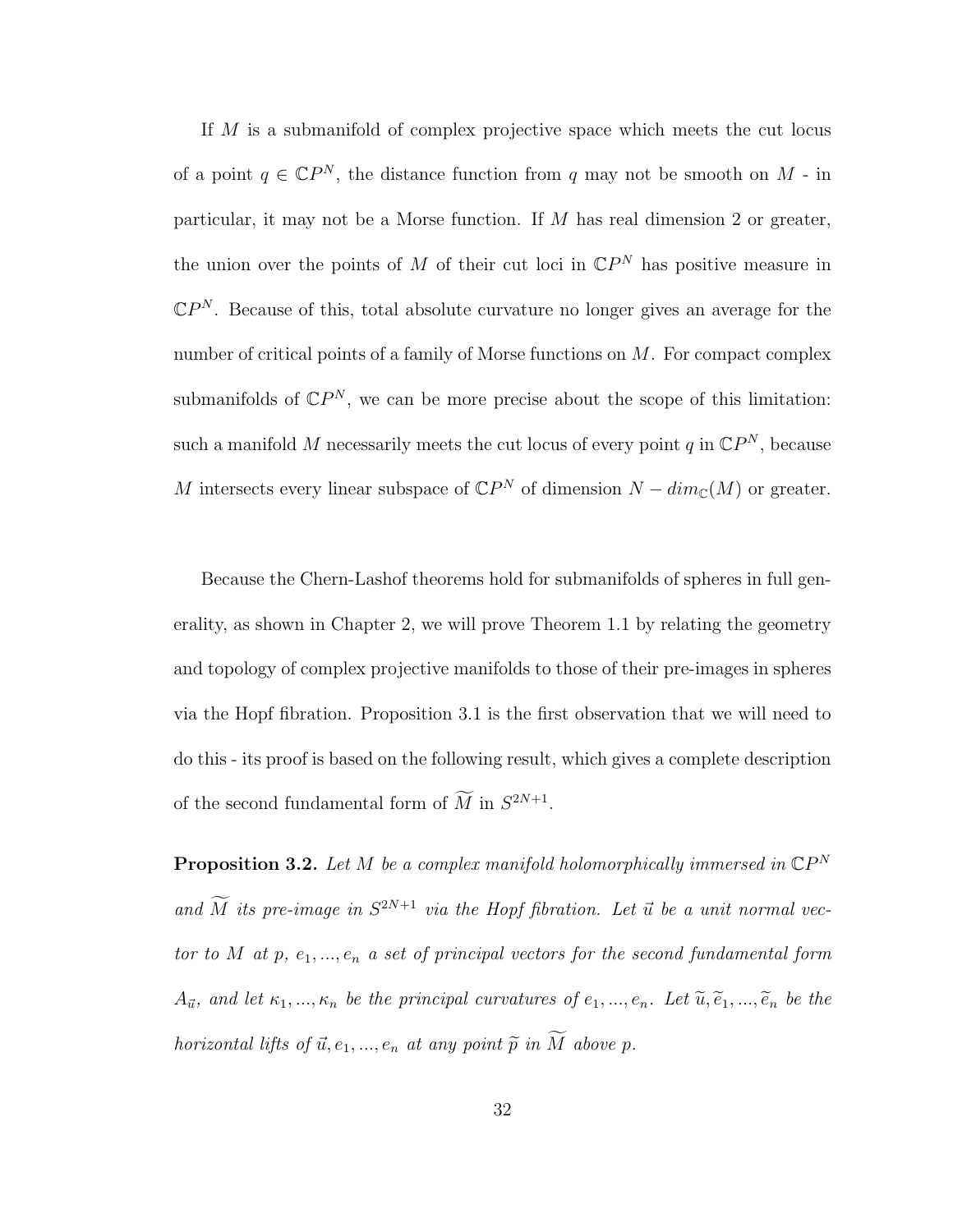Then  $\widetilde{u}$  is normal to  $\widetilde{M}$ ,  $\widetilde{e}_1, ..., \widetilde{e}_n$  are principal vectors for the second fundamental form  $A_{\tilde{u}}$ , and each principal direction  $\tilde{e}_i$  has the same principal curvature  $\kappa_i$  as its image  $e_i$ . The tangent to the Hopf fibre through  $\tilde{p}$  is also a principal direction for  $A_{\tilde{u}}$  with principal curvature 0.

*Proof.* We let  $\tilde{\nu}$  denote the outward unit normal to  $S^{2N+1}$  in  $\mathbb{R}^{2N+2} = \mathbb{C}^{N+1}$ . We let J denote the complex structure of  $\mathbb{C}P^N$  and of M, and also of  $\mathbb{C}^{N+1}$ . We let  $h_{FS}$  denote the canonical metric on  $\mathbb{C}P^N$ , and h the induced metric on M, and we let  $\tilde{h}$  denote the canonical metric on  $\mathbb{C}^{N+1}$  and on the unit sphere  $S^{2N+1}$  in  $\mathbb{C}^{N+1}$ . We let  $\widetilde{E_0}$  denote the vector field  $J(\widetilde{\nu})$  on  $S^{2N+1}$ .  $\widetilde{E_0}$  is unit-length vector field on  $S^{2N+1}$  tangent to the Hopf fibres. Its orthogonal complement in the tangent bundle of  $S^{2N+1}$  is invariant under the action of the complex structure of  $\mathbb{C}^{N+1}$ . The action of the complex structure of  $\mathbb{C}^{N+1}$  on this subbundle of  $TS^{2N+1}$  induces the complex structure on  $\mathbb{C}P^N$ : Letting  $d\pi$  denote the differential of the Hopf fibration  $\pi: S^{2N+1} \to \mathbb{C}P^N$ , for any tangent vector  $\vec{v}$  to  $\mathbb{C}P^N$ , with  $\widetilde{v}$  any horizontal lift of  $\vec{v}$ , we have:

$$
J(\vec{v}) = d\pi(J(\widetilde{v}))
$$

For  $e_i$  a principal vector for  $\vec{u}$  with principal curvature  $\kappa_i$  as above, let  $E_i$  and U be unit-length vector fields on a neighborhood of  $\mathbb{C}P^N$  which extend  $e_i$  and  $\vec{u}$ respectively, with  $E_i$  tangent and U normal to M. For any vector or vector field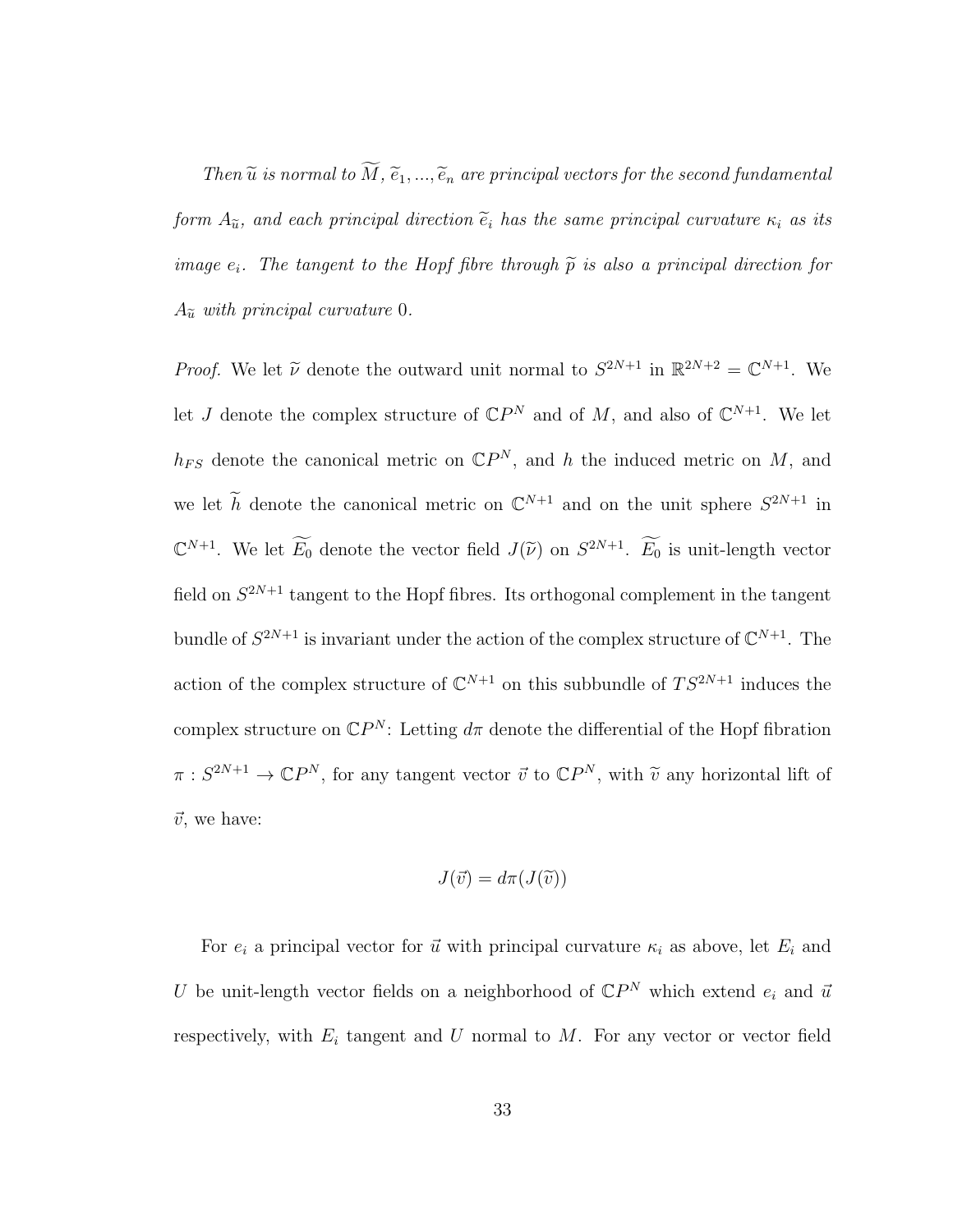defined on a neighborhood of  $\mathbb{C}P^N$ , let a tilde denote its horizontal lift to any neighborhood in  $S^{2N+1}$  via the Hopf fibration.

By O'Neill's formula,

$$
\nabla_{\widetilde{E}_i}^{S^{2N+1}} \widetilde{U} = \widetilde{\nabla_{E_i}^{CPN}} U + \frac{1}{2} [\widetilde{E}_i, \widetilde{U}]^v. \tag{3.1}
$$

Because  $\nabla_{E_i}^{\mathbb{C}P^N}U = -A_{\vec{u}}(e_i) + (\nabla_{E_i}^{\mathbb{C}P^N}U)^{\perp} = -\kappa_i e_i + (\nabla_{E_i}^{\mathbb{C}P^N}U)^{\perp}$ , where  $(\nabla_{E_i}^{\mathbb{C}P^N}U)^{\perp}$ 

is the component of  $\nabla_{E_i}^{\mathbb{C}P^N}U$  normal to M, and because the horizontal lift of  $-\kappa_i e_i + (\nabla_{E_i}^{\mathbb{C}P^N} U)^{\perp}$  is given by  $-\kappa_i \widetilde{e}_i + (\widetilde{\nabla_{E_i}^{\mathbb{C}P^N} U})^{\perp}$ , where  $(\widetilde{\nabla_{E_i}^{\mathbb{C}P^N} U})^{\perp}$  denotes the horizontal lift of  $(\nabla_{E_i}^{\mathbb{C}P^N}U)^{\perp}$ , we have:

$$
\nabla_{\widetilde{E}_i}^{S^{2N+1}} \widetilde{U} = -\kappa_i \widetilde{e}_i + (\widetilde{\nabla_{E_i}^{CPN}} \widetilde{U})^{\perp} + \frac{1}{2} [\widetilde{E}_i, \widetilde{U}]^v.
$$
\n(3.2)

We note that  $(\widetilde{\nabla_{E_i}^{\mathbb{C}PN} U})^{\perp}$  is normal to  $\widetilde{M}$ : For  $1 \leq l \leq n$ ,  $\widetilde{h}((\widetilde{\nabla_{E_i}^{\mathbb{C}PN} U})^{\perp}, \widetilde{e}_l)$  $h_{FS}((\nabla_{E_i}^{\mathbb{C}P^N}U)^{\perp}, e_i) = 0.$  We also have  $\widetilde{h}((\widetilde{\nabla_{E_i}^{\mathbb{C}P^N}U})^{\perp}, \widetilde{E}_0) = 0$  because  $(\widetilde{\nabla_{E_i}^{\mathbb{C}P^N}U})^{\perp}$  is horizontal and  $\widetilde{E}_0$  is vertical for the submersion  $\pi : S^{2N+1} \to \mathbb{C}P^N$ .

Noting that vertical directions for the Hopf fibration  $\pi : S^{2N+1} \to \mathbb{C}P^N$  are tangent to  $\widetilde{M}$ , we can rewrite (3.1) and (3.2) as follows:

$$
\nabla_{\widetilde{E}_i}^{S^{2N+1}} \widetilde{U} = -\kappa_i \widetilde{e}_i + \left(\frac{1}{2}\right) [\widetilde{E}_i, \widetilde{U}]^v + \left(\nabla_{\widetilde{E}_i}^{S^{2N+1}} \widetilde{U}\right)^{\perp}.
$$

 $(\nabla_{\widetilde{E}}^{S^{2N+1}})$  $(\widetilde{E}_i^{2N+1}\widetilde{U})^{\perp}$  denotes the component of  $\nabla_{\widetilde{E}_i}^{2^{2N+1}}$  $\mathbb{E}_{\tilde{E}_i}^{2N+1}$ *U* normal to *M*, which is equal to  $(\widetilde{\nabla}_{E_i}^{\widetilde{\mathbb{C}}P^N}U)^{\perp}$ . Noting also that  $\nabla_{\widetilde{E}_i}^{S^{2N+1}}$  $S^{2N+1}_{\widetilde{E}_i}\widetilde{U} = -A_{\widetilde{u}}(\widetilde{e}_i) + (\nabla_{\widetilde{E}_i}^{S^{2N+1}})$  $(S_{\widetilde{E}_i}^{2N+1}\widetilde{U})^{\perp}$ , where  $A_{\widetilde{u}}$  is the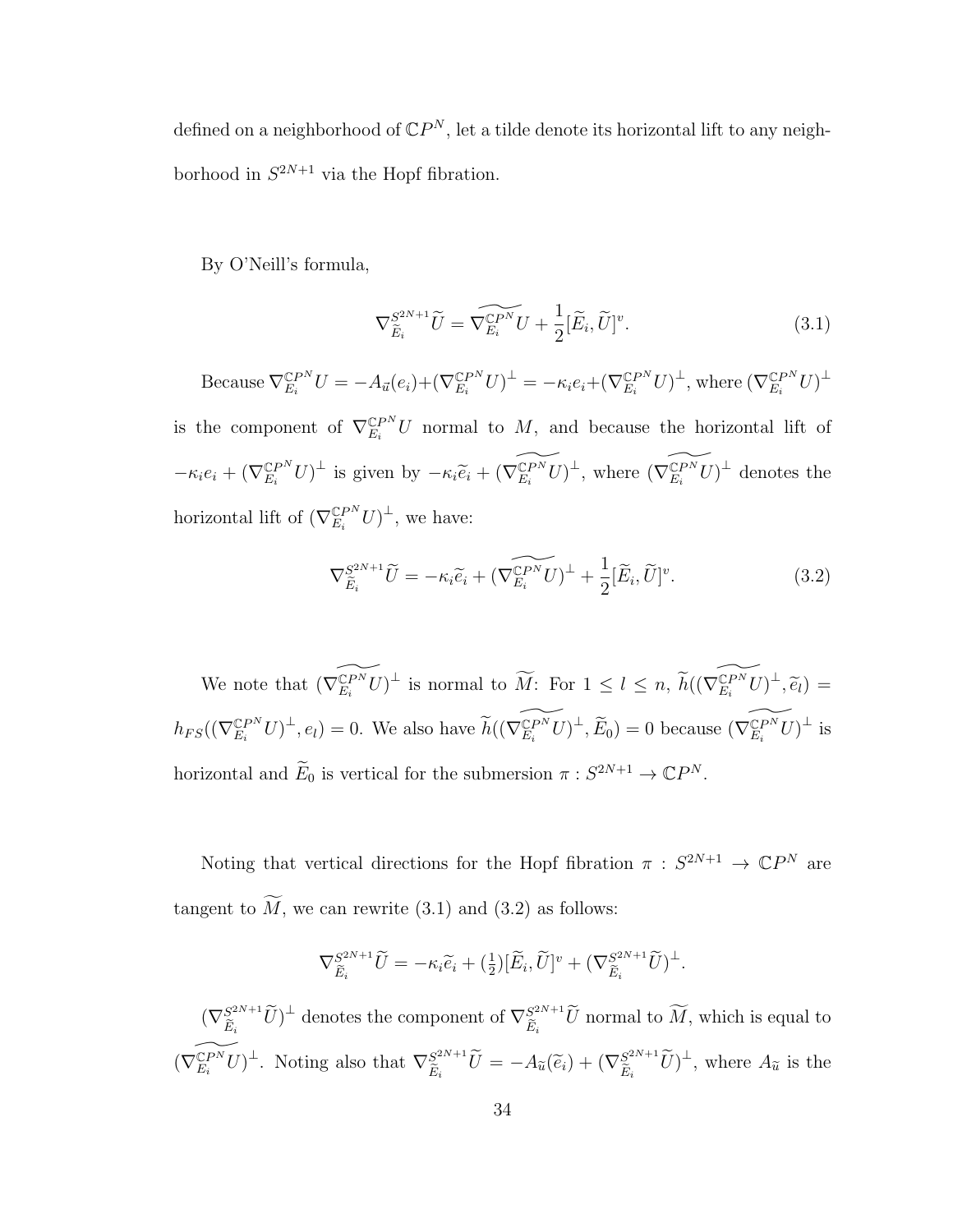second fundamental form of  $\widetilde{M}$  in the normal direction  $\widetilde{u}$ , we infer that:

$$
A_{\widetilde{u}}(\widetilde{e}_i)=\kappa_i\widetilde{e}_i-\tfrac{1}{2}[\widetilde{E}_i,\widetilde{U}]^v.
$$

The proof that  $\tilde{e}_i$  is a principal vector for  $\tilde{u}$ , with principal curvature  $\kappa_i$ , will be complete once we show that  $[\tilde{E}_i, \tilde{U}]^v$  is zero.

Because the vertical distribution for the Hopf fibration is spanned by  $\widetilde{E}_0$ ,  $[\widetilde{E}_i, \widetilde{U}]^v$ is equal to  $h([\tilde{E}_i, \tilde{U}], \tilde{E}_0) \tilde{E}_0$ . We write this in terms of the connection in  $S^{2N+1}$  as follows:

$$
\widetilde{h}([\widetilde{E}_i, \widetilde{U}], \widetilde{E}_0) \widetilde{E}_0 = \widetilde{h}(\nabla_{\widetilde{E}_i}^{S^{2N+1}} \widetilde{U} - \nabla_{\widetilde{U}}^{S^{2N+1}} \widetilde{E}_i, \widetilde{E}_0) \widetilde{E}_0
$$
\n
$$
= \left(\widetilde{h}\left(\nabla_{\widetilde{E}_i}^{S^{2N+1}} \widetilde{U}, \widetilde{E}_0\right) - \widetilde{h}\left(\nabla_{\widetilde{U}}^{S^{2N+1}} \widetilde{E}_i, \widetilde{E}_0\right)\right) \widetilde{E}_0.
$$
\n(3.3)

Because the Euclidean metric on  $\mathbb{C}^{N+1}$  is Hermitian and  $\widetilde{E}_0 = J(\widetilde{\nu})$ , we have:

$$
\widetilde{h}(\nabla_{\widetilde{E}_i}^{S^{2N+1}}\widetilde{U},\widetilde{E}_0)=\widetilde{h}(\nabla_{\widetilde{E}_i}^{C^{N+1}}\widetilde{U},\widetilde{E}_0)=\widetilde{h}(J(\nabla_{\widetilde{E}_i}^{C^{N+1}}\widetilde{U}),J(\widetilde{E}_0))=-\widetilde{h}(J(\nabla_{\widetilde{E}_i}^{C^{N+1}}\widetilde{U}),\widetilde{\nu}).
$$

Because the metric on  $\mathbb{C}^{N+1}$  is Kähler, its connection  $\nabla^{\mathbb{C}^{N+1}}$  commutes with the complex structure J, so letting  $J(\widetilde{U})$  denote the vector field which results from applying the complex structure of  $\mathbb{C}^{N+1}$  to  $\widetilde{U}$ , we have:

$$
\widetilde{h}(J(\nabla_{\widetilde{E}_i}^{\mathbb{C}^{N+1}}\widetilde{U}),\widetilde{\nu})=\widetilde{h}(\nabla_{\widetilde{E}_i}^{\mathbb{C}^{N+1}}J(\widetilde{U}),\widetilde{\nu})=\widetilde{E}_i(\widetilde{h}(J(\widetilde{U}),\widetilde{\nu}))-\widetilde{h}(J(\widetilde{U}),\nabla_{\widetilde{E}_i}^{\mathbb{C}^{N+1}}\widetilde{\nu}).
$$

Because  $\tilde{\nu}$  is the outward unit normal to  $S^{2N+1}$ ,  $\nabla_{\tilde{E}_i}^{\mathbb{C}^{N+1}}$  $\widetilde{E}_i^{N+1}$  $\widetilde{\nu} = E_i$ , so the above is equal to:

$$
\widetilde{E}_i(\widetilde{h}(J(\widetilde{U}),\widetilde{\nu})) - \widetilde{h}(J(\widetilde{U}),\widetilde{E}_i).
$$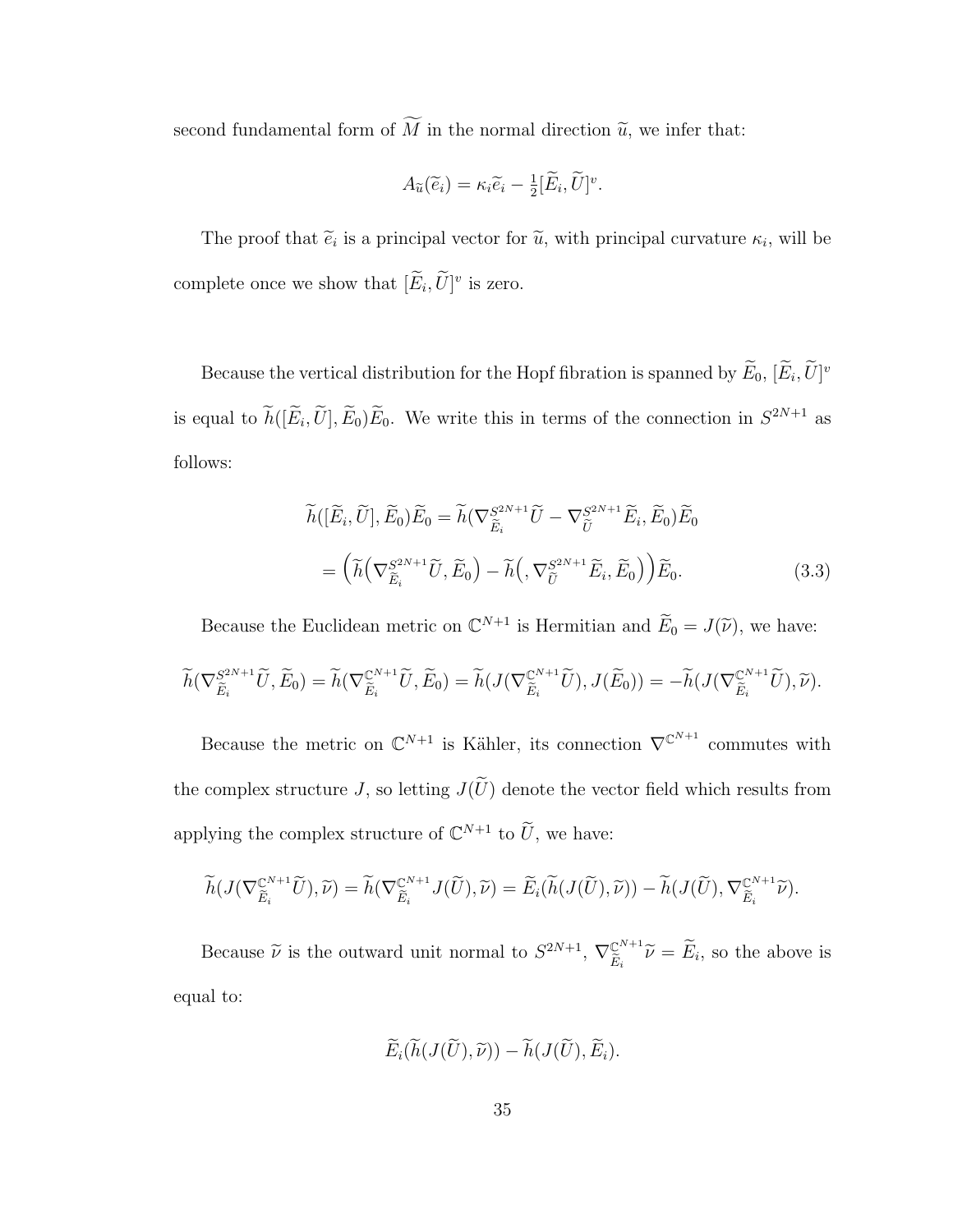Because M is a complex submanifold of  $\mathbb{C}P^N$ , its tangent and normal spaces are preserved by the complex structure of  $\mathbb{C}P^N$ . Letting  $J(U)$  denote the vector field which results from applying the complex structure of  $\mathbb{C}P^N$  to U, we therefore have that  $J(U)$  is normal to M. Because the complex structure on  $\mathbb{C}^{N+1}$  preserves the subbundle of  $TS^{2N+1}$  orthogonal to  $\widetilde{E}_0$ ,  $J(\widetilde{U})$  is a horizontal vector field for the Hopf fibration. And because the complex structure on  $\mathbb{C}P^N$  is induced by the action of the complex structure of  $\mathbb{C}^{N+1}$  as described above,  $J(\widetilde{U})$  is the horizontal lift of  $J(U)$ .

Applying this to the formula above, we have that  $\widetilde{h}(J(\widetilde{U}), \widetilde{E}_i) = h_{FS}(J(U), E_i) =$ 0 because  $J(U)$  is normal to M and  $E_i$  is tangent to M in  $\mathbb{C}P^N$ . We have  $h(J(\tilde{U}), \tilde{\nu}) \equiv 0$  because  $J(\tilde{U})$  is tangent and  $\tilde{\nu}$  normal to  $S^{2N+1}$ . This then implies that  $\widetilde{E}_i(\widetilde{h}(J(\widetilde{U}), \widetilde{\nu}))$  is zero. And this implies that the expression  $\widetilde{h}(\nabla_{\widetilde{E}_i}^{S^{2N+1}})$  $\widetilde{E}_i^{2N+1}U, E_0$ in  $(3.3)$  is zero.

We can apply the same observations to show that the term  $\widetilde{h}(\nabla_{\widetilde{U}}^{S^{2N+1}}\widetilde{E}_i,\widetilde{E}_0)$  in (3.3) is also zero:

$$
\widetilde{h}(\nabla_{\widetilde{U}}^{S^{2N+1}}\widetilde{E}_i,\widetilde{E}_0)=\widetilde{h}(\nabla_{\widetilde{U}}^{C^{N+1}}\widetilde{E}_i,\widetilde{E}_0)=\widetilde{h}(J(\nabla_{\widetilde{U}}^{C^{N+1}}\widetilde{E}_i),J(\widetilde{E}_0)).
$$

This is because the Euclidean metric is Hermitian. Applying the identity  $\widetilde{E}_0 =$  $J(\tilde{\nu})$ , the fact that the connection and complex structure of the Euclidean metric commute and the fact that  $\nabla_{\tilde{r}}^{\mathbb{C}^{N+1}}$  $\widetilde{U}^{\text{N+1}}\widetilde{\nu}=U$ , we have that this is equal to: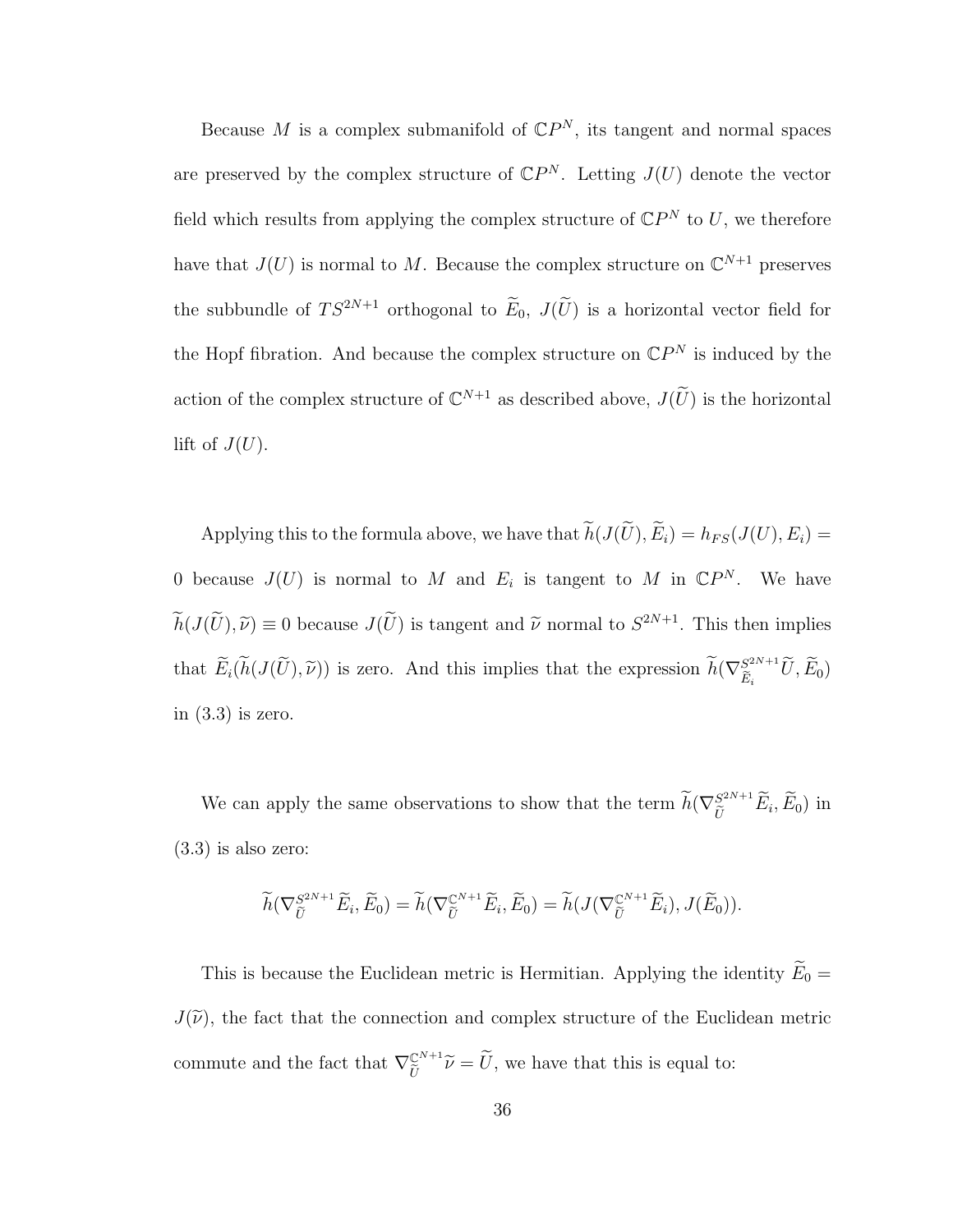$$
-\widetilde{h}(J(\nabla_{\widetilde{U}}^{\mathbb{C}^{N+1}}\widetilde{E}_i),\widetilde{\nu})=\widetilde{h}(J(\widetilde{E}_i),\nabla_{\widetilde{U}}^{\mathbb{C}^{N+1}}\widetilde{\nu})-\widetilde{U}(\widetilde{h}(J(\widetilde{E}_i),\widetilde{\nu}))=\widetilde{h}(J(\widetilde{E}_i),\widetilde{U})-\widetilde{U}(\widetilde{h}(J(\widetilde{E}_i),\widetilde{\nu}))=0.
$$

This completes the proof that  $\tilde{e}_i$  is a principal vector for  $A_{\tilde{u}}$ , with principal curvature  $\kappa_i$ , just as  $e_i$  is a principal vector for  $A_{\vec{u}}$  with prinicipal curvature  $\kappa_i$ .

To see that the tangent to the Hopf fibre is also a principal vector, with principal curvature zero, we note that:

$$
\widetilde{h}(\nabla_{\widetilde{E}_0}^{S^{2N+1}} \widetilde{U}, \widetilde{E}_0) = \widetilde{E}_0(\widetilde{h}(\widetilde{U}, \widetilde{E}_0)) - \widetilde{h}(\widetilde{U}, \nabla_{\widetilde{E}_0}^{S^{2N+1}} \widetilde{E}_0).
$$

Because the Hopf fibres are geodesics of  $S^{2N+1}$ , we have  $\nabla_{\tilde{r}}^{S^{2N+1}}$  $\tilde{E}_0^{2N+1} E_0 = 0$ . We also have  $\widetilde{h}(\widetilde{U}, \widetilde{E}_0) \equiv 0$  because  $\widetilde{U}$  is normal and  $\widetilde{E}_0$  tangent to  $\widetilde{M}$ . This implies that  $\widetilde{E}_0(\widetilde{h}(\widetilde{U}, \widetilde{E}_0)) = 0$ , and as a consequence,  $\widetilde{h}(\nabla_{\widetilde{E}_0}^{S^{2N+1}})$  $\tilde{E}_0^{2^{2N+1}}U, E_0)=0.$ 

Letting  $\widetilde{E}_i$  be a horizontal lift of a vector field  $E_i$  as above for  $i = 1, 2, \cdots, n$ , we have that  $\widetilde{h}(\nabla_{\widetilde{E}_0}^{S^{2N+1}})$  $\widetilde{E}_{\widetilde{E}_0}^{2N+1}\widetilde{U}, \widetilde{E}_i$ ) =  $\widetilde{E}_0(\widetilde{h}(\widetilde{U}, \widetilde{E}_i)) - \widetilde{h}(\widetilde{U}, \nabla_{\widetilde{E}_0}^{2^{2N+1}})$  $E_6^{S^{2N+1}}E_i$ ).  $E_0(h(U, E_i))$  is zero because  $\widetilde{h}(\widetilde{U}, \widetilde{E}_i)$  is zero, so we are left with:

$$
-\widetilde{h}(\widetilde{U}, \nabla_{\widetilde{E_0}}^{S^{2N+1}} \widetilde{E_i}) = \widetilde{h}(\widetilde{U}, [\widetilde{E}_i, \widetilde{E}_0] - \nabla_{\widetilde{E_i}}^{S^{2N+1}} \widetilde{E_0}).
$$

 $h(U, [E_i, E_0])$  is zero because U is normal and  $[E_i, E_0]$  is tangent to M, so this leaves us with  $\widetilde{h}(\widetilde{U}, \nabla_{\widetilde{E}_i}^{S^{2N+1}})$  $\widetilde{E}_i^{2N+1}E_0$ ). This is equal to  $h(A_{\widetilde{u}}(\widetilde{e}_i), E_0)$ . Because  $\widetilde{e}_i$  is a principal vector for  $A_{\tilde{u}}$ , as we showed above, this is equal to  $h(\kappa_i \tilde{e}_i, E_0) = \kappa_i h(\tilde{e}_i, E_0) = 0$ . This establishes that  $\widetilde{h}(\nabla_{\widetilde{E}_0}^{S^{2N+1}})$  $E_{\tilde{E}_0}^{2N+1}U, E_i$  = 0 and completes the proof that the Hopf fibres are principal directions for  $\overline{M}$  in  $S^{2N+1}$ , with principal curvature zero.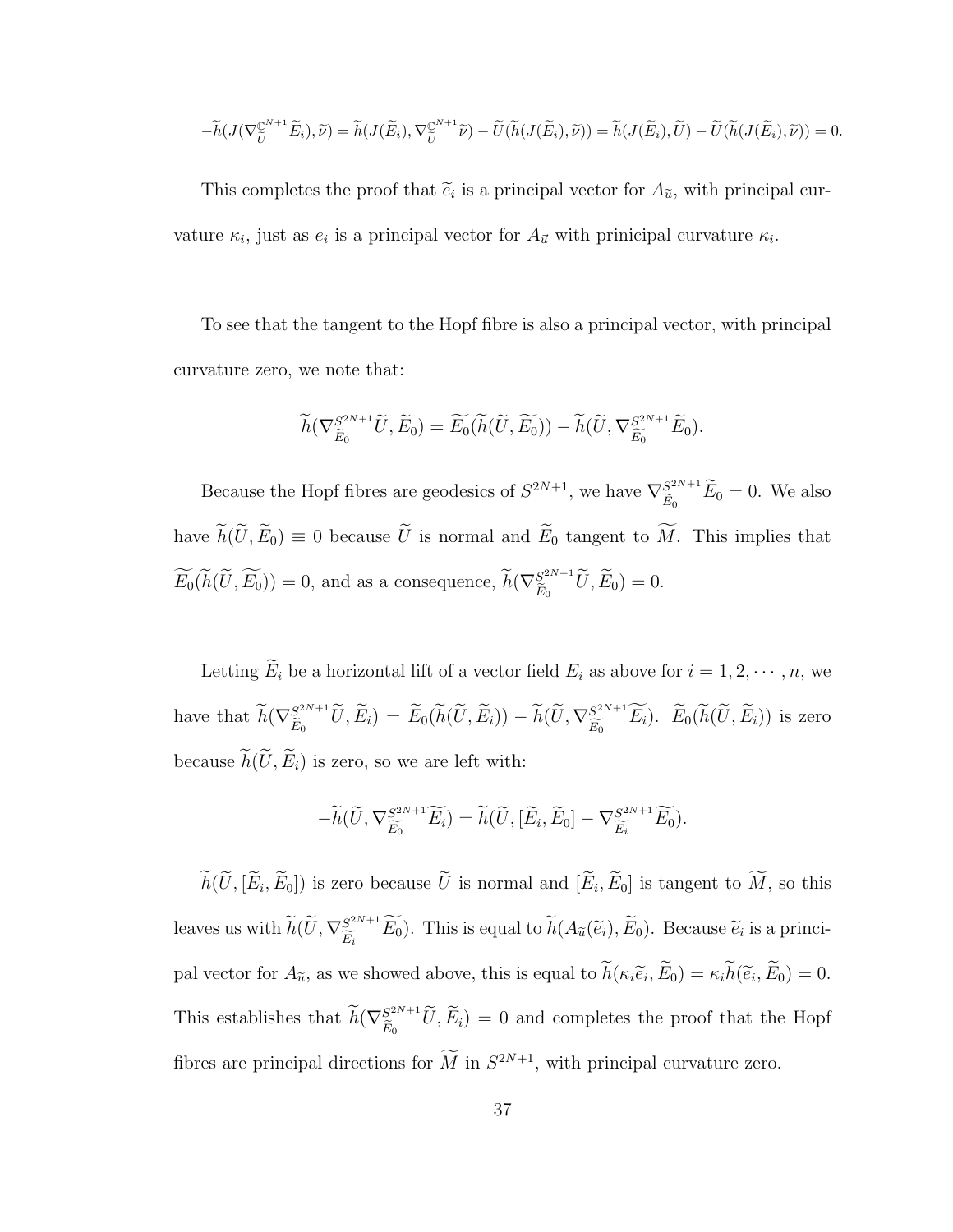The proof of Proposition 3.1 also uses the following result, which gives a simpler expression for  $\mathcal{T}_{\mathbb{C}P^N}(M)$  and is important in some of our later results.

**Proposition 3.3.** Let  $M$  be a complex submanifold of a Kähler manifold  $P$ . Suppose  $\vec{u}$  is a unit normal vector to M at p and e is an principal vector for the second fundamental form  $A_{\vec{u}}$ , with principal curvature κ. Let J denote the complex structure. Then  $J(e)$  is also a principal vector for  $A_{\vec{u}}$ , with principal curvature  $-\kappa$ .

*Proof.* Let h denote the metric on P and the induced metric on M, and let  $e_1, ..., e_n$ be an orthonormal basis for  $T_pM$  with  $e_1 = e$  and  $e_2 = J(e)$ . We are trying to show that  $h(\nabla_{e_2}^P \vec{u}, e_j) = \kappa$  if  $j = 2$ , and is zero otherwise.

Writing the symmetric bilinear form associated to  $A_{\vec{u}}$  as  $B_{\vec{u}}$ , we have:

$$
h(\nabla_{e_2}^P \vec{u}, e_j) = -B_{\vec{u}}(e_2, e_j) = -B_{\vec{u}}(e_j, e_2) = h(\nabla_{e_j}^P \vec{u}, e_2).
$$

Because the metric is Hermitian and  $e_2 = J(e_1)$ , we have:

$$
h(\nabla_{e_j}^P \vec{u}, e_2) = h(\nabla_{e_j}^P \vec{u}, J(e_1)) = -h(J(\nabla_{e_j}^P \vec{u}), e_1).
$$

Because the metric is Kähler, we have:

$$
-h(J(\nabla_{e_j}^P \vec{u}), e_1) = -h(\nabla_{e_j}^P J(\vec{u}), e_1).
$$

 $\Box$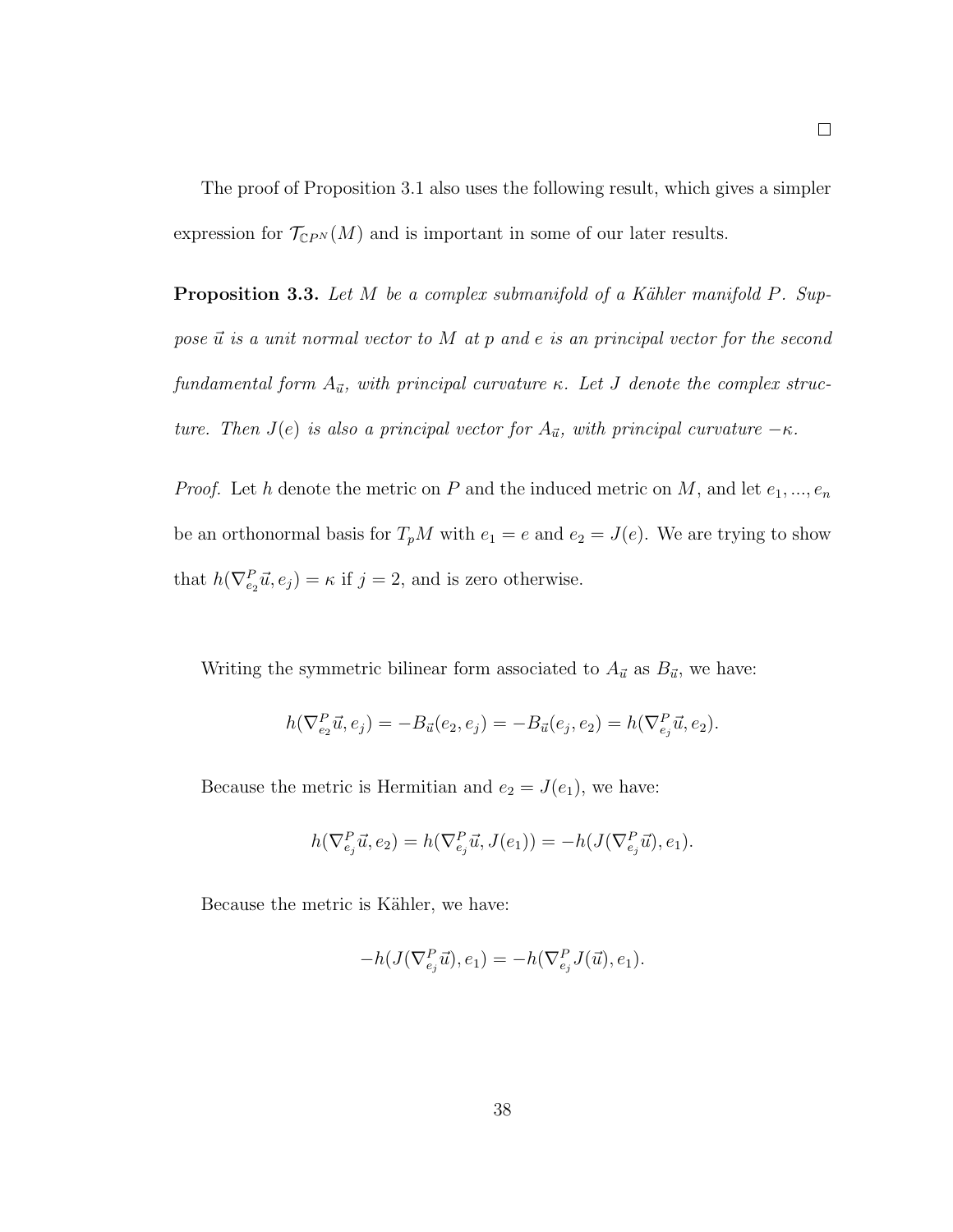$J(\vec{u})$  is a normal vector to M because M is a complex submanifold of P. Written in terms of the bilinear second fundamental form, the expression above is then equal to:

$$
B_{J(\vec{u})}(e_j, e_1) = B_{J(\vec{u})}(e_1, e_j) = -h(\nabla_{e_1}^P J(\vec{u}), e_j).
$$

Using again the fact that the metric is Kähler, we have:

$$
-h(\nabla_{e_1}^P J(\vec{u}), e_j) = -h(J(\nabla_{e_1}^P \vec{u}), e_j).
$$

Because  $e_1$  is a principal vector for  $\vec{u}$  with principal curvature  $\kappa$ , we have:

$$
-h(J(\nabla_{e_1}^P \vec{u}), e_j) = h(J(\kappa e_1), e_j) = \kappa h(J(e_1), e_j) = \kappa h(e_2, e_j).
$$

This will be  $\kappa$  if  $j = 2$ , and zero otherwise.

For a complex projective manifold  $M$  of complex dimension  $m$ , we can thus write its principal curvatures for a normal vector  $\vec{u}$  as  $\kappa_1, -\kappa_1, \kappa_2, -\kappa_2, \cdots, \kappa_m, -\kappa_m$ . We then have:

$$
det(\cos(r)Id_{T_pM} - \sin(r)A_{\vec{u}}) = \prod_{i=1}^{m} (\cos^2(r) - \kappa_i^2 \sin^2(r)).
$$
 (3.4)

And we have the following two formulae for  $\mathcal{T}_{\mathbb{C}P^N}(M)$ :

$$
\mathcal{T}_{\mathbb{C}P^N}(M) = \frac{2}{Vol(\mathbb{C}P^N)} \int \int \prod_{i=1}^m \left( \cos^2(r) - \kappa_i^2 \sin^2(r) \right) \cos(r) \sin^{(2N-2m-1)}(r) dr dVol_{\nu^1 M}
$$
\n
$$
U_{\nu^1 M} \quad (3.5)
$$

 $\Box$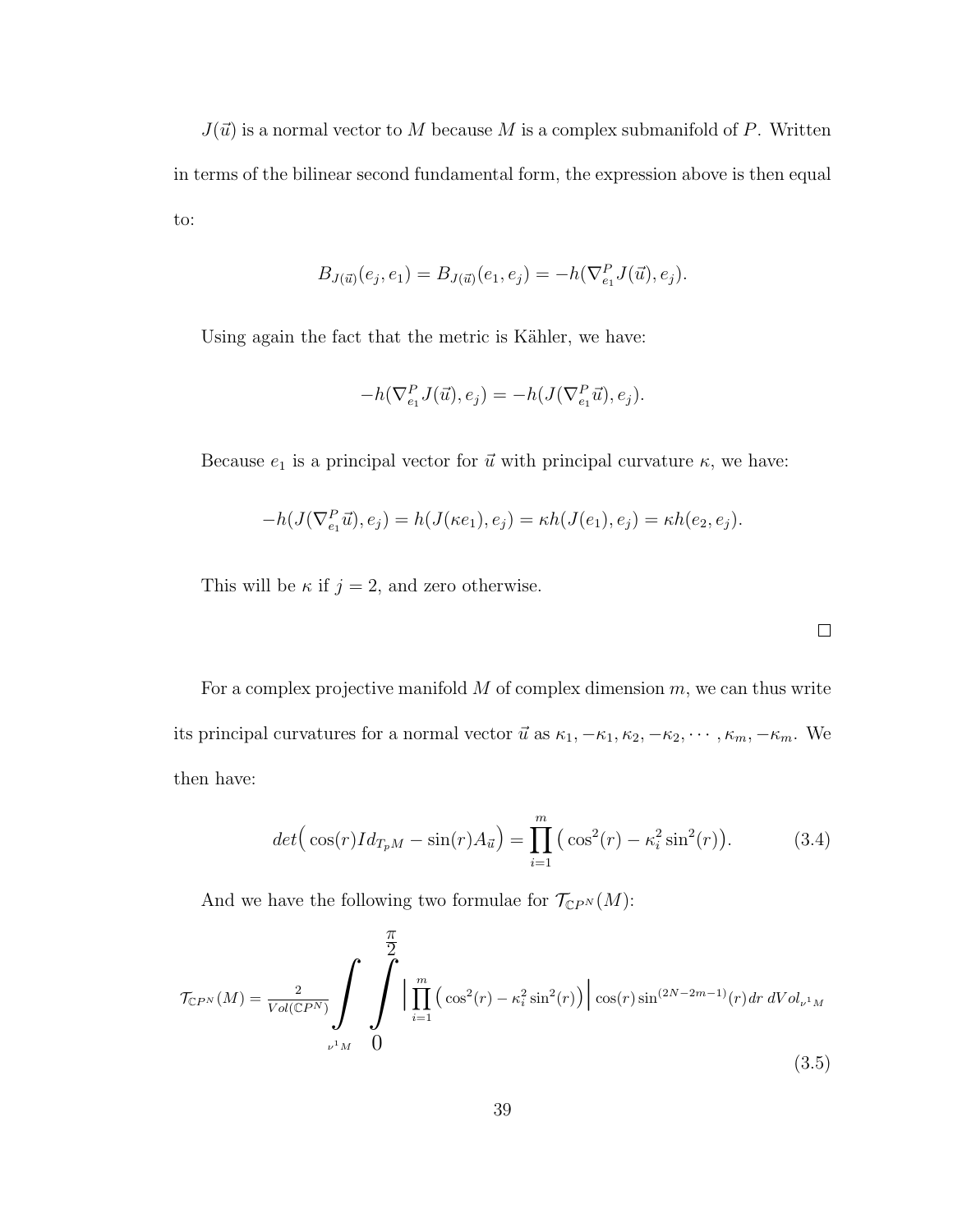$$
\mathcal{T}_{\mathbb{C}P^N}(M) = \frac{2}{Vol(\mathbb{C}P^N)} \int \int \int_{\nu^1 M}^{\frac{\pi}{2}} \left| \sum_{i=0}^m (-1)^i \sin^{(2N-2m-1+2i)}(r) \cos^{(2m-2i+1)}(r) \sigma_i(\kappa^2) \right| dr dVol_{\nu^1 M}.
$$
\n(3.6)

Here, as in (2.4),  $\sigma_i(\kappa^2)$  represents the  $i^{th}$  elementary symmetric function of the squares of the principal curvatures of the normal vector  $\vec{u}$ . In this case,  $\sigma_m(\kappa^2)$  =  $\kappa_1^2 \kappa_2^2 \dots \kappa_m^2$  is  $(-1)^m$  times the Gauss curvature.

Remark 3.4. Proposition 3.3 implies that Kähler submanifolds are minimal. In fact, closed Kähler submanifolds are minimal in the very strong sense that they have the minimal volume of any submanifold in their homology class. This is known as Wirtinger's inequality (not to be confused with the more famous inequality for periodic functions) and a proof can be found in [Fr65].

*Proof of Proposition 3.1.* Let  $\tilde{u}$  be a unit normal vector to  $\tilde{M}$  in  $S^{2N+1}$ , with  $\tilde{u}$  its image via the differential of the Hopf fibration.  $\vec{u}$  is normal to M in  $\mathbb{C}P^N$ . We let  $\tilde{\kappa}_0, \tilde{\kappa}_1, \tilde{\kappa}_2, \cdots, \tilde{\kappa}_n$  be the principal curvatures of  $\tilde{u}$ , with  $\tilde{\kappa}_0 = 0$  corresponding to the principal direction along the Hopf fibre. We let  $\kappa_1, -\kappa_1, \kappa_2, -\kappa_2, \cdots, \kappa_m, -\kappa_m$ denote the principal curvatures of  $\vec{u}$ , so that we have:

$$
\widetilde{\kappa}_0 = 0, \, \widetilde{\kappa}_1 = \kappa_1, \, \widetilde{\kappa}_2 = -\kappa_1, \, \widetilde{\kappa}_3 = \kappa_2, \, \widetilde{\kappa}_4 = -\kappa_2, \cdots, \widetilde{\kappa}_{n-1} = \kappa_m, \, \widetilde{\kappa}_n = -\kappa_m.
$$

Let  $\widetilde{p}$  denote the basepoint of  $\widetilde{u}$  in  $\widetilde{M}$  and p its image in M. For  $r \in [0, \pi]$ , we have: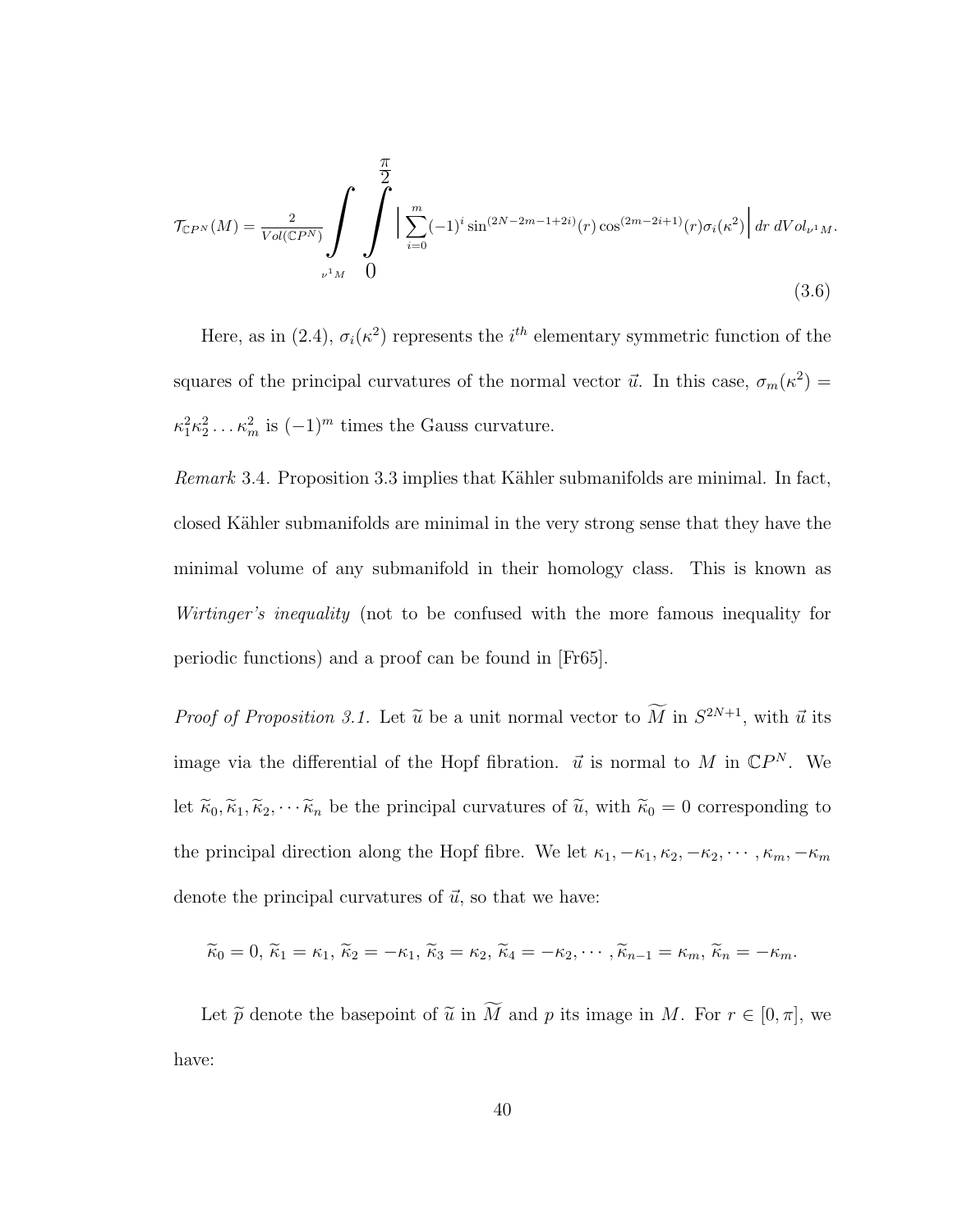$$
det(\cos(r)Id_{T_{\widetilde{p}}\widetilde{M}} - \sin(r)A_{\widetilde{u}}) = \prod_{j=0}^{n} (\cos(r) - \widetilde{\kappa}_j \sin(r))
$$

$$
= \cos(r) \prod_{i=1}^{m} (\cos^2(r) - \kappa_i^2 \sin^2(r)) = \cos(r) \det(\cos(r) I d_{T_p M} - \sin(r) A_{\vec{u}}). \quad (3.7)
$$

Because  $\cos^2(r) - \kappa_i^2 \sin^2(r) = \cos^2(\pi - r) - \kappa_i^2 \sin^2(\pi - r)$  and  $|\cos(r)| = |\cos(\pi - r)|$ 

 $r)|$ , we have:

$$
\int_{0}^{\pi} \left| \det\left(\cos(r)Id_{T_{\widetilde{p}}\widetilde{M}} - \sin(r)A_{\widetilde{u}}\right) \right| \sin^{(2N-n-1)}(r) dr
$$

$$
= 2 \int_{0}^{\frac{\pi}{2}} \left| \det\left(\cos(r)Id_{T_{\widetilde{p}}\widetilde{M}} - \sin(r)A_{\widetilde{u}}\right) \right| \sin^{(2N-n-1)}(r) dr.
$$

Equation (3.7) implies this is equal to the corresponding integral for  $\vec{u}$ :

$$
2\int_{0}^{\frac{\pi}{2}} \left| det\left(\cos(r)Id_{T_{\widetilde{p}}}\widetilde{M} - \sin(r)A_{\widetilde{u}}\right) \right| \sin^{(2N-n-1)}(r) dr
$$

$$
= 2\int_{0}^{\frac{\pi}{2}} \left| det\left(\cos(r)Id_{T_{p}M} - \sin(r)A_{\widetilde{u}}\right) \right| \cos(r) \sin^{(2N-n-1)}(r) dr.
$$

(The additional term  $\cos(r)$  in the integrand for  $\mathcal{T}_{\mathbb{C}P^N}(M)$ , which appears in the second term above, is because of the Jacobi field with initial value  $J(\vec{u})$  along the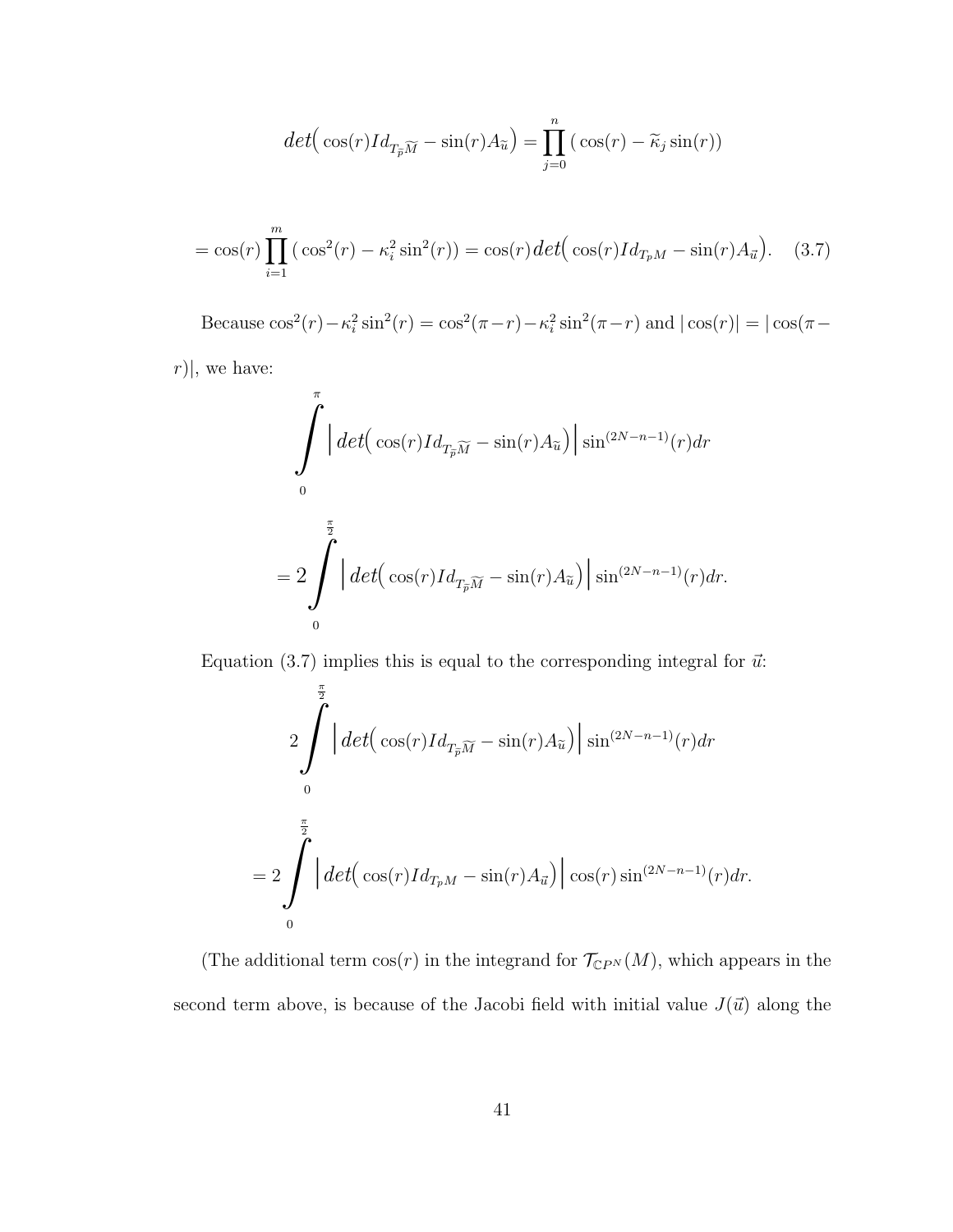geodesic  $\gamma_{\vec{u}}$  in  $\mathbb{C}P^N$ . This is explained in the proof of Proposition 1.2, in Chapter 4.)

The Hopf fibres are geodesics of  $S^{2N+1}$  of length  $2\pi$ . For  $p \in M$ , we therefore have:  $\pi$ 

$$
2\pi \int \int \int \int \left| \det \left( \cos(r)Id_{T_pM} - \sin(r)A_{\vec{u}} \right) \right| \cos(r) \sin^{(2N-n-1)}(r) dr d\vec{u}
$$
  

$$
= \int \int \int \int \int \left| \det \left( \cos(r)Id_{T_{\vec{p}}\widetilde{M}} - \sin(r)A_{\widetilde{u}} \right) \right| \sin^{(2N-n-1)}(r) dr d\widetilde{u} d\widetilde{p}.
$$

Together with the fact that  $Vol(S^{2N+1}) = 2\pi Vol(\mathbb{C}P^N)$ , this implies that:

$$
\mathcal{T}_{\mathbb{C}P^N}(M) = \frac{2}{\operatorname{Vol}(\mathbb{C}P^N)} \int \int \left| \det \left( \cos(r)Id_{T_pM} - \sin(r)A_{\vec{u}} \right) \right| \cos(r) \sin^{(2N-n-1)}(r) dr dVol_{\nu^1M}.
$$
  
\n
$$
= \frac{1}{\operatorname{Vol}(S^{2N+1})} \int \int \int \left| \det \left( \cos(r)Id_{T_{\widetilde{p}M}} - \sin(r)A_{\widetilde{u}} \right) \right| \sin^{(2N-n-1)}(r) dr dVol_{\nu^1M} = \mathcal{T}_{S^{2N+1}}(\widetilde{M}).
$$

In light of Proposition 3.1, we can establish an inequality between the total absolute curvature of a complex projective manifold and its Betti numbers with the following result: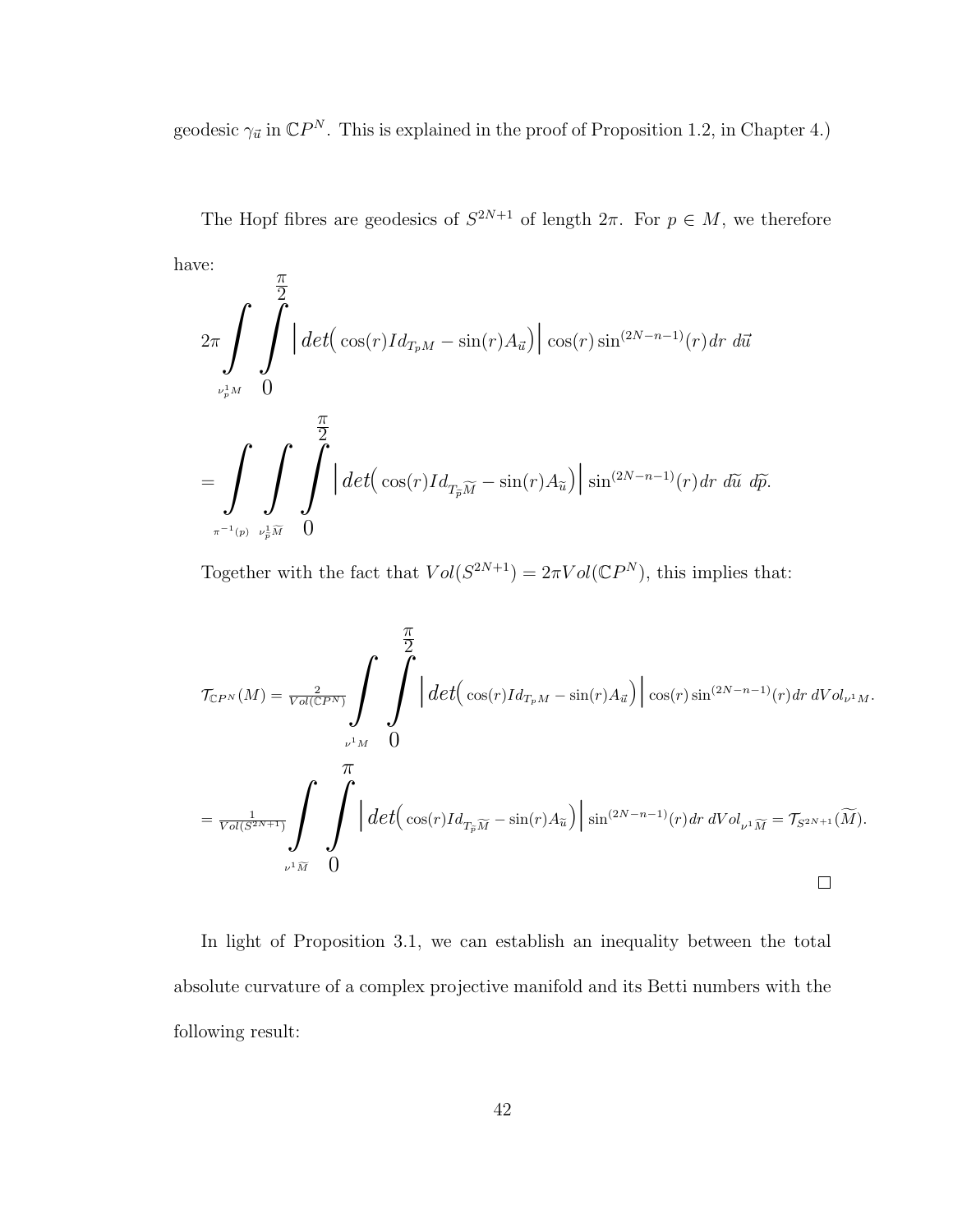Proposition 3.5. Let M be a compact complex manifold, holomorphically immersed in the complex projective space  $\mathbb{C}P^N$ . Let  $\widetilde{M}$  be the  $S^1$ -bundle over M which is induced by the immersion of M into  $\mathbb{C}P^N$  from the Hopf fibration  $S^{2N+1} \to \mathbb{C}P^N$ .

For 
$$
0 \le k \le m = dim_{\mathbb{C}}(M)
$$
, we have:  
\n
$$
\beta_k(M; \mathbb{R}) = \beta_k(\widetilde{M}; \mathbb{R}) + \beta_{k-2}(\widetilde{M}; \mathbb{R}) + \beta_{k-4}(\widetilde{M}; \mathbb{R}) + \cdots = \sum_{i=0}^{\lfloor \frac{k}{2} \rfloor} \beta_{k-2i}(\widetilde{M}; \mathbb{R}).
$$
\nFor  $m \le k \le n = dim_{\mathbb{R}}(M)$ , we have:  
\n
$$
\beta_k(M; \mathbb{R}) = \beta_{k+1}(\widetilde{M}; \mathbb{R}) + \beta_{k+3}(\widetilde{M}; \mathbb{R}) + \beta_{k+5}(\widetilde{M}; \mathbb{R}) + \cdots = \sum_{i=0}^{\lfloor \frac{n-k}{2} \rfloor} \beta_{k+2i+1}(\widetilde{M}; \mathbb{R}).
$$

*Proof.* Let  $\tilde{\pi}$  :  $\tilde{M} \to M$  denote the  $S^1$ -bundle as above. The fibres of  $\tilde{M}$  are oriented by the 1-form  $d\theta$  dual to the Hopf vector field, and  $\widetilde{M}$  is oriented by  $d\theta \wedge \tilde{\pi}^*(dVol_M)$ . The cohomology of  $\tilde{M}$  is therefore related to the cohomology of M by a Gysin sequence, as follows:

$$
\cdots \to H^{i}(M;\mathbb{R}) \xrightarrow{\bullet \sim \chi} H^{i+2}(M;\mathbb{R}) \xrightarrow{\tilde{\pi}^{*}} H^{i+2}(\widetilde{M};\mathbb{R}) \xrightarrow{\sigma^{*}} H^{i+1}(M;\mathbb{R}) \xrightarrow{\bullet \sim \chi} H^{i+3}(M;\mathbb{R}) \to \cdots
$$

In the homomorphism  $H^i(M;\mathbb{R}) \longrightarrow {\bullet} \infty$   $H^{i+2}(M;\mathbb{R})$ , one takes the cup product with  $\chi$ , the Euler class of the 2-disk bundle associated to the  $S^1$ -fibration  $\widetilde{\pi} : \widetilde{M} \to M$ . This bundle is topologically equivalent to the complex line bundle associated to  $\widetilde{\pi} : \widetilde{M} \to M$ . We will denote this bundle by  $\widetilde{\pi} : \widetilde{L} \to M$ .

 $\widetilde{L}$  is also induced by the immersion of M into  $\mathbb{C}P^N$ , from the complex line bundle associated to the Hopf fibration, which is  $\mathcal{O}(-1) \in Pic(\mathbb{C}P^N)$ . The Euler class of  $\mathcal{O}(-1)$  is its first Chern class, which is  $\left[\frac{-1}{\pi}\omega_{FS}\right]$ , where  $\omega_{FS}$  is the Kähler class of the metric on  $\mathbb{C}P^N$ . Because the Euler class of  $\widetilde{L}$  is the pull-back of that of  $\mathcal{O}(-1)$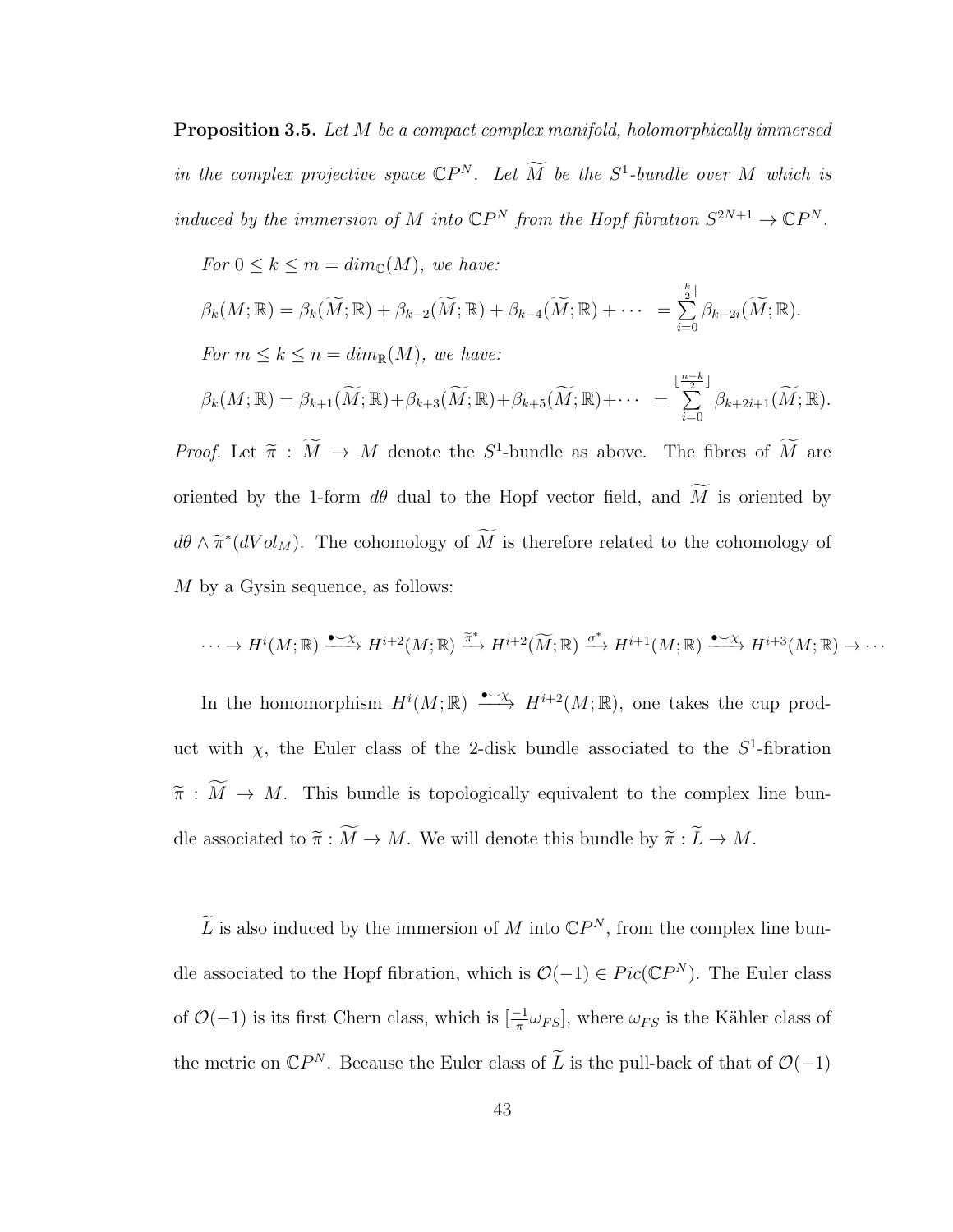and the metric on M is the pull-back of that on  $\mathbb{C}P^N$ , we have  $\chi = \left[\frac{-1}{\pi}\omega\right]$ , where  $\omega$ is the Kähler form of  $M$ .

We let  $\mathscr{L}: H^i(M;\mathbb{R}) \to H^{i+2}(M;\mathbb{R})$  denote the Lefschetz operator, i.e.  $[\alpha] \mapsto$  $[\omega] \sim [\alpha] = [\omega \wedge \alpha]$ . The hard Lefschetz theorem states that for  $0 \leq k \leq$  $m-1, \mathscr{L}^{m-k} : H^k(M;\mathbb{R}) \to H^{2m-k}(M;\mathbb{R})$  is an isomorphism. In particular,  $\mathscr{L}: H^{i}(M;\mathbb{R}) \to H^{i+2}(M;\mathbb{R})$  is injective for  $0 \leq i \leq m-1$  and surjective for  $m-1 \leq i \leq n-2$ . It is trivially surjective (zero) for  $i = n-1$  and  $i = n$ .

Up to the factor  $-\frac{1}{\pi}$  $\frac{1}{\pi}$ , the homomorphism  $H^{i}(M;\mathbb{R}) \longrightarrow {\longrightarrow} H^{i+2}(M;\mathbb{R})$  in the Gysin sequence is the Lefschetz operator. By the hard Lefschetz theorem, it is therefore injective for  $0 \leq i \leq m-1$ . This injectivity implies that  $\sigma^* : H^{i+1}(\widetilde{M}; \mathbb{R}) \to$  $H^i(M;\mathbb{R})$  has trivial image, and this implies that  $\widetilde{\pi}^*: H^{i+1}(M;\mathbb{R}) \to H^{i+1}(\widetilde{M};\mathbb{R})$  is surjective. For  $0 \le i \le m - 1$ , using again the injectivity of the Lefschetz operator in the homomorphism  $H^{i-1}(M;\mathbb{R}) \longrightarrow H^{i+1}(M;\mathbb{R})$ , we then have the following short exact sequence:

$$
0 \to H^{i-1}(M; \mathbb{R}) \xrightarrow{\bullet \sim \chi} H^{i+1}(M; \mathbb{R}) \xrightarrow{\tilde{\pi}^*} H^{i+1}(\widetilde{M}; \mathbb{R}) \to 0. \tag{3.8}
$$

This implies that  $\beta_{i+1}(M;\mathbb{R}) = \beta_{i-1}(M;\mathbb{R}) + \beta_{i+1}(\widetilde{M};\mathbb{R})$ . The same is true of  $\beta_{i-1}(M;\mathbb{R})$ , i.e. it is equal to  $\beta_{i-3}(M;\mathbb{R})+\beta_{i-1}(\widetilde{M};\mathbb{R})$ . For  $0\leq k\leq m$ , we therefore have:

$$
\beta_k(M; \mathbb{R}) = \beta_k(\widetilde{M}; \mathbb{R}) + \beta_{k-2}(\widetilde{M}; \mathbb{R}) + \dots + \beta_{k-2l}(\widetilde{M}; \mathbb{R}) + \dots \tag{3.9}
$$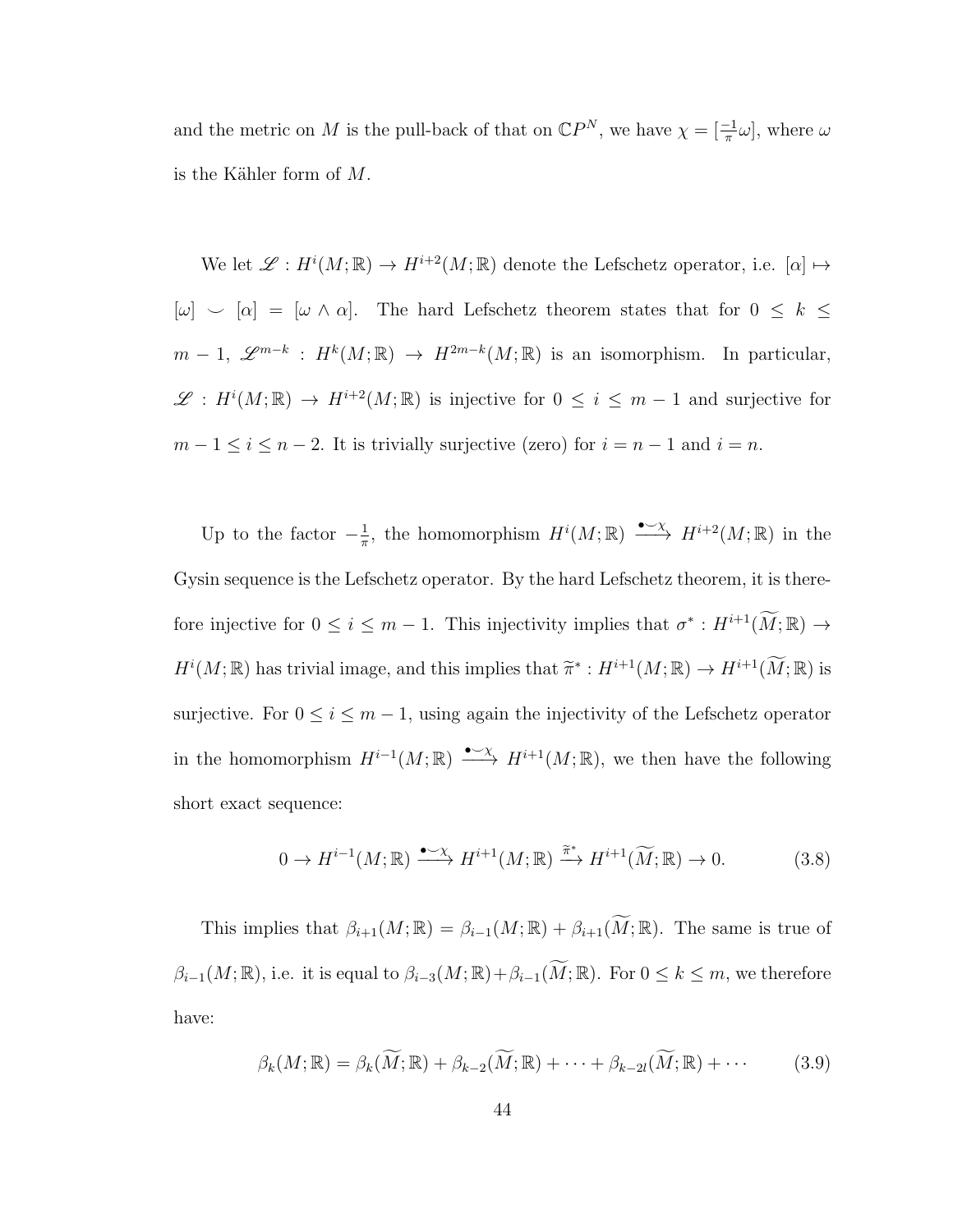Similarly, because  $\mathscr{L}: H^i(M; \mathbb{R}) \to H^{i+2}(M; \mathbb{R})$  is surjective for  $m-1 \leq i \leq k$  $n-2, \widetilde{\pi}^* : H^{i+2}(M;\mathbb{R}) \to H^{i+2}(\widetilde{M};\mathbb{R})$  is zero. This implies that  $\sigma^* : H^{i+2}(\widetilde{M};\mathbb{R}) \to$  $H^{i+1}(M;\mathbb{R})$  is injective, and we have the following short exact sequence:

$$
0 \to H^{i+2}(\widetilde{M}; \mathbb{R}) \xrightarrow{\sigma^*} H^{i+1}(M; \mathbb{R}) \xrightarrow{\bullet \to \chi} H^{i+3}(M; \mathbb{R}) \to 0. \tag{3.10}
$$

For  $m \leq k \leq n$  this gives us  $\beta_k(M;\mathbb{R}) = \beta_{k+1}(\widetilde{M};\mathbb{R}) + \beta_{k+2}(M;\mathbb{R})$ , and like (3.9), for  $m \leq k \leq n$  we then have:

$$
\beta_k(M; \mathbb{R}) = \beta_{k+1}(\widetilde{M}; \mathbb{R}) + \beta_{k+3}(\widetilde{M}; \mathbb{R}) + \dots + \beta_{k+2l+1}(\widetilde{M}; \mathbb{R}) + \dots \tag{3.11}
$$

This leads to the following proposition, which is the basic inequality between the total curvature of a complex projective manifold  $M$  and its Betti numbers. Part A of Theorem 1.1 and the other inequalities in this chapter are based on this result:

**Proposition 3.6.** Let M be a compact complex manifold, of complex dimension m (real dimension  $n = 2m$ ) holomorphically immersed in the complex projective space  $\mathbb{C}P^N$ , and let  $\beta_i(M;\mathbb{R})$  be the Betti numbers of M with real coefficients.

Then  $\beta_{m-1}(M;\mathbb{R})+2\beta_m(M;\mathbb{R})+\beta_{m+1}(M;\mathbb{R})\leq \mathcal{T}(M).$ 

*Proof.* Let  $\widetilde{\pi} : \widetilde{M} \to M$  be the  $S^1$ -bundle over M induced the the Hopf fibration as above. By Theorem 2.4.A and Propositions 3.1 and 3.5, we have: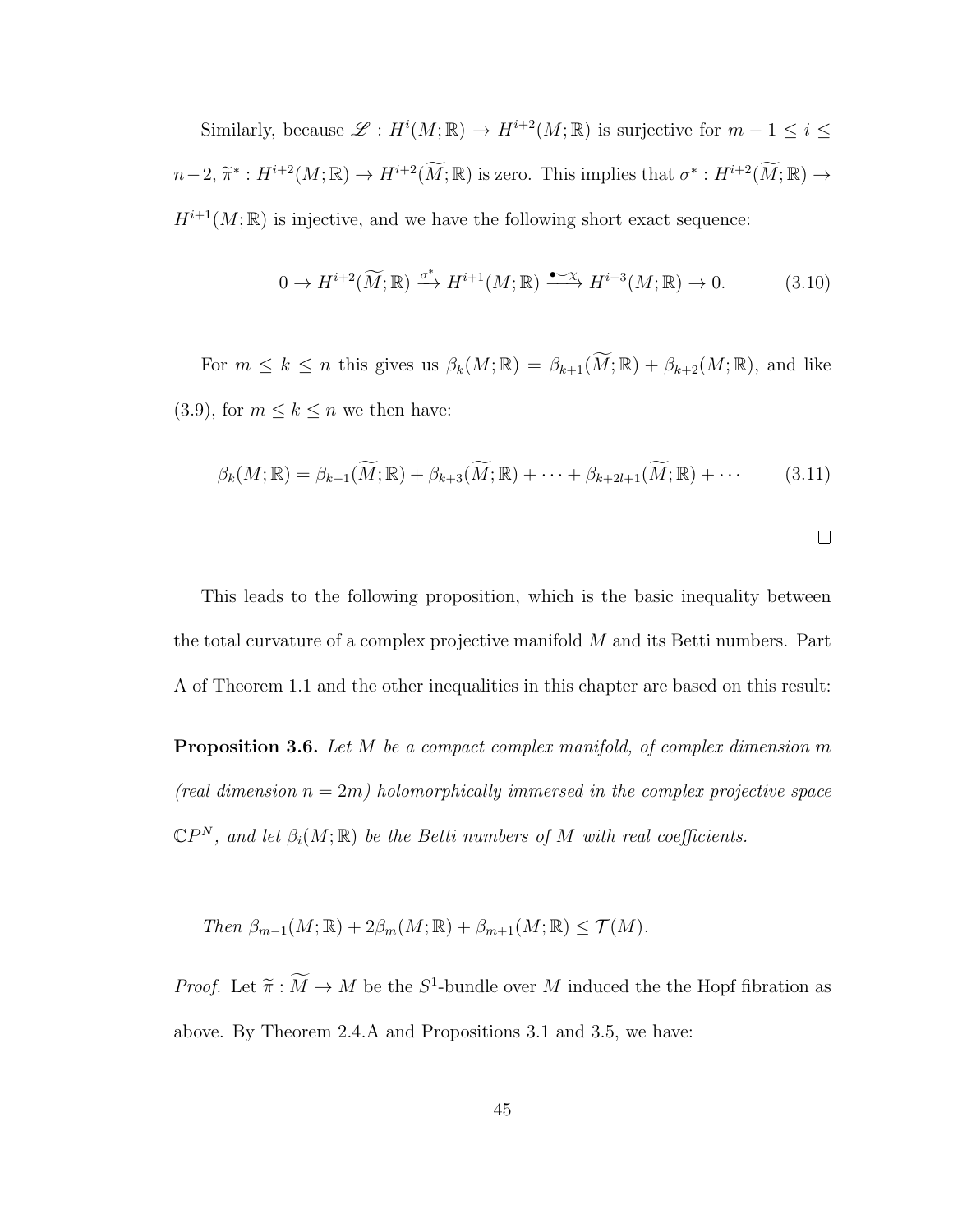$$
\beta_{m-1}(M;\mathbb{R}) + 2\beta_m(M;\mathbb{R}) + \beta_{m+1}(M;\mathbb{R}) = \sum_{j=0}^{n+1} \beta_j(\widetilde{M};\mathbb{R}) \le \mathcal{T}(\widetilde{M}) = \mathcal{T}(M).
$$
\n(3.12)

$$
\qquad \qquad \Box
$$

Remark 3.7. The calculations for (3.12) are slightly different, depending on whether M has even or odd complex dimension:

If m is even, then  $\beta_m(M; \mathbb{R}) = \sum_{n=1}^{\infty}$  $\sum\limits_{j=0}^{\frac{m}{2}}\beta_{2j}(\widetilde{M};\mathbb{R})\,=\,\sum\limits_{j=0}^{\frac{m}{2}}% \sum\limits_{j=0}^{\frac{m}{2}}\mathcal{R}(M;\mathbb{R})\, . \label{eq:4.14}$  $\sum_{j=0}^{\infty} \beta_{(n+1-2j)}(\widetilde{M};\mathbb{R})$ . Because  $\beta_0(\widetilde{M}; \mathbb{R})$  and  $\beta_{n+1}(\widetilde{M}; \mathbb{R})$  are 1, this implies that  $\beta_m(M; \mathbb{R}) \geq 1$ . If m is odd, then  $\beta_{m-1}(M;\mathbb{R}) = \sum_{n=1}^{\infty}$  $\sum_{j=0}^{\frac{m-1}{2}}\beta_{2j}(\widetilde{M};\mathbb{R}) \ \ \text{and} \ \ \beta_{m+1}(M;\mathbb{R}) \ = \ \sum_{j=0}^{\frac{m-1}{2}}$  $\sum_{j=0}^{\infty} \beta_{(n+1-2j)}(\widetilde{M};\mathbb{R})$ . Because  $\beta_0(\widetilde{M};\mathbb{R}) = 1$ , we have  $\beta_{m-1}(M;\mathbb{R}) \geq 1$ , and because  $\beta_{n+1}(\widetilde{M};\mathbb{R}) = 1$  we have  $\beta_{m+1}(M;\mathbb{R}) \geq 1$ . The powers of the Kähler form give M a non-trivial cohomology class in each of its even-dimensional cohomology groups and imply that its even-dimensional Betti numbers are non-zero - these observations can be seen as a reflection of this fact.

By the hard Lefschetz theorem,  $\beta_{m-1}(M;\mathbb{R}) = \beta_{m+1}(M;\mathbb{R})$ , so we can also state the conclusion of Proposition 3.6 as:

$$
\beta_m(M; \mathbb{R}) + \beta_{m \pm 1}(M; \mathbb{R}) \le \frac{\mathcal{T}(M)}{2}.
$$
\n(3.13)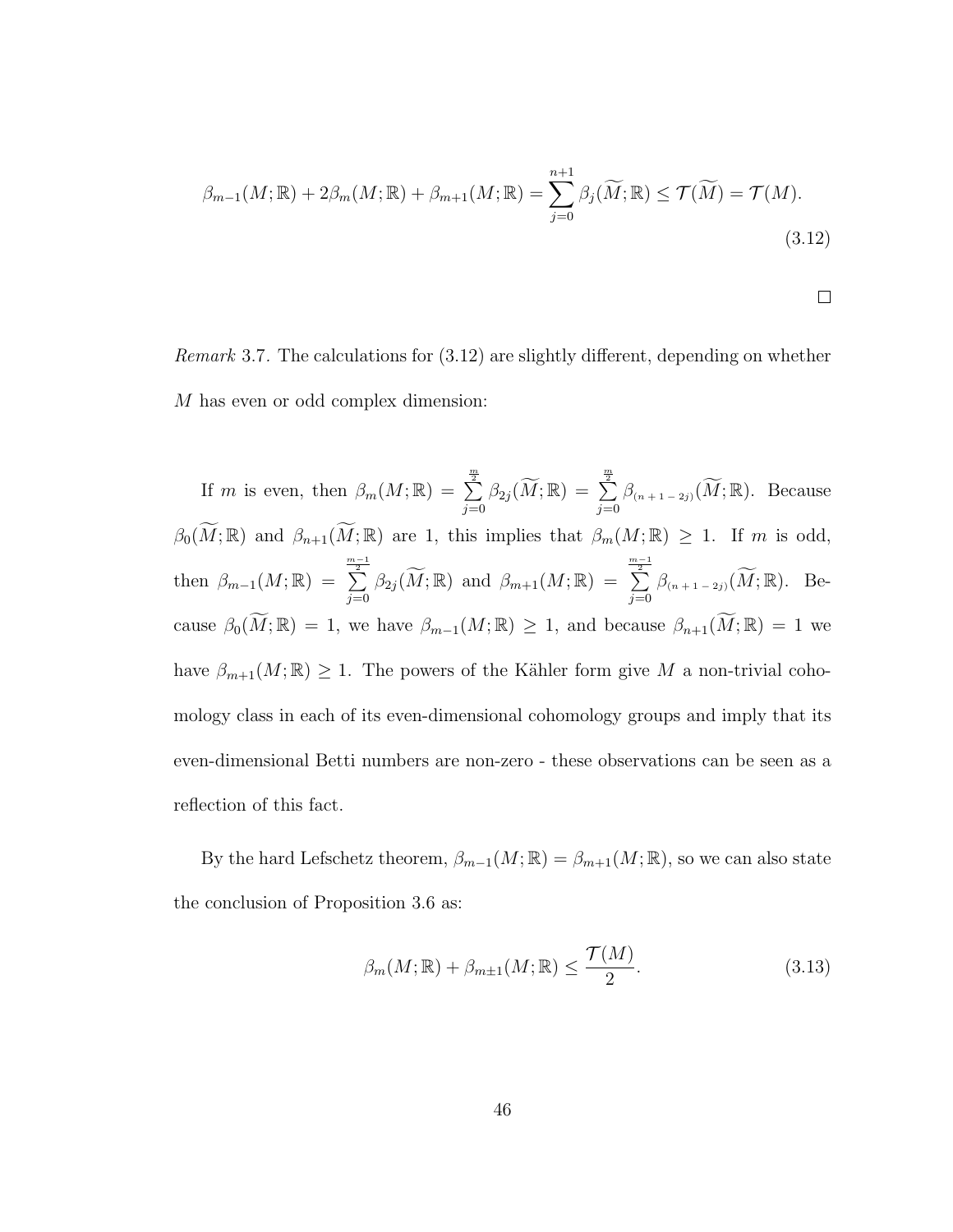The middle-dimensional Betti number of  $M$ , and the Betti numbers in the dimensions  $m \pm 1$ , are the largest in dimensions with their respective parities. This gives us the following family of results:

**Proposition 3.8.** Let M be as in Proposition 3.6. Then the sum of any even and any odd-dimensional real Betti number of M is bounded above by  $\frac{\mathcal{T}(M)}{2}$ .

If  $\beta_{2k}(M;\mathbb{R}) + \beta_{2l+1}(M;\mathbb{R}) = \frac{\mathcal{T}(M)}{2}$ , then all even-dimensional real Betti numbers of M in dimensions 2k through  $n-2k$  are equal to  $\beta_{2k}(M;\mathbb{R})$ , and all odddimensional real Betti numbers of M in dimesions  $2l + 1$  through  $n - 2l - 1$  are equal to  $\beta_{2l+1}(M;\mathbb{R})$ .

In particular, all of the even-dimensional real Betti numbers of M are bounded above by  $\frac{\mathcal{T}(M)}{2}$ , and all of the odd-dimensional real Betti numbers of M are bounded above by  $\frac{\mathcal{T}(M)}{2} - 1$ . If equality holds for an even-dimensional Betti number  $\beta_{2k}(M;\mathbb{R}),$ then all odd-dimensional real Betti numbers of M are equal to 0, and if equality holds for an odd-dimensional Betti number  $\beta_{2l+1}(M;\mathbb{R})$ , then all even-dimensional real Betti numbers of M are equal to 1.

*Proof.* The observations above immediately imply that the sum of an even and an odd Betti number of M is bounded above by  $\frac{\mathcal{T}(M)}{2}$ . The statement that  $\beta_{2k}(M;\mathbb{R})$  +  $\beta_{2l+1}(M;\mathbb{R}) = \frac{\mathcal{T}(M)}{2}$  is equivalent to the statement that  $\beta_{2k}(M;\mathbb{R}) + \beta_{2l+1}(M;\mathbb{R}) +$  $\beta_{n-2k}(M;\mathbb{R})+\beta_{n-2l-1}(M;\mathbb{R})=\mathcal{T}(M)$ . Letting  $\overline{M}$  be the  $S^1$ -bundle over  $M$  as above, Proposition 3.5 gives us the following relationship between the total curvature and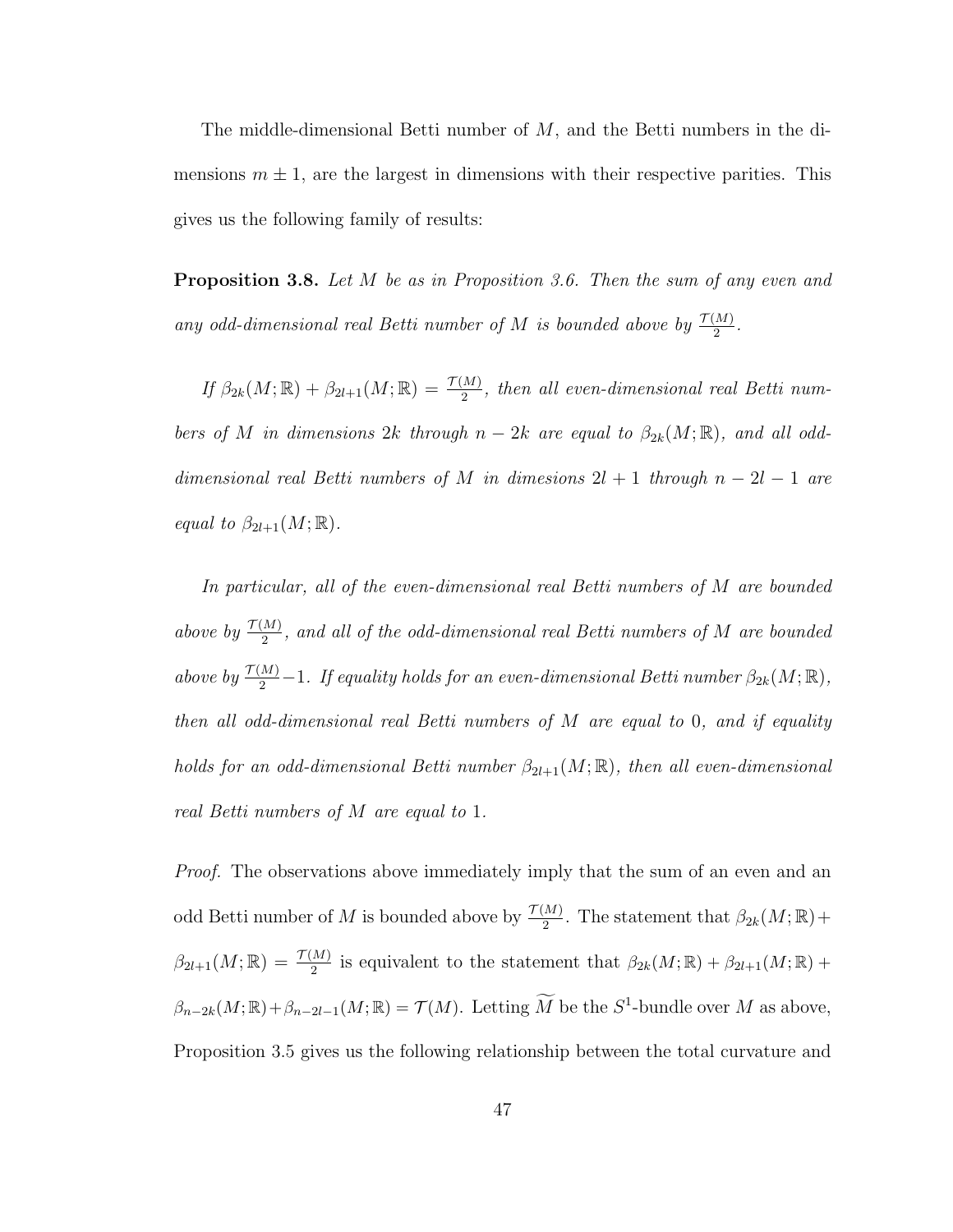Betti numbers of  $\widetilde{M}$ :

$$
\sum_{j=0}^{k} \beta_{2j}(\widetilde{M}; \mathbb{R}) + \sum_{j=0}^{l} \beta_{2j+1}(\widetilde{M}; \mathbb{R}) + \sum_{j=0}^{k} \beta_{n+1-2j}(\widetilde{M}; \mathbb{R}) + \sum_{j=0}^{l} \beta_{n-2j}(\widetilde{M}; \mathbb{R}) = \mathcal{T}_{S^{2N+1}}(\widetilde{M}).
$$
\n(3.14)

Part A of Theorem 2.4 implies that the Betti numbers of  $\widetilde{M}$  other than those in  $(3.14)$  are zero. Proposition 3.5 then implies that Betti numbers of M in the ranges described above are constant.

 $\Box$ 

As a corollary of these results, we have the following statement, which gives a parallel to the first Chern-Lashof theorem for complex projective manifolds:

**Theorem 1.1.A** Let M be a compact complex manifold, of complex dimension m, holomorphically immersed in complex projective space. Let  $\mathcal{T}(M)$  be its total absolute curvature and  $\beta_i$  its Betti numbers with real coefficients.

Then 
$$
\sum_{i=0}^{2m} \beta_i \leq (\frac{m+1}{2})\mathcal{T}(M).
$$
 In particular,  $\mathcal{T}(M) \geq 2$ .

*Proof.* Each of the terms  $\beta_{2i-1} + \beta_{2i}$ , for  $i = 1, 2, \dots, m$ , is bounded above by  $\frac{\mathcal{T}(M)}{2}$ .  $\beta_0 = 1$  is likewise, and this implies the result.

 $\Box$ 

The statement that  $\sum_{i=0}^{2m} \beta_i \leq (\frac{m+1}{2})\mathcal{T}(M)$  in Theorem 1.1.A is sharp, in that equality holds for linearly embedded complex projective subspaces, but these are the only complex projective manifolds for which this equality holds. This follows from Part B of Theorem 1.1. It would be more interesting to characterize equality in Proposition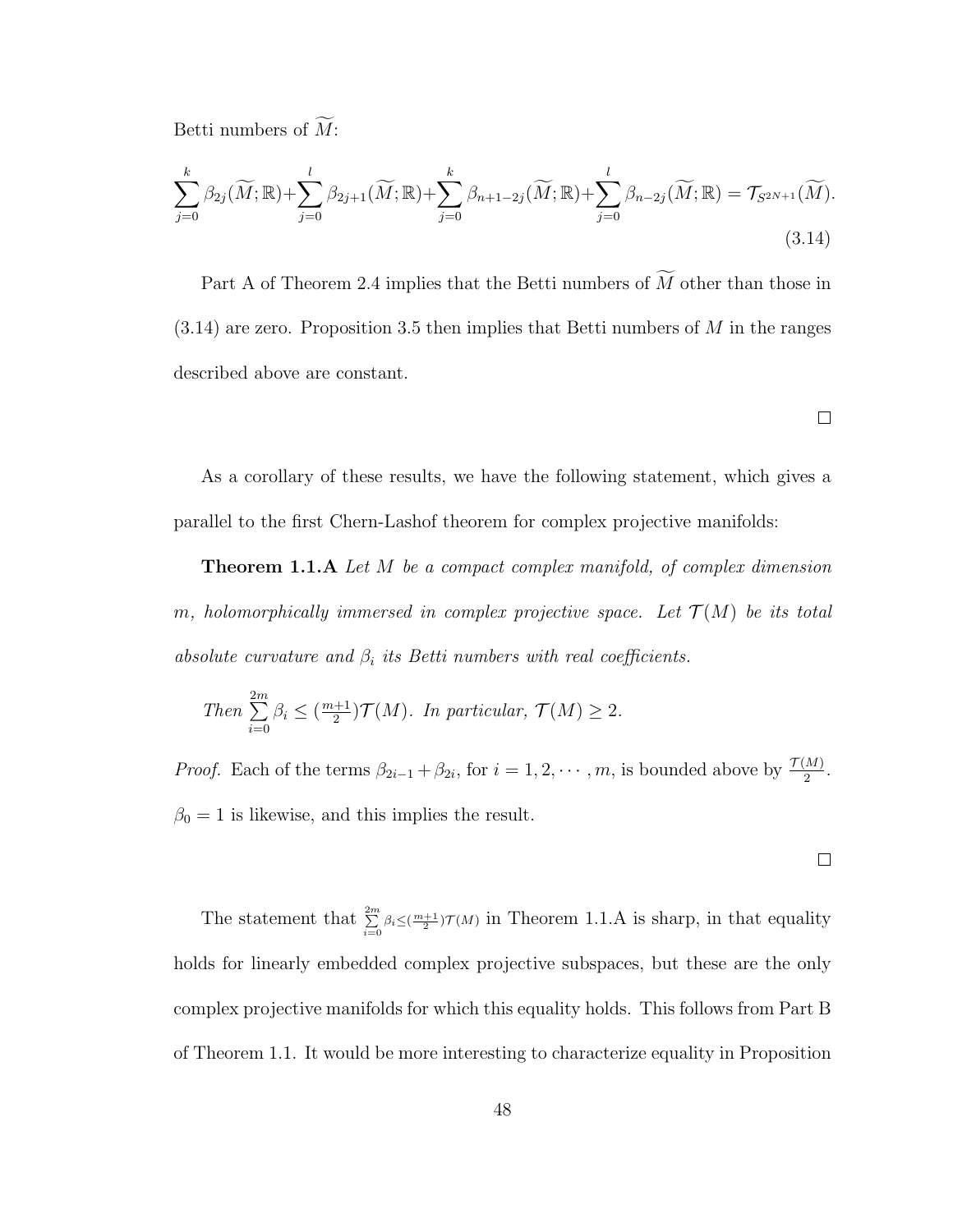3.6. In their second paper, Chern and Lashof gave the following characterization of equality in their first theorem:

**Theorem 3.9** (Chern-Lashof, [CL58]). Let  $M^n$  be a compact manifold immersed in Euclidean space with  $\sum_{n=1}^{\infty}$  $i=0$  $\beta_i(M;\mathbb{R}) = \mathcal{T}(M)$ . Then the integral homology groups of M are torsion-free.

By Proposition 2.8, the equivalent theorem holds for submanifolds of spheres. Equality in Proposition 3.6 therefore implies that the integral homology groups of the spherical pre-image  $\widetilde{M}$  are torsion-free.

We note that if  $M$  is a complex projective manifold which is a complete intersection, Proposition 3.6 implies an inequality between the total curvature of M and its degree, because one can compute the Betti numbers of M in terms of the degrees of equations defining its ideal.

We also note that the proofs of the first Chern-Lashof theorem and the corresponding result for submanifolds of spheres in Theorem 2.4.A actually imply the following stronger result: Letting  $c(M)$  denote the minimum number of cells in a cell complex homotopy equivalent to  $M$ ,  $c(M) \leq \mathcal{T}(M)$ . Chern and Lashof discuss this in their second paper [CL58]. Spheres and complex projective spaces can be immersed with the minimum possible total absolute curvature, equal to 2, in Theorems 2.4 and 1.1 - we will discuss this in Chapter 4.  $c(S^n) = 2$  for all n, however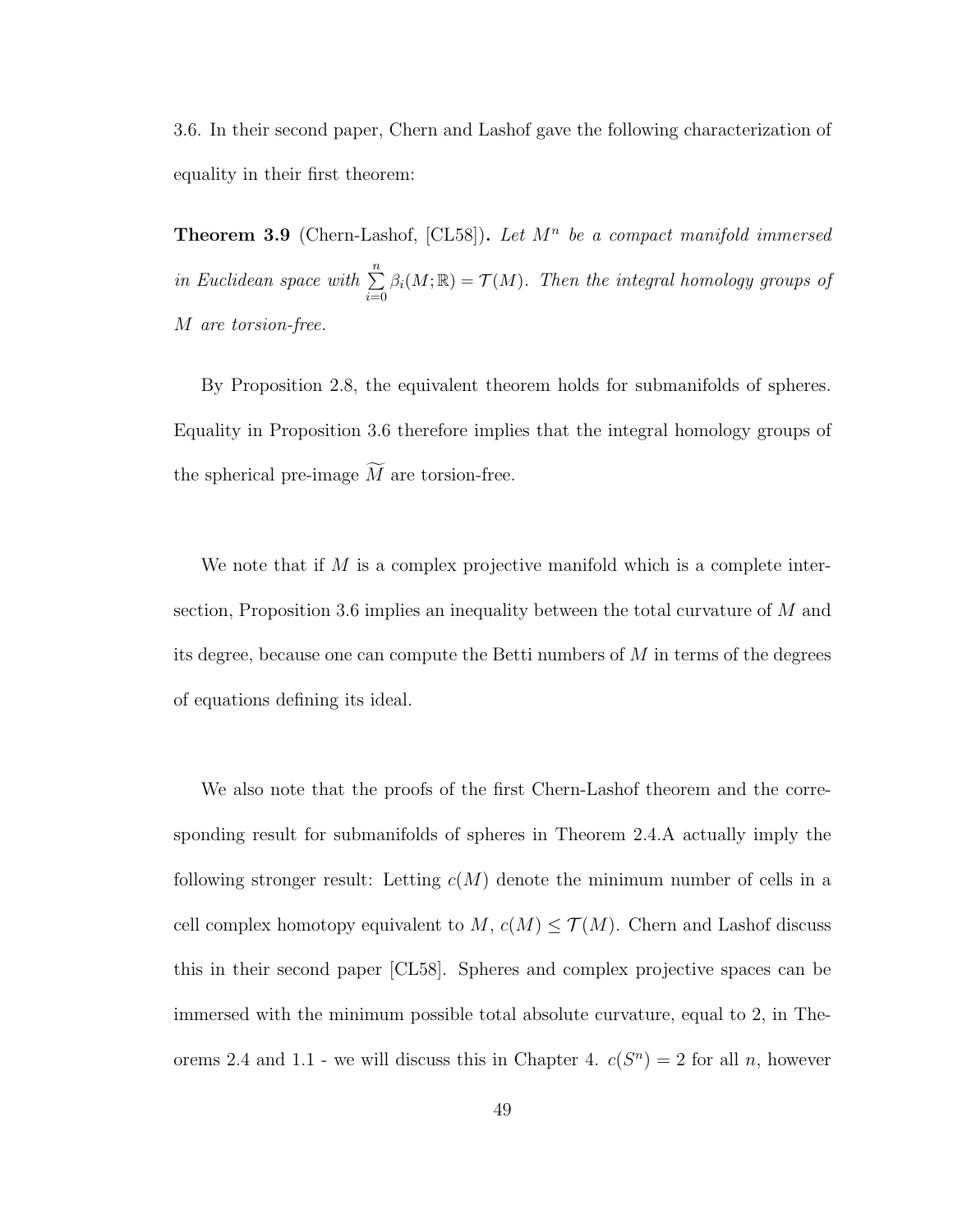$c(\mathbb{C}P^m) = m + 1$ . This implies that the stronger conclusion above does not extend directly to complex projective manifolds.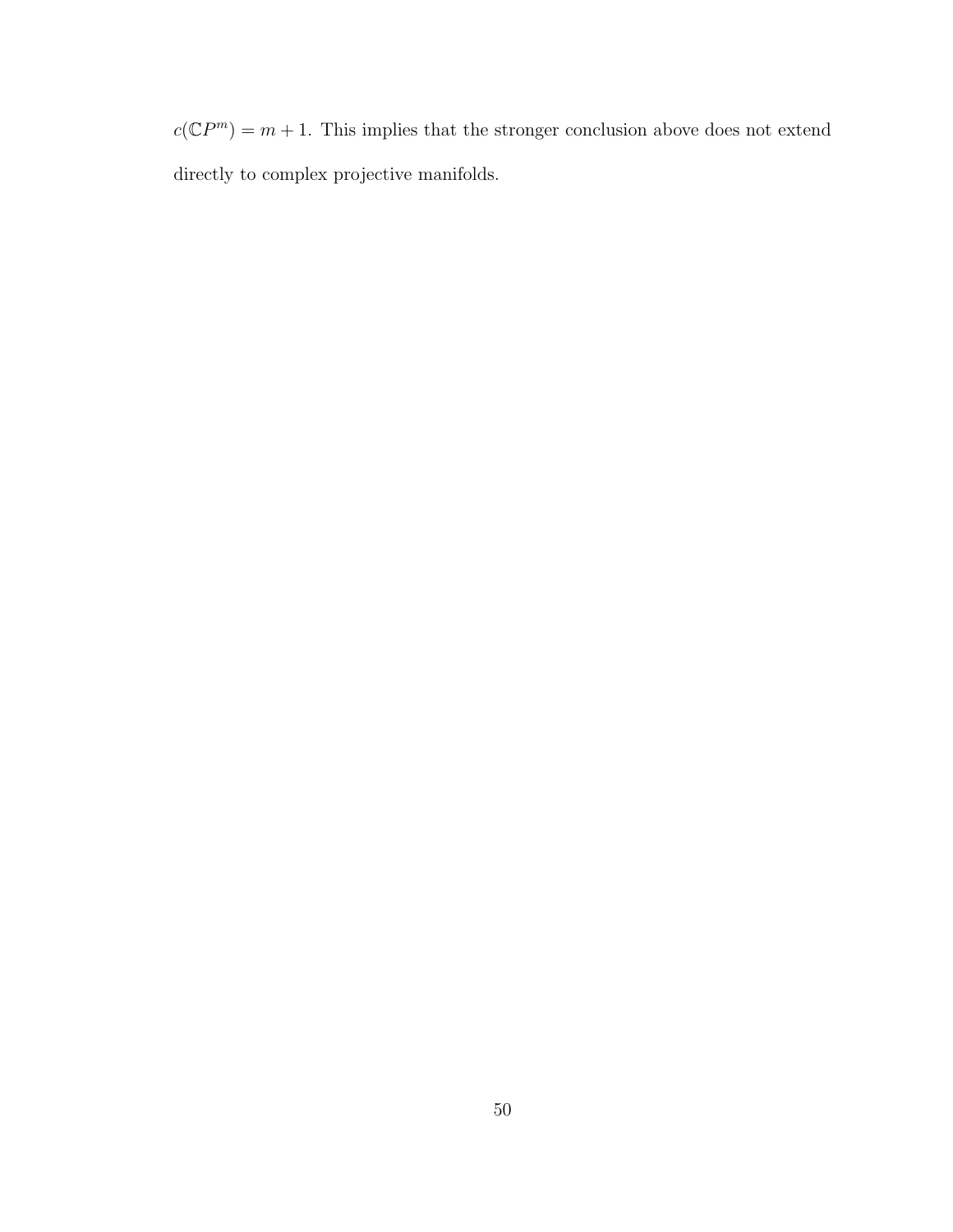## Chapter 4

## Complex Projective Manifolds with Minimal Total Curvature

The complex projective manifolds with minimal total absolute curvature are characterized as follows:

Theorem 1.1.B Let M be a compact complex manifold, holomorphically immersed in complex projective space. If  $\mathcal{T}(M) < 4$ , then in fact  $\mathcal{T}(M) = 2$ . This occurs precisely if M is a linearly embedded complex projective subspace.

In Example 5.7, we will see that this result is sharp.

*Proof of Part B of Theorem 1.1.* Let  $\tilde{\pi}: M \to M$  be the  $S^1$ -bundle over M which is induced from the Hopf fibration, as in Chapter 3. By Proposition 3.1,  $\widetilde{M}$  is immersed in  $S^{2N+1}$  with  $\mathcal{T}_{S^{2N+1}}(M) < 4$ . M has odd dimension  $2m + 1$ , so by Theorem 2.7, M is homeomorphic to  $S^{2m+1}$ . The Gysin sequence for the fibration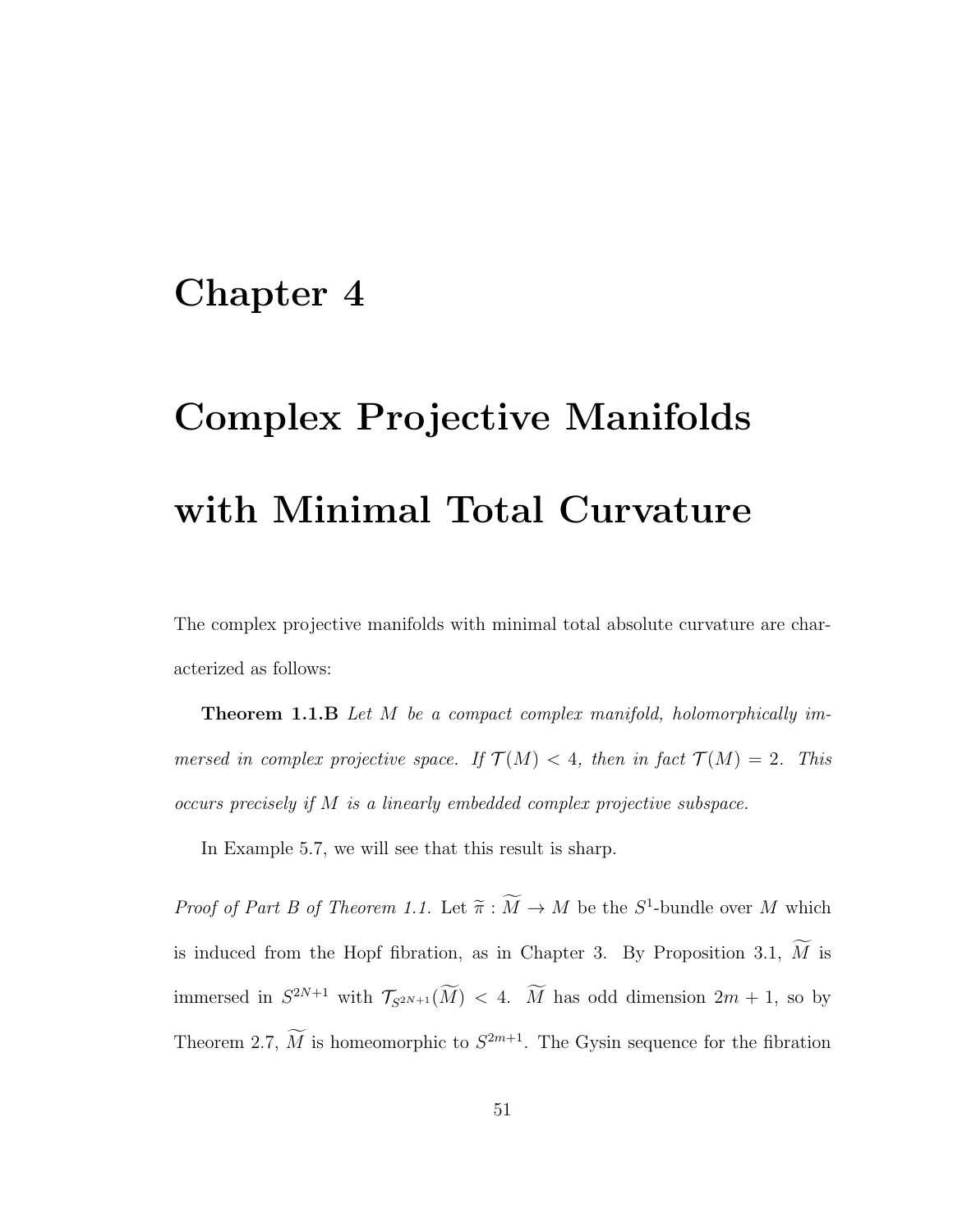$\widetilde{\pi}: S^{2m+1} \to M$  with integral cohomology is therefore as follows:

$$
\cdots \to H^{i+1}(S^{2m+1};\mathbb{Z}) \xrightarrow{\sigma^*} H^i(M;\mathbb{Z}) \xrightarrow{\bullet \sim \chi} H^{i+2}(M;\mathbb{Z}) \xrightarrow{\widetilde{\pi}^*} H^{i+2}(S^{2m+1};\mathbb{Z}) \to \cdots
$$

As in the proof of Proposition 3.5,  $\chi$  is the Euler class of the 2-disk bundle associated to the  $S^1$ -fibration  $\widetilde{M} \to M$ . Because  $H^i(S^{2m+1}; \mathbb{Z}) = 0$  for  $i \neq 0, 2m + 1$ , we have that  $\bullet \smile \chi : H^i(M; \mathbb{Z}) \to H^{i+2}(M; \mathbb{Z})$  is an isomorphism for  $i = 0, 1, 2$ ,  $\cdots$ ,  $2m-2$ . This implies that for  $k=0, 1, 2, \cdots, m$ ,  $H^{2k}(M;\mathbb{Z})$  is infinite cyclic, generated by  $\chi^k$ .

In the proof of Proposition 3.5, we observed that  $\chi$  is equal to  $\left[-\frac{1}{\pi}\right]$  $\frac{1}{\pi}\omega$ , where  $\omega$ is the Kähler form of M. This implies that  $\left[-\frac{1}{\pi}\right]$  $\frac{1}{\pi}\omega$ <sup>m</sup> generates the top-dimensional cohomology  $H^{2m}(M;\mathbb{Z})$  of M. If M is a degree d subvariety of  $\mathbb{C}P^N$ , then  $[-\frac{1}{\pi}]$  $\frac{1}{\pi}\omega]^m$ is d times a generator in  $H^{2m}(M;\mathbb{Z})$ , because  $[\frac{1}{\pi}\omega_{FS}]^m$  generates  $H^{2m}(\mathbb{C}P^N;\mathbb{Z})$ . We have seen that  $\left[-\frac{1}{\pi}\right]$  $\frac{1}{\pi}\omega\right]^m$  generates  $H^{2m}(M;\mathbb{Z})$ , so  $d=1$  and M is a linearly embedded subspace of  $\mathbb{C}P^N$ .

If  $\mathbb{C}P^m$  is a linearly embedded subspace of  $\mathbb{C}P^N$ , its pre-image via the Hopf fibration is a totally geodesic  $S^{2m+1}$  in  $S^{2N+1}$ . By Proposition 3.1,  $\mathcal{T}_{\mathbb{C}P^N}(\mathbb{C}P^m)$  =  $\mathcal{T}_{S^{2N+1}}(S^{2m+1}),$  and by Part C of Theorem 2.4,  $\mathcal{T}_{S^{2N+1}}(S^{2m+1})=2$ .

 $\Box$ 

Remark 4.1. The proof of Theorem 1.1.B implies that linear subspaces are the only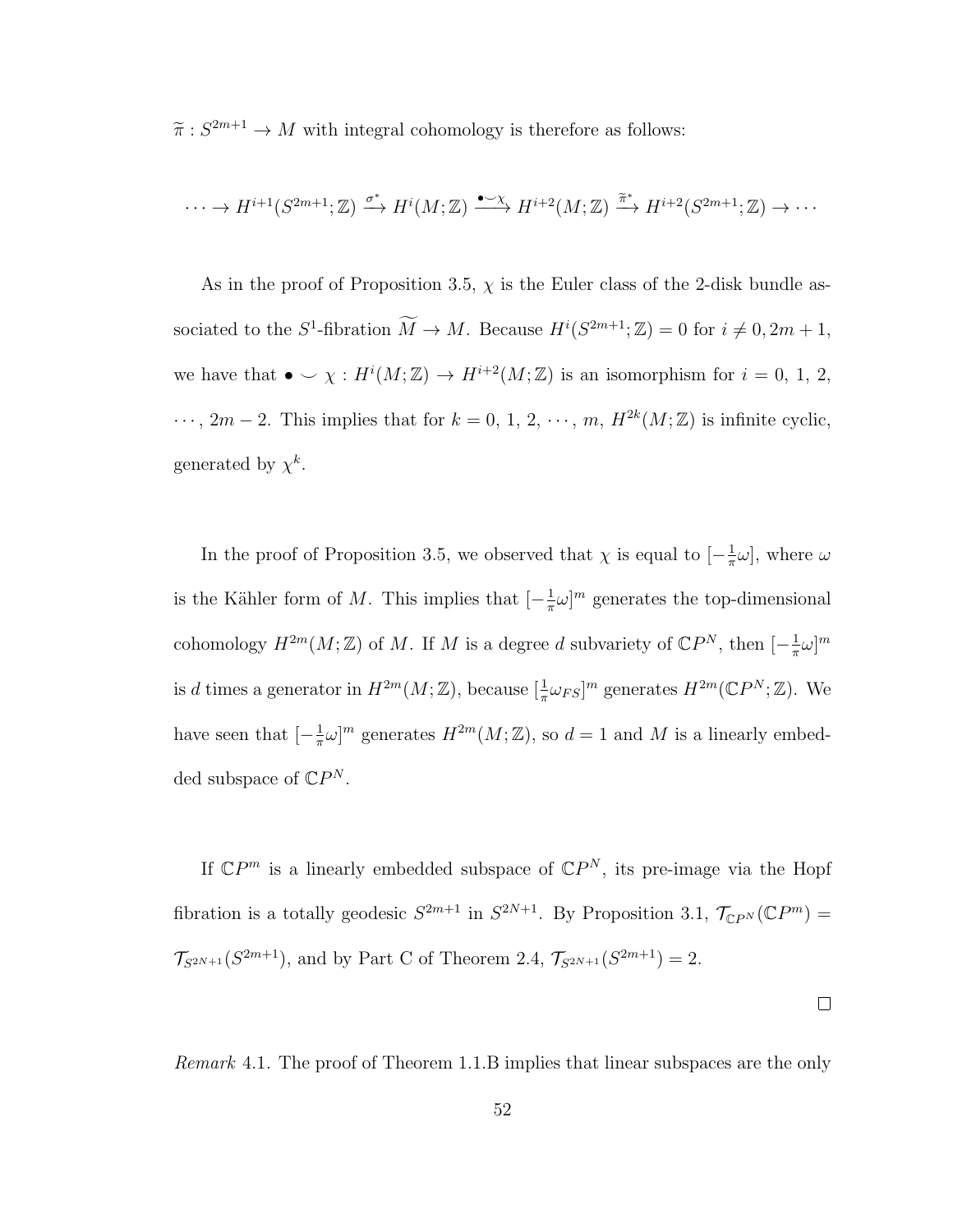complex projective manifolds M whose pre-images  $\widetilde{M}$  via the Hopf fibration are integer homology spheres.

We note that the spherical pre-images  $\widetilde{M}$  in the proofs of Parts A and B of Theorem 1.1 are minimal submanifolds of  $S^{2N+1}$ . In light of the results above and in Theorem 2.4.C,  $\overline{M}$  is a totally geodesic submanifold of  $S^{2N+1}$  precisely if M is a linear subspace of  $\mathbb{C}P^N$ , in which case  $\mathcal{T}(\widetilde{M}) = 2$ . Otherwise,  $\widetilde{M}$  has total absolute curvature at least 4. In  $[Si68]$ , Simons proved that all *n*-dimensional closed minimal subvarieties of the round sphere  $S<sup>N</sup>$  have index at least  $N-n$ , and nullity at least  $(n+1)(N-n)$ , with equality only for totally geodesic round subspheres. It would be interesting to know if the apparent similarity between these statements is an indication that there are other results in this direction.

We also note that for many  $m \geq 2$ , it is known that complex projective space is not the only m-dimensional compact complex manifold whose real cohomology ring is isomorphic to  $\mathbb{R}[\alpha]/[\alpha]^{m+1}$ , with  $[\alpha]$  a cohomology class in  $H^2(M;\mathbb{R})$ . Compact complex manifolds which have the same real Betti numbers as  $\mathbb{C}P^m$  are known as fake projective spaces. In complex dimension 2, there are known to be fifty fake projective planes, up to homeomorphism, and one hundred up to biholomorphism. These were classified by work of Prasad and Yeung and Cartwright and Steger in [PY07] and [CS10], and all of them can be realized as smooth algebraic surfaces. Part B of Theorem 1.1 implies that the total absolute curvature of these spaces,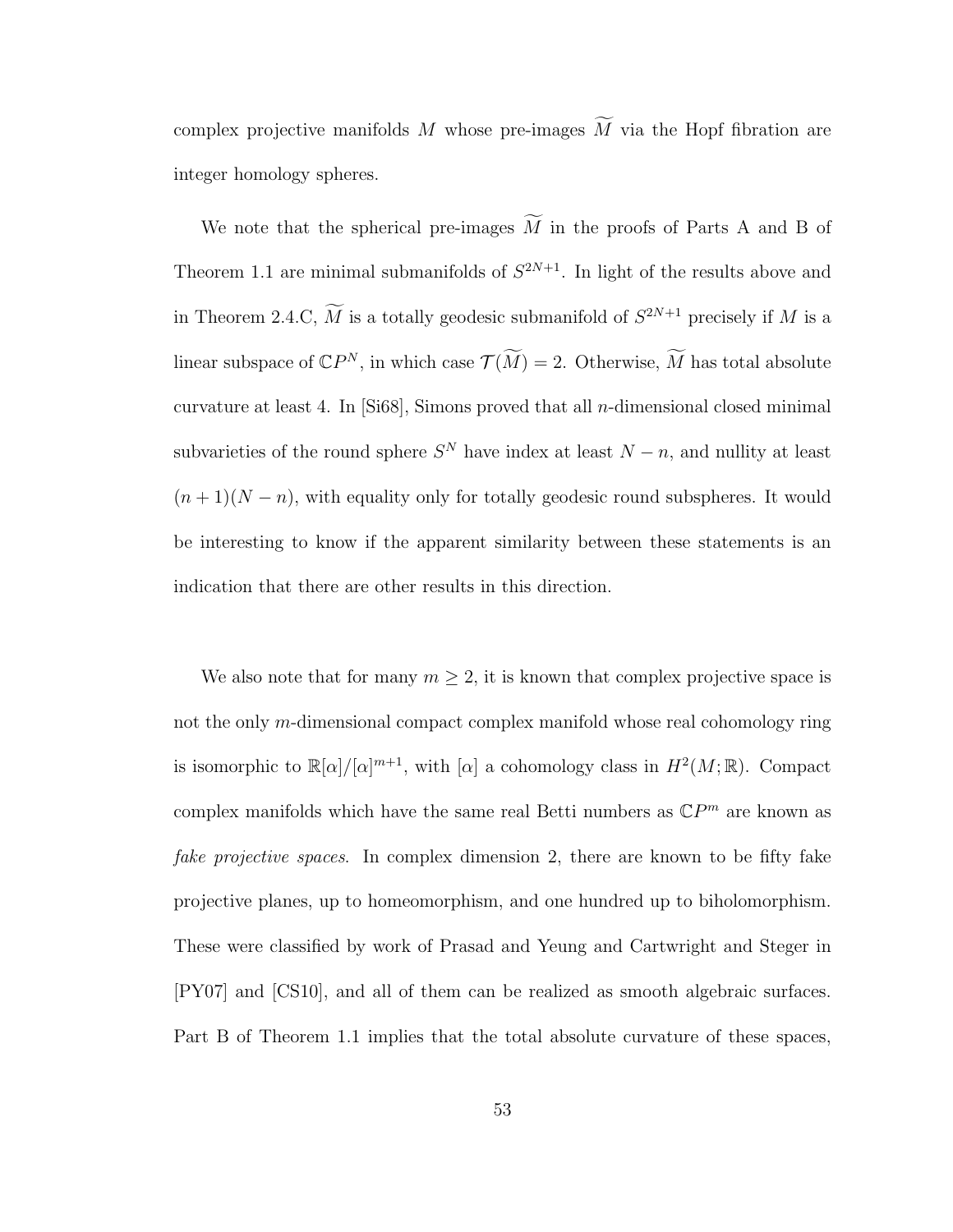when realized as complex projective manifolds, is at least twice that of complex projective space.

We end this chapter by proving Proposition 1.2, which shows that the total absolute curvature has the same meaning for a complex projective manifold as Chern and Lashof's invariant for submanifolds of Euclidean space:

Proposition 1.2 Let M be a compact complex manifold holomorphically immersed in  $\mathbb{C}P^N$ , and let  $Exp^{\perp} : \nu^{\leq \frac{\pi}{2}}M \to \mathbb{C}P^N$  denote the normal exponential map. Then:

$$
\mathcal{T}(M)=\frac{2}{Vol(\mathbb{C} P^N)}\mathop{\int}_{\nu^{\leq \frac{\pi}{2}M}}\left|\det(dExp^\perp)\right|dVol_{\nu^{\leq \frac{\pi}{2}M}}=\frac{2}{Vol(\mathbb{C} P^N)}\mathop{\int}_{\mathbb{C} P^N}\sharp (Exp^\perp)^{-1}(q)dVol_{\mathbb{C} P^N}.
$$

Proof of Proposition 1.2. We begin by verifying the first equation, that:

$$
\mathcal{T}(M)=\frac{2}{Vol(\mathbb{C} P^N)}\int\limits_{\nu^{\leq \frac{\pi}{2}}M}\Big|det(dExp^{\perp})\Big|dVol_{\nu^{\leq \frac{\pi}{2}}M}.
$$

Let  $\vec{u}$  be a unit normal vector to M at p, and let  $e_1, ..., e_n$  be an orthonormal basis of principal vectors of the second fundamental form  $A_{\vec{u}}$  with principal curvatures  $\kappa_1, ..., \kappa_n$ . Let  $u_2 = J(\vec{u}), u_3, ..., u_{2N-n}$  be an orthonormal basis for the orthogonal subspace to  $\vec{u}$  in  $\nu_p M$ , with J the complex structure of  $\mathbb{C}P^N$ .

Letting  $\gamma_{\vec{u}}$  be the geodesic of  $\mathbb{C}P^N$  through  $\vec{u}$ , and  $E_1, ..., E_n$  the parallel vector fields along  $\gamma_{\vec{u}}$  with initial conditions  $e_1, ..., e_n$ , and  $F_2, ..., F_{2N-n}$  the parallel vector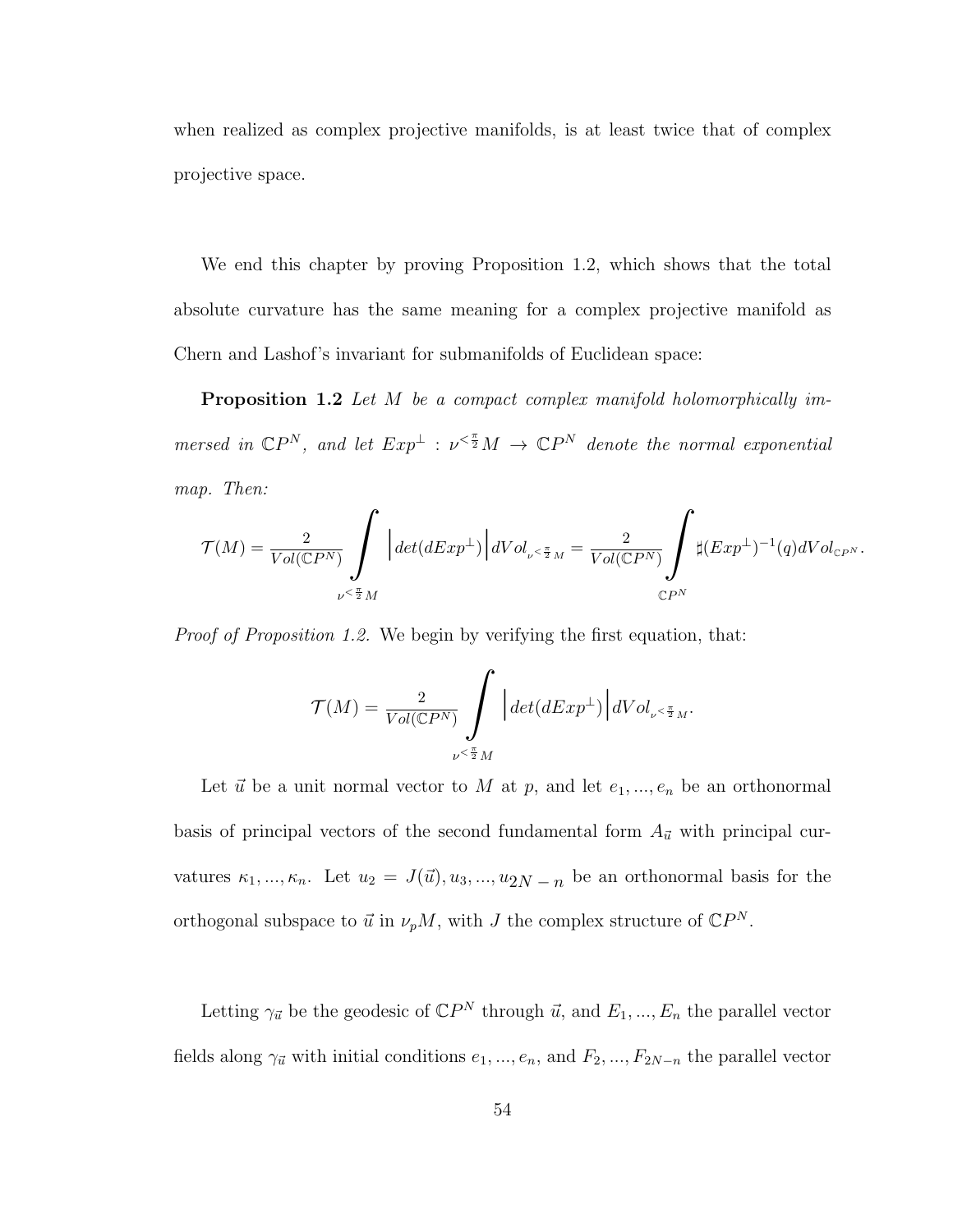fields along  $\gamma_{\vec{u}}$  with initial conditions  $u_2, u_3, ..., u_{2N-n}$ , we have:

- $(dExp^{\perp})_{r\vec{u}}(e_i) = (\cos(r) \kappa_i \sin(r))E_i(r)$  for  $i = 1, ..., n$ .
- $(dExp^{\perp})_{r\vec{u}}(u_2) = \frac{\sin(2r)}{2r}F_2(r) = \frac{\sin(r)\cos(r)}{r}F_2(r).$
- $(dExp^{\perp})_{r\vec{u}}(u_j) = \frac{\sin r}{r} F_j(r)$  for  $j = 3, ..., 2N n$ .
- $(dExp^{\perp})_{r\vec{u}}(\vec{u}) = \gamma'_{\vec{u}}(r)$ .

We therefore have:

$$
det(dExp^{\perp})_{r\vec{u}} = \prod_{i=1}^{n} (\cos(r) - \kappa_i \sin(r))(\frac{\cos(r)\sin^{(2N-n-1)}(r)}{r^{2N-n-1}})
$$
  
= det  $(\cos(r)Id_{T_pM} - \sin(r)A_{\vec{u}})(\frac{\cos(r)\sin^{(2N-n-1)}(r)}{r^{2N-n-1}}).$ 

For r less than  $\frac{\pi}{2}$ , this implies that:

$$
|det(dExp^{\perp})| = |det\left(\cos(r)Id_{T_pM} - \sin(r)A_{\vec{u}}\right)|\left(\frac{\sin^{(2N-n-1)}(r)\cos(r)}{r^{2N-n-1}}\right).
$$

This implies the first equation in Proposition 1.2:

$$
\mathcal{T}(M) = \frac{2}{Vol(\mathbb{C}P^N)} \int \limits_{\nu \leq \frac{\pi}{2}M} \Big| det(dExp^{\perp}) \Big| dVol_{\nu \leq \frac{\pi}{2}M}.
$$

The verification of the second equation is similar to the verification of the corresponding fact for submanifolds of spheres, in the proof of Parts A and B of Theorem 2.4: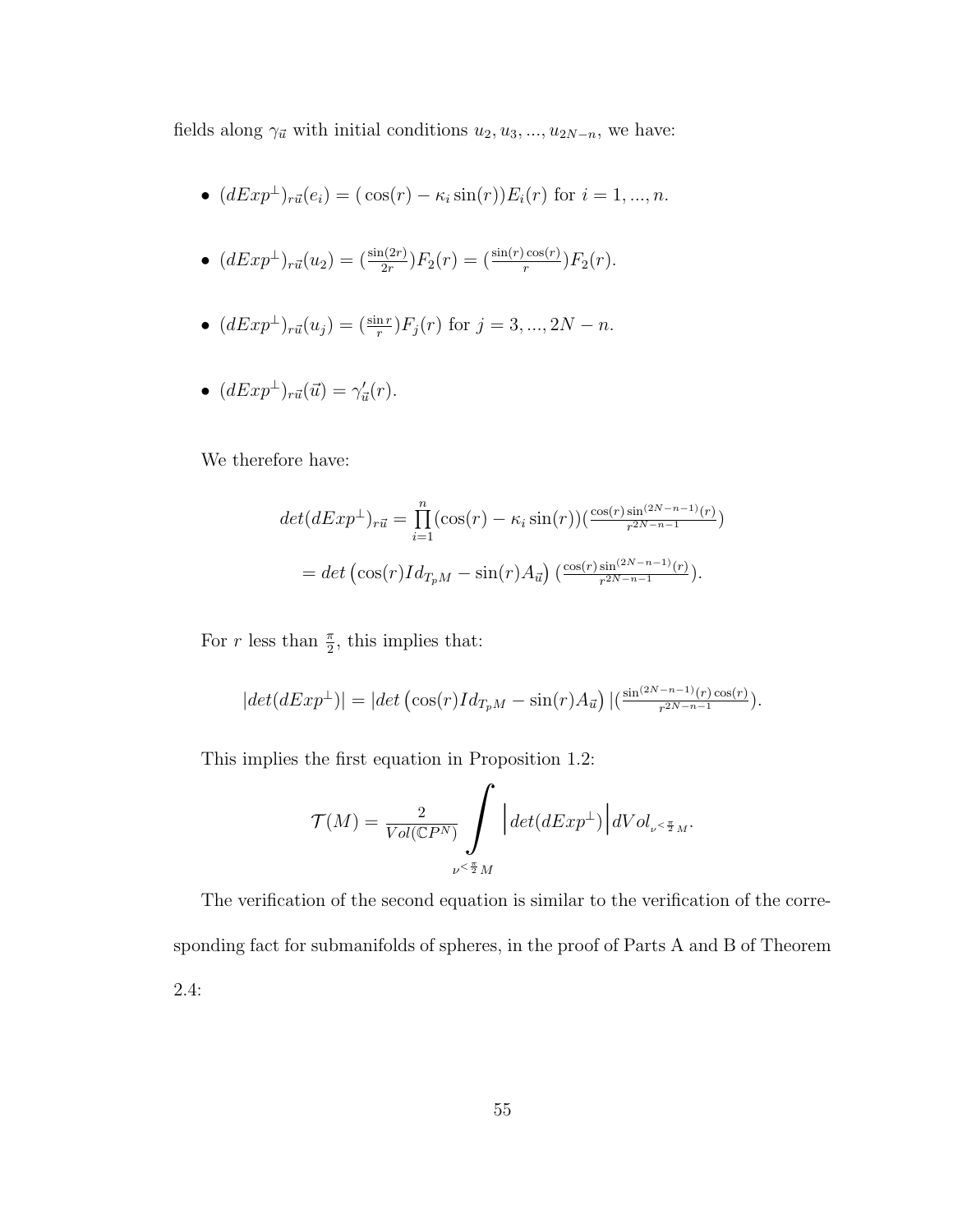We let  $\widetilde{\nu}M \to M$  be the bundle over M whose fibre at p is the linear subspace  $\mathbb{C}P^{N-m}$  of  $\mathbb{C}P^N$  orthogonal to M at p. (We can also view  $\widetilde{\nu}M$  as the bundle whose fibres are the cones over the projectivized normal spaces to  $M$ .) As in the proof of Theorem 2.4.A and B,  $Exp^{\perp} : \nu^{\leq \frac{\pi}{2}}M \to \mathbb{C}P^N$  extends to a map  $\widetilde{Exp}^{\perp}$ :  $\widetilde{\nu}M \to \mathbb{C}P^N$ , and because the regular values of  $Exp^{\perp}$  contain those of  $\widetilde{Exp}^{\perp}$ , in addition to being of full measure, they contain an open, dense subset of  $\mathbb{C}P^N$ . We let  $\mathbb{C}P_{reg}^N$  denote the regular values of  $Exp^{\perp} : \nu^{\leq \frac{\pi}{2}}M \to \mathbb{C}P^N$ .

As in the proof of Theorem 2.4.A and B, if  $\vec{v}$  is a regular point of  $Exp^{\perp}$ , there are neighborhoods V of  $\vec{v}$  and Q of  $Exp^{\perp}(\vec{v})$  such that  $Exp^{\perp} : V \to Q$  is a diffeomorphism. As in the proof of Theorem 2.4.A and B, this allows us to define a positive measure  $d\mu$  on  $\nu^{\leq \frac{\pi}{2}}M$  which is absolutely continuous with respect to  $dVol_{\nu \leq \frac{\pi}{2}M}$  and is the pull-back of the measure on  $\mathbb{C}P^N$  via  $Exp^{\perp}$ , by integrating a measurable function  $\phi$  against  $|det(dExp^{\perp})|dVol_{\nu \leq \frac{\pi}{2}M}$ . For neighborhoods V and Q with  $Exp^{\perp}: V \to Q$  a diffeomorphism as above, we have:

$$
\int\limits_V \phi d\mu = \int\limits_V \phi |det(dExp^{\perp})| dVol_{\nu \leq \frac{\pi}{2}M} = \int\limits_Q \phi \circ (Exp^{\perp})^{-1} dVol_{\mathbb{C}P^N}.
$$

This implies that  $(Exp^{\perp})^{-1}( \mathbb{C}P_{reg}^{N})$  is of full measure with respect to  $d\mu$ , and this implies that: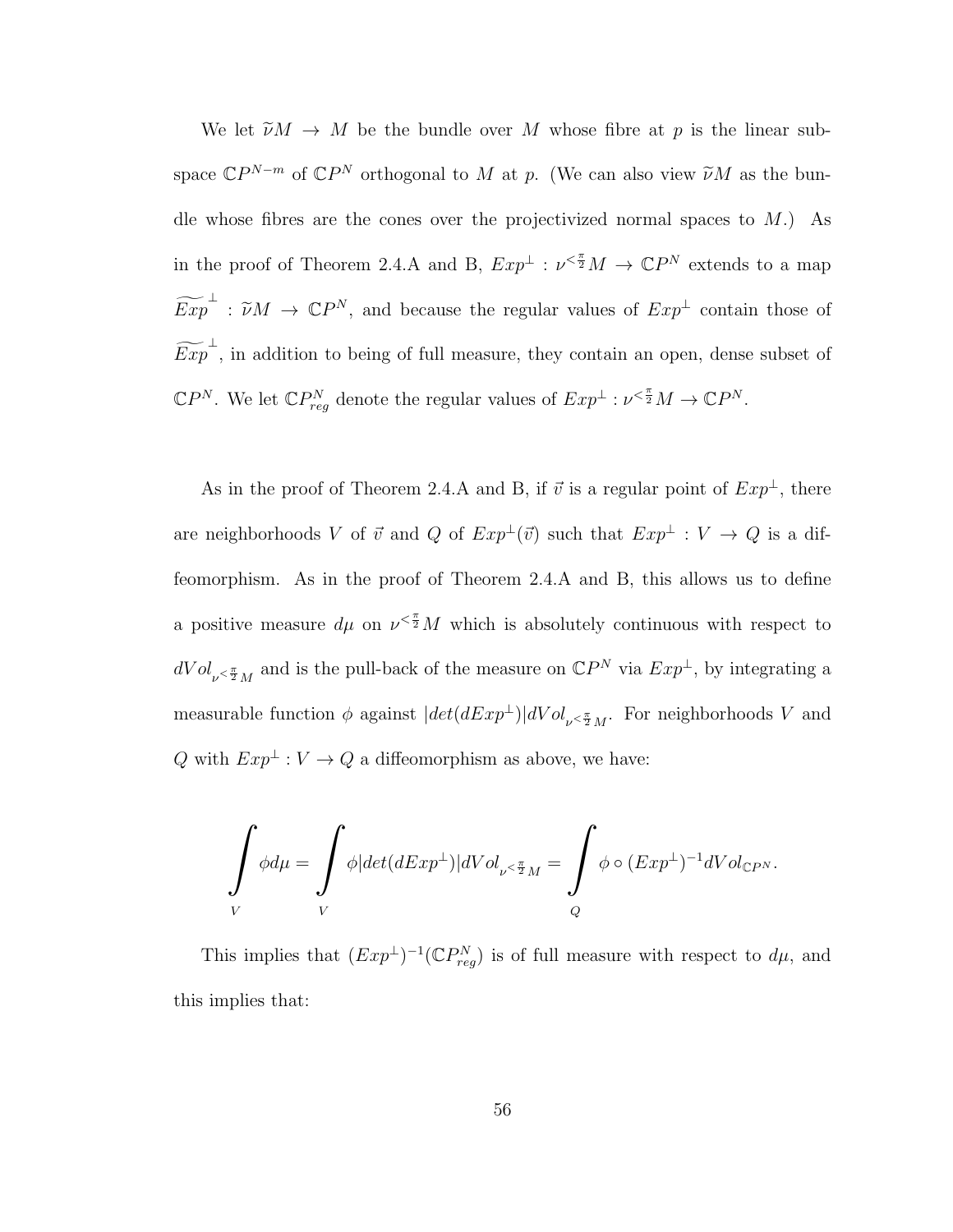$$
\begin{split} &\frac{2}{Vol(\mathbb{C}P^N)}\int\limits_{\nu\leq\frac{\pi}{2}M}\Big|det(dExp^\perp)\Big|dVol_{\nu^{\ltimes\frac{\pi}{2}M}}=\frac{2}{Vol(\mathbb{C}P^N)}\int\limits_{(Exp^\perp)^{-1}(\mathbb{C}P^N_{reg})}\Big|dVol_{\nu^{\ltimes\frac{\pi}{2}M}}\\ &=\frac{2}{Vol(\mathbb{C}P^N)}\int\limits_{\mathbb{C}P^N_{reg}}\sharp(Exp^\perp)^{-1}(q)dVol_{\mathbb{C}P^N}\end{split}
$$

Because  $\mathbb{C}P_{reg}^{N}$  is of full measure in  $\mathbb{C}P^{N}$ , this implies the result:

$$
\frac{2}{Vol(\mathbb{C}P^N)}\int\limits_{\nu\leq\frac{\pi}{2}M}\Big|det(dExp^{\perp})\Big|dVol_{\nu\leq\frac{\pi}{2}M}=\frac{2}{Vol(\mathbb{C}P^N)}\int\limits_{\mathbb{C}P^N}\sharp(Exp^{\perp})^{-1}(q)dVol_{\mathbb{C}P^N}
$$

Remark 4.2. Proposition 1.2 illustrates one of the differences between the characterization of minimal total absolute curvature for complex projective manifolds, in Part B of Theorem 1.1, and the corresponding result for submanifolds of spheres in Part C of Theorem 2.4: If  $S<sup>n</sup>$  is a totally geodesic subsphere of  $S<sup>N</sup>$ , then almost all points  $\tilde{q}$  in the ambient space  $S^N$  have precisely two pre-images via  $Exp^{\perp} : \nu^{\ltq \pi} S^n \to S^N$ . On the other hand, if  $\mathbb{C}P^m$  is a linear subspace of  $\mathbb{C}P^N$ , then almost all q in the ambient  $\mathbb{C}P^N$  have precisely one pre-image via  $Exp^{\perp} : \nu^{\leq \frac{\pi}{2}} \mathbb{C}P^m \to \mathbb{C}P^N$ . Thus,  $Exp^{\perp} : \nu^{<\pi}S^n \to S^N$  covers  $S^N$  twice and  $Exp^{\perp} : \nu^{<\frac{\pi}{2}}\mathbb{C}P^m \to \mathbb{C}P^N$  covers  $\mathbb{C}P^N$ once.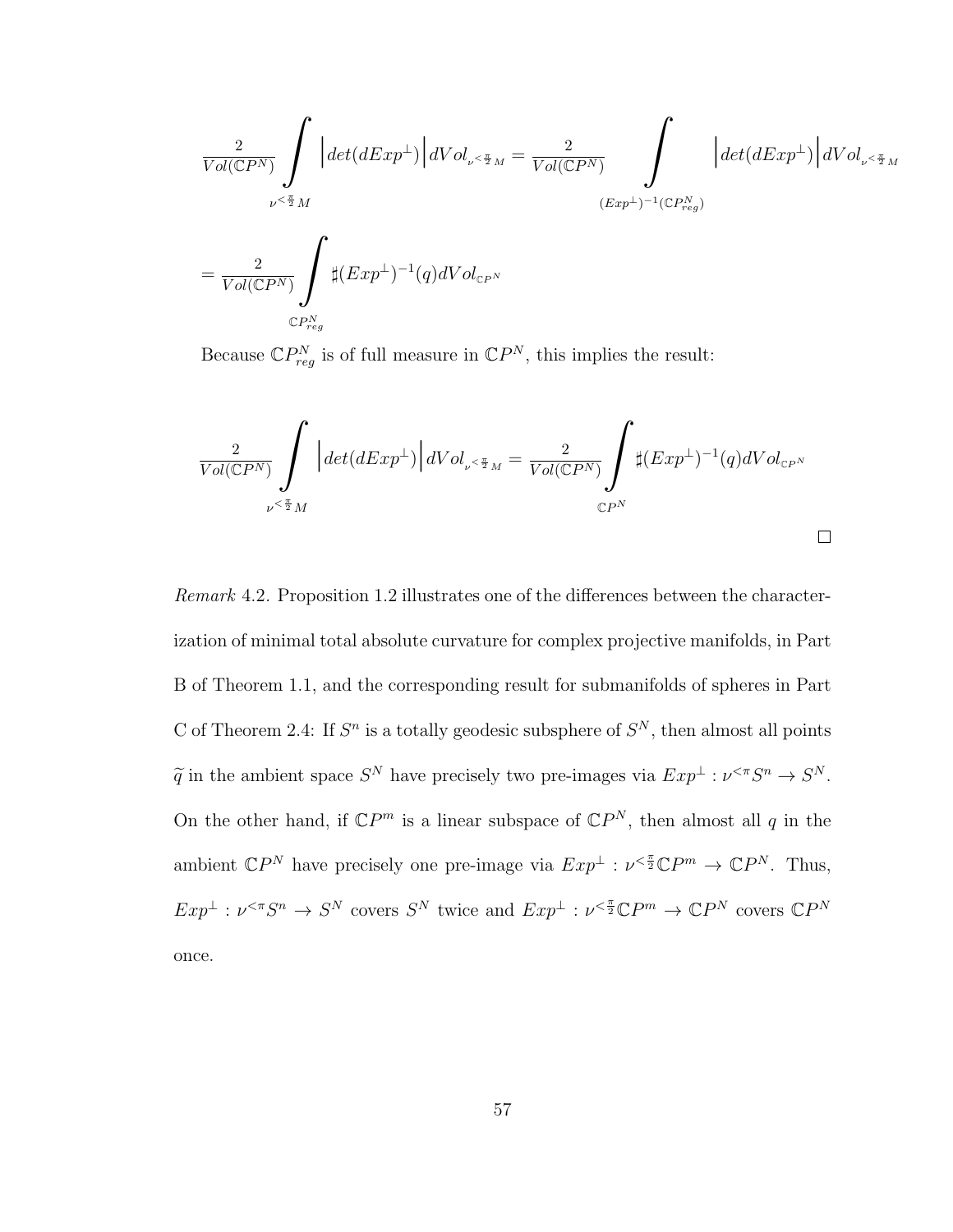## Chapter 5

## Total Curvature and the Geometry of Complex Projective **Hypersurfaces**

We can give a more detailed explanation of the relationship between the total absolute curvature of a complex projective hypersurface and other aspects of its geometry. The key to these results is the following observation:

**Proposition 5.1.** Let  $M$  be a complex submanifold of a Kähler manifold  $P$ , and let  $J$  denote its complex structure. Let  $\vec{u}$  be a normal vector to  $M$  at a point  $p$ , and let e and  $e^* = J(e)$  be principal vectors for the second fundamental form  $A_{\vec{u}}$ , with principal curvatures  $\kappa$  and  $-\kappa$ , as in Proposition 3.3.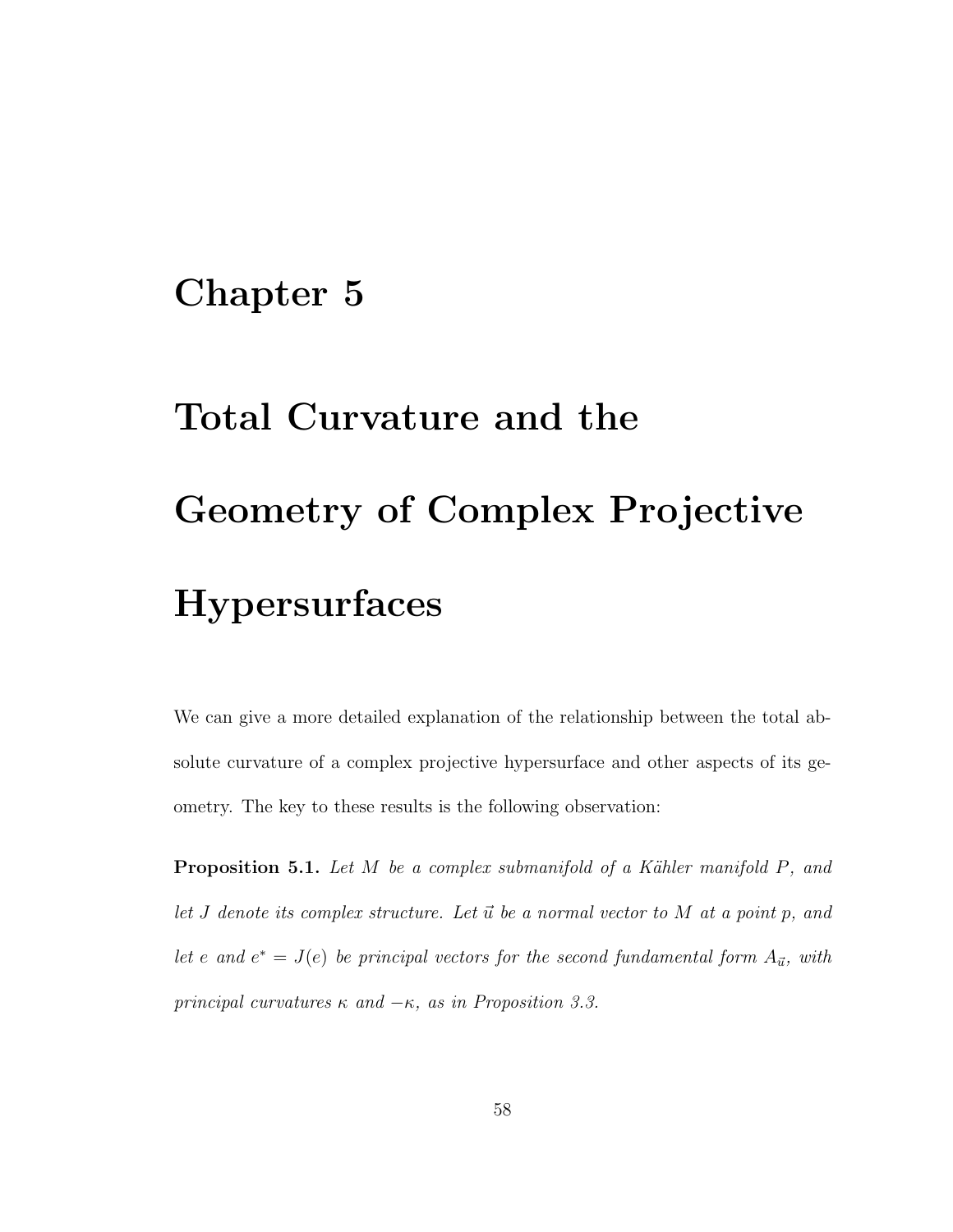Then  $\frac{e+e^*}{\sqrt{2}}$  and  $\frac{-e+e^*}{\sqrt{2}}$  are principal vectors for  $J(\vec{u})$ , with principal curvatures  $\kappa$ and  $-\kappa$  respectively. In general, letting  $\vec{u}_{\theta} = \cos(\theta)\vec{u} + \sin(\theta)J(\vec{u})$ ,  $(\cos(\frac{\theta}{2})e + \sin(\frac{\theta}{2})e^*)$ and  $(-\sin(\frac{\theta}{2})e^* + \cos(\frac{\theta}{2})e)$  are principal vectors for  $\vec{u}_{\theta}$  with principal curvatures  $\kappa$ and  $-\kappa$  respectively.

*Proof.* Let U be a normal vector field on a neighborhood of p which extends  $\vec{u}$ . Because P is Kähler, so that its connection  $\nabla^P$  commutes with the complex structure J, we have:

$$
A_{J(\vec{u})}(e) = -(\nabla_e^P J(U))^\top = -J(\nabla_e^P U)^\top = -J(-A_{\vec{u}}(e)) = J(\kappa e) = \kappa e^*.
$$

Similarly,  $A_{J(\vec{u})}(e^*) = -\kappa(-e) = \kappa e$ . This implies that  $\frac{e+e^*}{\sqrt{2}}$  and  $\frac{-e+e^*}{\sqrt{2}}$  are principal vectors for  $A_{J(\vec{u})}$ :

$$
A_{J(\vec{u})}\left(\frac{e+e^*}{\sqrt{2}}\right) = \kappa\left(\frac{e+e^*}{\sqrt{2}}\right), \ A_{J(\vec{u})}\left(\frac{-e+e^*}{\sqrt{2}}\right) = -\kappa\left(\frac{-e+e^*}{\sqrt{2}}\right).
$$

More generally, we have:

$$
A_{\vec{u}_{\theta}}(\cos(\frac{\theta}{2})e + \sin(\frac{\theta}{2})e^*) = \cos(\frac{\theta}{2})\kappa(\cos(\theta)e + \sin(\theta)e^*) + \sin(\frac{\theta}{2})\kappa(\sin(\theta)e - \cos(\theta)e^*)
$$
  

$$
= \kappa(\cos(\theta)\cos(\frac{\theta}{2}) + \sin(\theta)\sin(\frac{\theta}{2}))e + \kappa(\sin(\theta)\cos(\frac{\theta}{2}) - \sin(\frac{\theta}{2})\cos(\theta))e^*
$$
  

$$
= \kappa(\cos(\theta - \frac{\theta}{2})e + \sin(\theta - \frac{\theta}{2})e^*) = \kappa(\cos(\frac{\theta}{2})e + \sin(\frac{\theta}{2})e^*).
$$

This implies that  $\cos(\frac{\theta}{2})e + \sin(\frac{\theta}{2})e^*$  is a principal vector for  $A_{\vec{u}_{\theta}}$  with principal curvature  $\kappa$ . By a similar calculation, or by Proposition 3.3,  $-\sin(\frac{\theta}{2})e^* + \cos(\frac{\theta}{2})e$  is a principal vector with principal curvature  $-\kappa$ .  $\Box$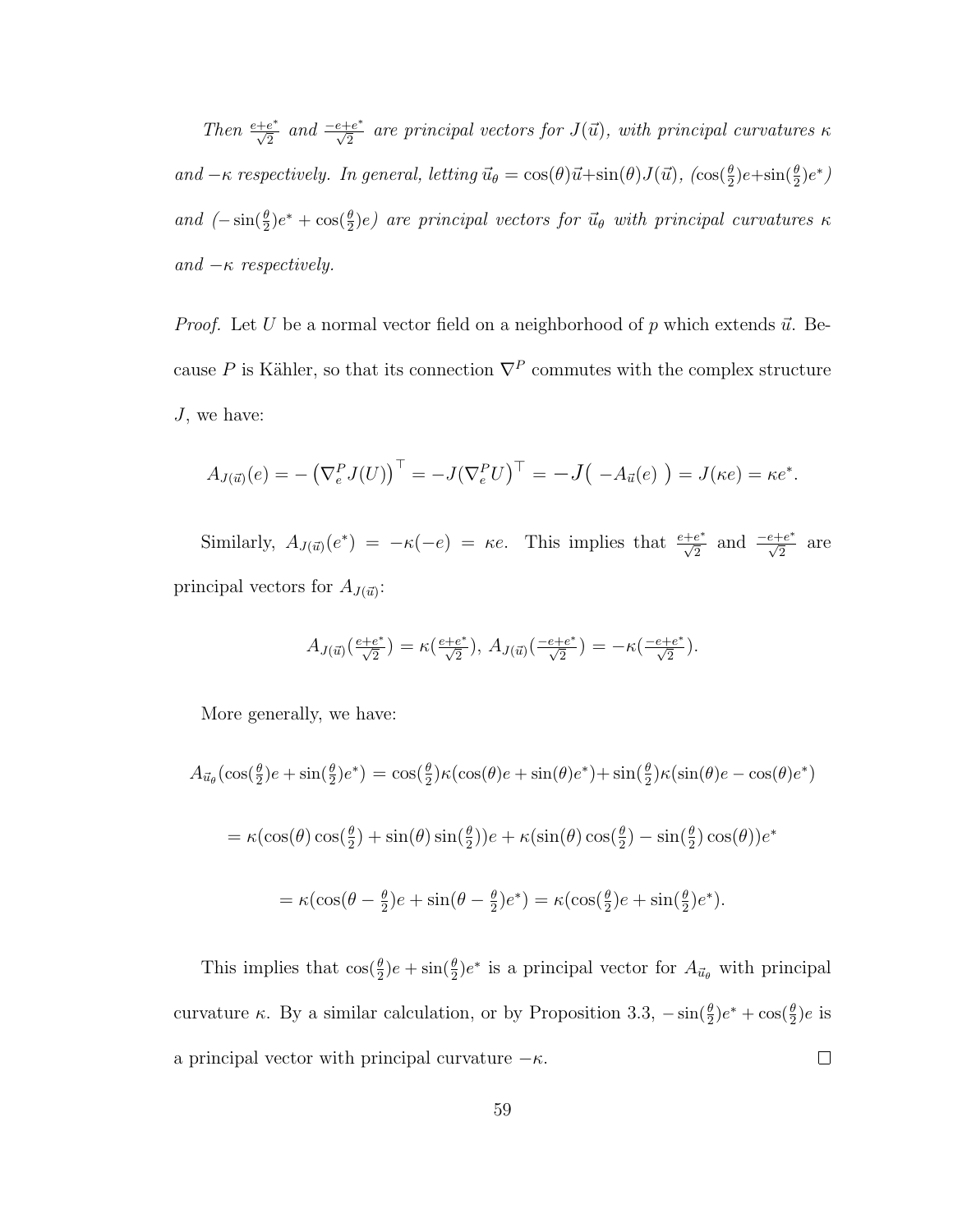For each complex line in the normal space of a Kähler submanifold, this gives us a set of tangent complex lines:

**Definition 5.2** (Holomorphic Principal Directions). Let M be a complex submanifold of a Kähler manifold P. Let  $\vec{u}$  be a normal vector to M at p, and let  $e_1$ ,  $J(e_1)$ ,  $e_2, J(e_2), \cdots, e_m, J(e_m)$  be an orthonormal basis of principal vectors for  $A_{\vec{u}},$  with principal curvatures  $\kappa_1$ ,  $-\kappa_1$ ,  $\kappa_2$ ,  $-\kappa_2$ ,  $\cdots$ ,  $\kappa_m$ ,  $-\kappa_m$  as in Proposition 3.3.

We will refer to the complex lines  $Span_{\mathbb{C}}(e_i)$  in the tangent space  $T_pM$  as a set of holomorphic principal directions for the complex line  $Span_{\mathbb{C}}(\vec{u})$  in the normal space  $\nu_p M$ .

We let  $\nu^{Proj} M$  denote the projectivized normal bundle of M in  $\mathbb{C}P^N$ , as in the proof of Proposition 1.2. Proposition 5.1 allows us to express the total absolute curvature of a complex projective manifold as an integral over  $\nu^{Proj} M$ :

Proposition 5.3. Let M be a compact complex manifold of complex dimension m holomorphically immersed in  $\mathbb{C}P^N$ , and let  $\nu^{Proj}M$  be its projectivized normal bundle. For each complex line in the normal space to  $M$  at a point  $p$ , as in Definition 5.2, let  $\kappa_1^2, \kappa_2^2, \cdots, \kappa_m^2$  be the squares of the principal curvatures for a set of holomorphic principal directions, and let  $\sigma_i(\kappa^2)$  be the i<sup>th</sup> symmetric function of the  $\kappa_i^2$ , as in  $(3.6)$ . Then: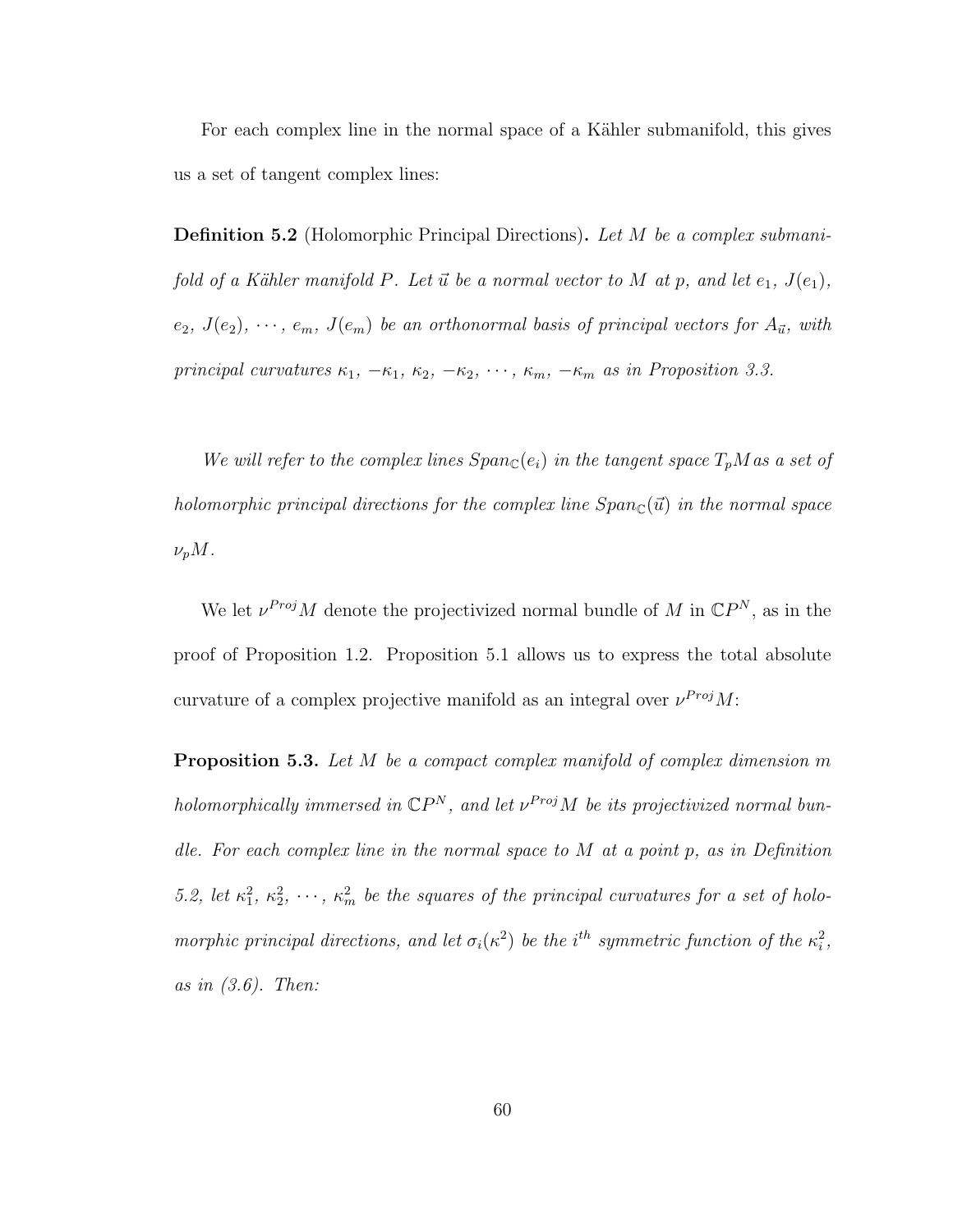$$
\mathcal{T}(M) = \frac{4\pi}{Vol(\mathbb{C}P^N)} \int \int \int \prod_{i=1}^m \left( \cos^2(r) - \kappa_i^2 \sin^2(r) \right) \cos(r) \sin^{(2N-2m-1)}(r) \, dr \, dVol_{\nu^{Proj} M} \n= \frac{4\pi}{Vol(\mathbb{C}P^N)} \int \int \int \prod_{i=0}^m (-1)^i \sin^{(2N-2m-1+2i)}(r) \cos^{(2m-2i+1)}(r) \sigma_i(\kappa^2) \, dr \, dVol_{\nu^{Proj} M}.
$$

The factor  $4\pi$  in Proposition 5.3, instead of 2 as in Definition 1.4, is because the fibres of  $\nu_p^1 M$  over  $\nu_p^{Proj} M$  have length  $2\pi$ .

For a complex projective hypersurface  $M$ , this allows us to express the total absolute curvature as an integral over M itself:

Theorem 5.4. Let M be a compact complex manifold, of complex dimension m, holomorphically immersed in  $\mathbb{C}P^{m+1}$ . For each p in M, let  $K_1, K_2, \cdots, K_m$  be the holomorphic sectional curvatures of a family of holomorphic principal directions at p. Let  $\sigma_i(K)$  represent the i<sup>th</sup> elementary symmetric function of the  $K_i$ .

Then  $K_i = 4 - 2\kappa_i^2$ , and the total absolute curvature of M is:

$$
\mathcal{T}(M) = \frac{4\pi}{Vol(\mathbb{C}P^N)} \int \int \int \sum_{i=0}^m \left(1 - 3\sin^2(r)\right)^{(m-i)} \left(\frac{\sin^{2i}(r)}{2^i}\right) \sigma_i(K) \, \Big| \, \cos(r) \sin^{(2N-2m-1)}(r) \, dr \, dVol_M.
$$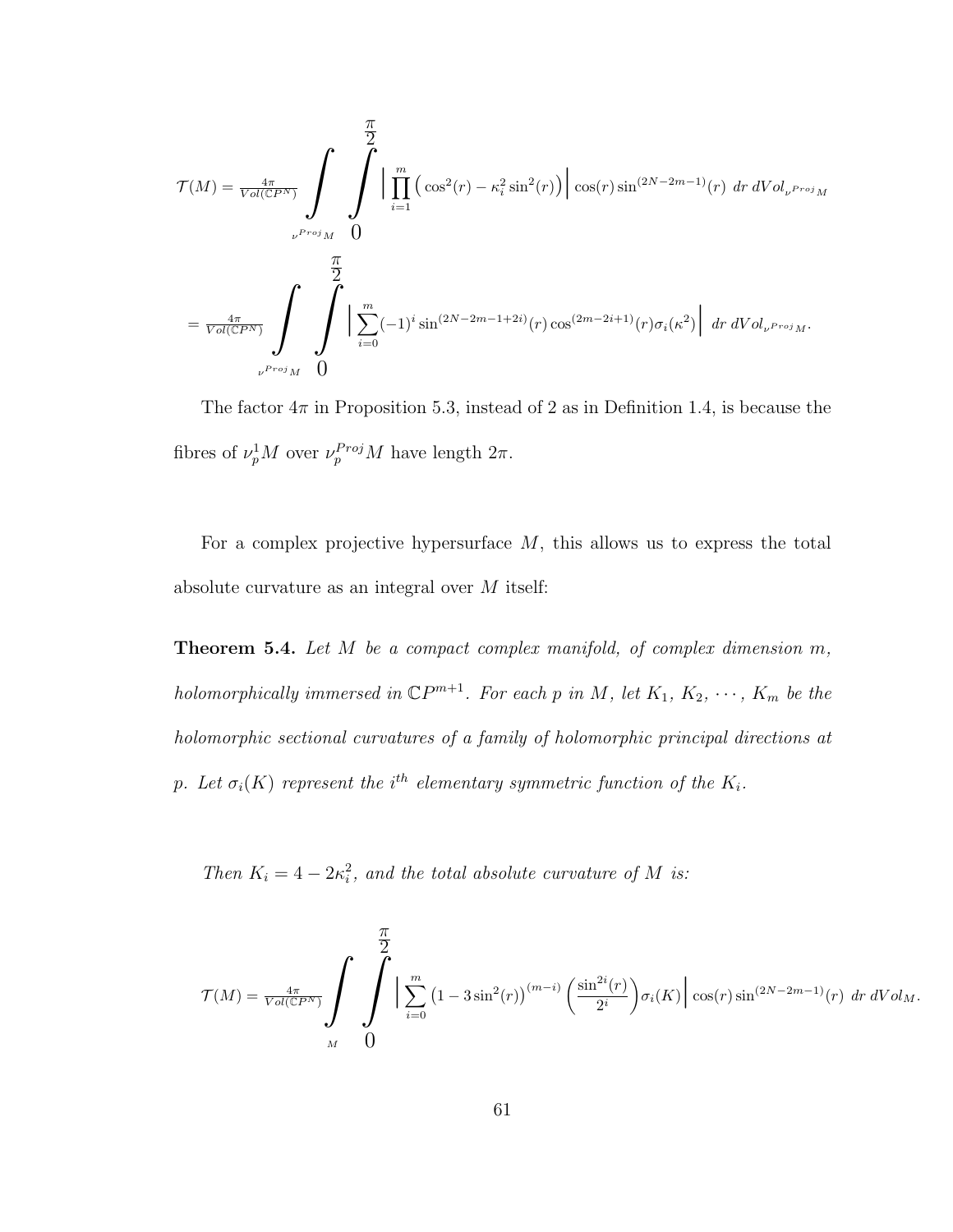*Proof.* By the Gauss formula, the holomorphic sectional curvature  $K_i$  of a holomorphic principal direction  $Span_{\mathbb{C}}(e_i)$  is equal to  $4-2\kappa_i^2$ , where  $\kappa_i, -\kappa_i$  are the principal curvatures of the principal vectors  $e_i$ ,  $J(e_i)$ . Substituting this in the expression for  $\mathcal{T}(M)$  in Proposition 5.3, we have:

$$
\mathcal{T}(M) = \frac{4\pi}{\text{Vol}(CP^N)} \int_{M} \int_{0}^{\frac{\pi}{2}} \left| \prod_{i=1}^{m} \left( \cos^2(r) - \left( \frac{4 - K_i}{2} \right) \sin^2(r) \right) \right| \cos(r) \sin^{(2N - 2m - 1)}(r) dr dVol_M
$$
  
\n
$$
= \frac{4\pi}{\text{Vol}(CP^N)} \int_{M} \int_{0}^{\frac{\pi}{2}} \left| \prod_{i=1}^{m} \left( 1 - 3 \sin^2(r) + K_i \left( \frac{\sin^2(r)}{2} \right) \right) \right| \cos(r) \sin^{(2N - 2m - 1)}(r) dr dVol_M
$$
  
\n
$$
= \frac{4\pi}{\text{Vol}(CP^N)} \int_{M} \int_{0}^{\frac{\pi}{2}} \left| \sum_{i=0}^{m} \left( 1 - 3 \sin^2(r) \right)^{(m-i)} \left( \frac{\sin^{2i}(r)}{2^i} \right) \sigma_i(K) \right| \cos(r) \sin^{(2N - 2m - 1)}(r) dr dVol_M.
$$

Calabi proved in [Ca53] that if a Kähler manifold admits a holomorphic isometric immersion into a complex space form, even locally, then this immersion is essentially unique:

**Theorem 5.5** (Calabi, [Ca53]). Let  $(M, h)$  be a Kähler manifold of complex dimension m, and let U be a neighborhood in M which admits a holomorphic isometric immersion into a complex space form  $F(N, \lambda)$ , of complex dimension N and holomorphic sectional curvature  $\lambda$ . Suppose that the image of this immersion does not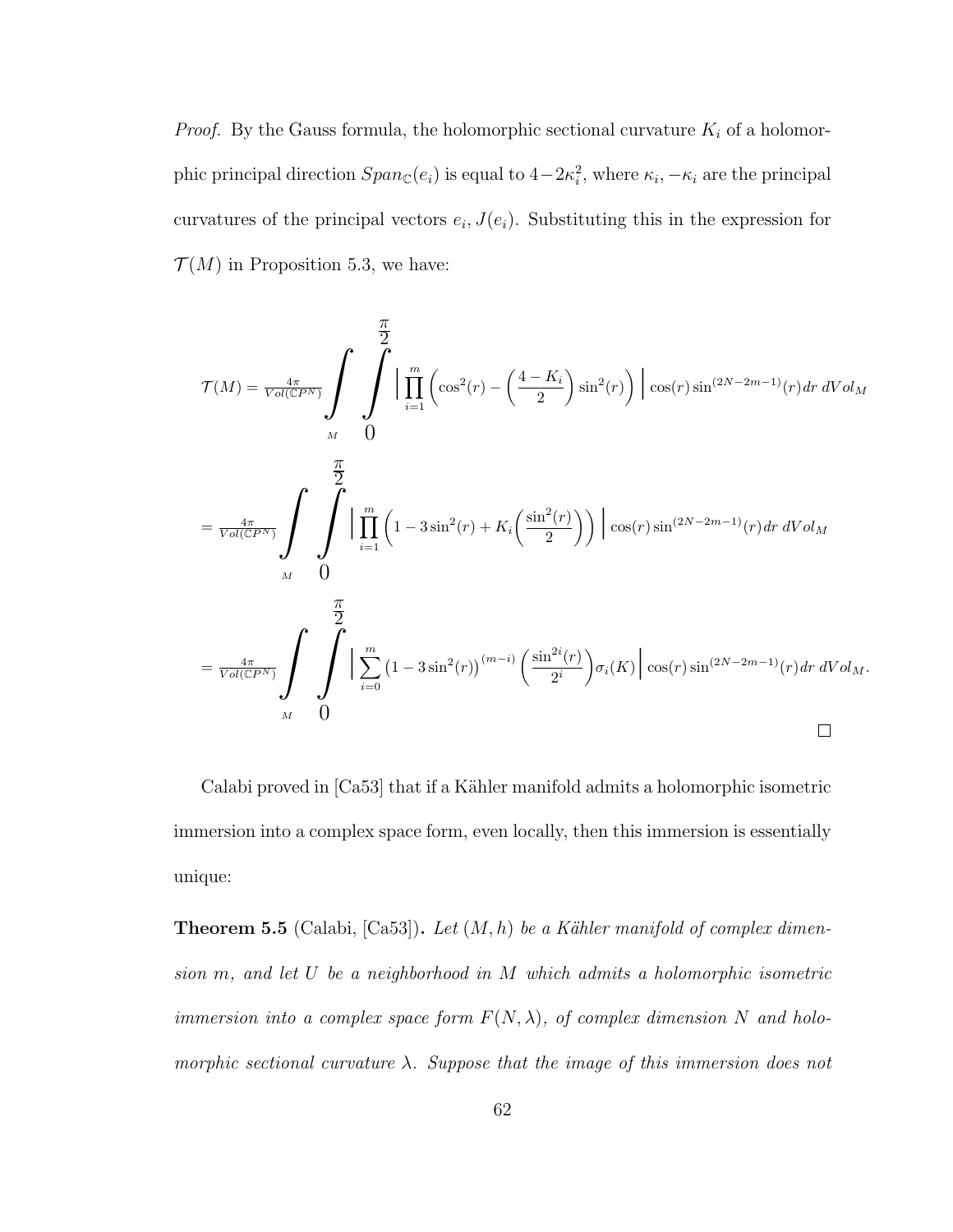lie in any proper linear subspace of  $F(N, \lambda)$ .

Then the dimension  $N$  of the ambient space is uniquely determined by the holomorphic sectional curvature  $\lambda$  and the metric h on U, and the immersion is uniquely determined up to a holomorphic isometry of  $F(N, \lambda)$ .

Corollary 5.6. All holomorphic isometric immersions of a compact Kähler manifold (with a fixed metric) into complex projective space have the same total absolute curvature.

In general, Proposition 5.4 does not give a completely intrinsic representation of  $\mathcal{T}(M)$  because it does not characterize the holomorphic principal directions of M in  $\mathbb{C}P^N$  intrinsically. However it follows from Calabi's theorem that the total absolute curvature of a complex projective manifold is actually part of its intrinsic geometry, and for curves  $\Sigma$  in  $\mathbb{C}P^2$ , Proposition 5.4 does give a completely intrinsic representation of  $\mathcal{T}(\Sigma)$ :

**Theorem 1.5** Let  $\Sigma$  be a smooth curve in  $\mathbb{C}P^2$ , with K the sectional curvature of its projectively induced metric. Then:

$$
\mathcal{T}(\Sigma) = \frac{1}{\pi} \int \frac{(K-4)^2 + 4}{6 - K} dA_{\Sigma}.
$$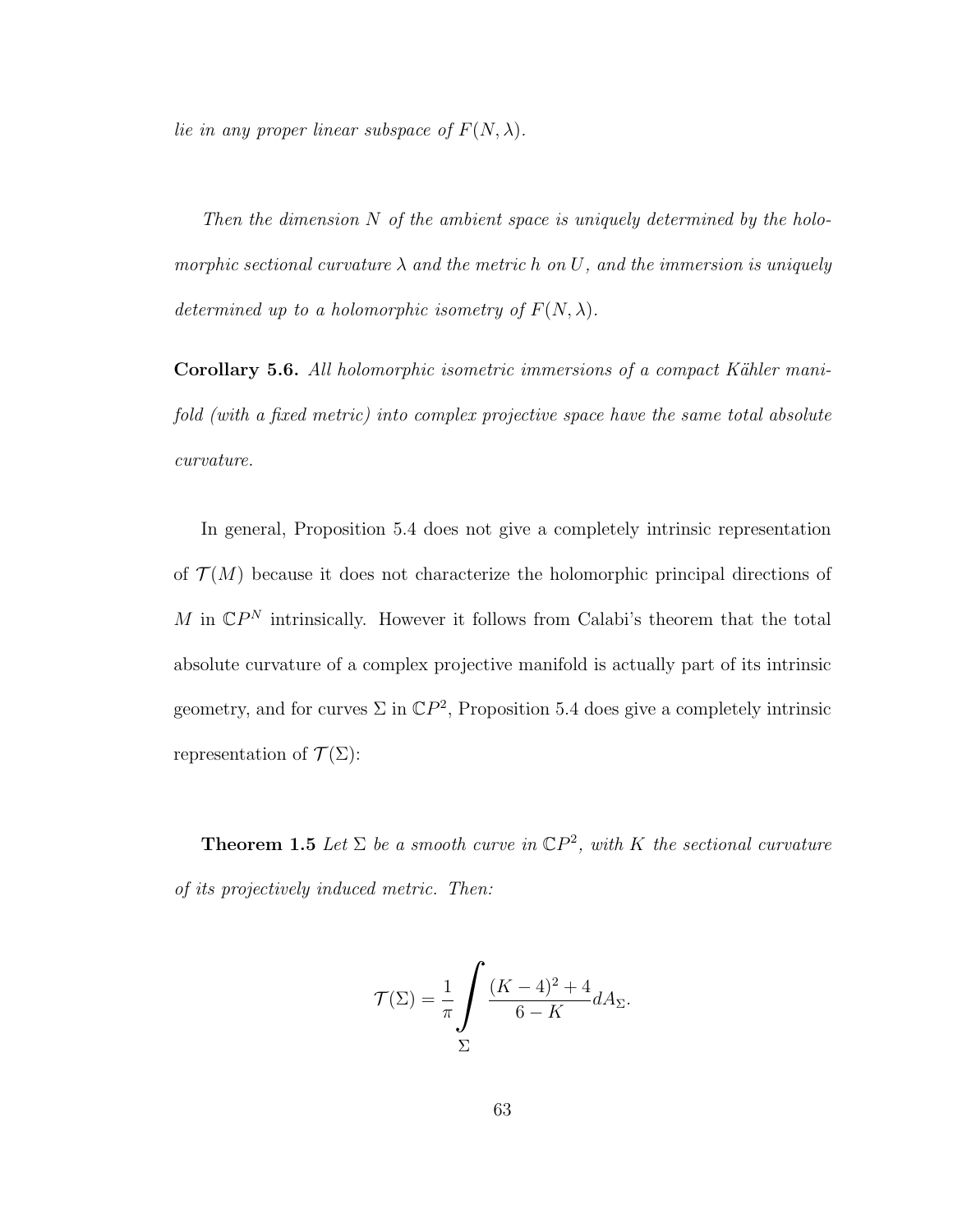Recall that the sectional curvature of  $\Sigma$  is bounded above by 4, away from the value 6 at which the integrand would be undefined.

*Proof of Theorem 1.5.* By Proposition 5.4, the pointwise contribution to  $\mathcal{T}(\Sigma)$  from a point of  $\Sigma$  with curvature K is:

$$
\int_{0}^{\frac{\pi}{2}} \left| 1 + \left(\frac{K}{2} - 3\right) \sin^2(r) \right| \cos(r) \sin(r) dr.
$$
 (5.1)

When  $r = 0$ ,  $1 + (\frac{K}{2} - 3) \sin^2(r) = 1$ . When  $r = \frac{\pi}{2}$  $\frac{\pi}{2}$ , 1 +  $(\frac{K}{2} - 3) \sin^2(r) = \frac{K}{2} - 2$ , which is less than or equal to zero for  $K \leq 4$ , with equality precisely when  $K = 4$ . In general,  $1 + (\frac{K}{2} - 3) \sin^2(r) = 0$  precisely when  $\sin^2(r) = \frac{2}{6-K}$ , so when  $r =$  $arcsin(\sqrt{\frac{2}{6-K}})$ . For  $K \in (-\infty, 4]$ ,  $\sqrt{\frac{2}{6-K}}$  takes values in  $(0, 1]$ , so  $arcsin(\sqrt{\frac{2}{6-K}})$  has a well-defined value in  $(0, \frac{\pi}{2})$  $\frac{\pi}{2}$ . Let  $\alpha_K$  denote this value of  $\arcsin(\sqrt{\frac{2}{6-K}})$ . We then evaluate the integral in (5.1) over the intervals  $[0, \alpha_K]$  and  $[\alpha_K, \frac{\pi}{2}]$  $\frac{\pi}{2}$ . The resulting pointwise value for the total absolute curvature is:

$$
\int_{0}^{\alpha_{K}} \left(1 + \left(\frac{K}{2} - 3\right)\sin^{2}(r)\right)\cos(r)\sin(r)dr - \int_{\alpha_{K}}^{\frac{\pi}{2}} \left(1 + \left(\frac{K}{2} - 3\right)\sin^{2}(r)\right)\cos(r)\sin(r)dr
$$

$$
= \left(\frac{1}{2}\right)\left(\frac{K^{2} - 8K + 20}{24 - 4K}\right) = \left(\frac{1}{8}\right)\left(\frac{(K - 4)^{2} + 4}{6 - K}\right).
$$

Substituting this in the expression for  $\mathcal{T}(\Sigma)$  in Theorem 5.4, together with the fact that  $Vol(\mathbb{C}P^2) = \frac{\pi^2}{2}$  $\frac{\pi^2}{2}$ , gives the result.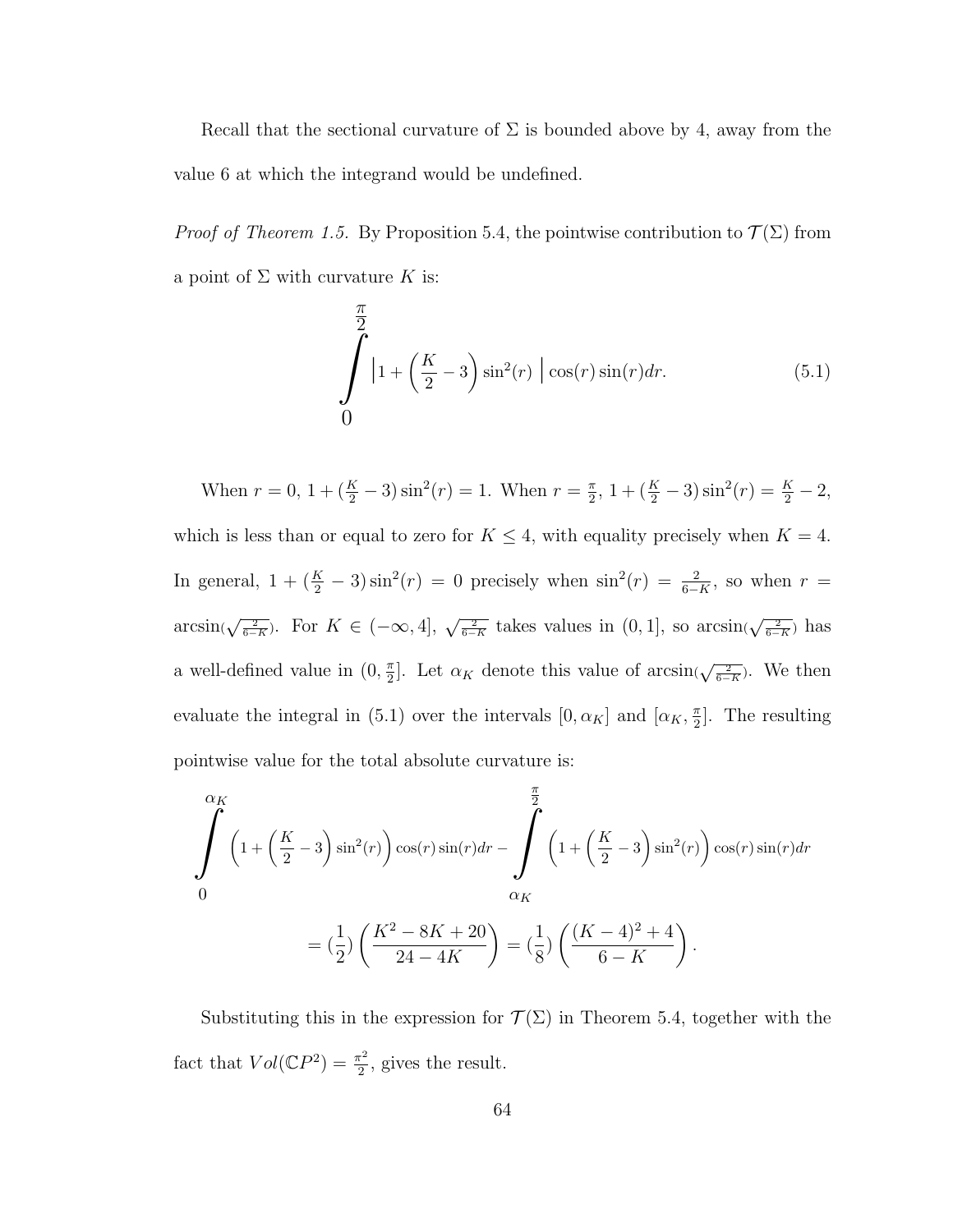*Example* 5.7. The conic  $\mathcal F$  described by  $z_0^2 + z_1^2 + z_2^2 = 0$  in  $\mathbb{C}P^2$  is isometric to a round 2-sphere with curvature 2. As a degree 2 curve,  $Area(\mathcal{F}) = 2 \times Area(\mathbb{C}P^1) = 2\pi$ . (More generally, as explained in Remark 3.4, Wirtinger's inequality implies that a degree d curve in  $\mathbb{C}P^2$  has area  $d \times Area(\mathbb{C}P^1) = d\pi$ .) By Theorem 1.5, we then have:

$$
\mathcal{T}(\mathcal{F}) = \frac{1}{\pi} \int \frac{(2-4)^2 + 4}{6-2} dA_{\Sigma} = \frac{1}{\pi} \times 2\pi \times 2 = 4.
$$

This shows that Part B of Theorem 1.1 is sharp.

More generally, for smooth degree d curves in  $\mathbb{C}P^2$ , the following holds:

**Proposition 5.8.** Let  $\Sigma_d$  be a smooth curve of degree d in  $\mathbb{C}P^2$ . Then:

$$
2d^2 - 4d + 4 \le \mathcal{T}(\Sigma_d) \le 2d^2. \tag{5.2}
$$

*Proof.*  $\Sigma_d$  is a compact Riemann surface of genus  $\frac{(d-1)(d-2)}{2}$ . As explained in Example 5.7, its area is  $d\pi$ . Let  $K_d$  be the average sectional curvature of  $\Sigma_d$ . By the Gauss-Bonnet formula,

$$
d\pi K_d = 2\pi \chi(\Sigma_d) = 2\pi (2 - (d-1)(d-2)) = 2\pi d(3-d).
$$

Therefore,  $K_d = 2(3 - d)$ .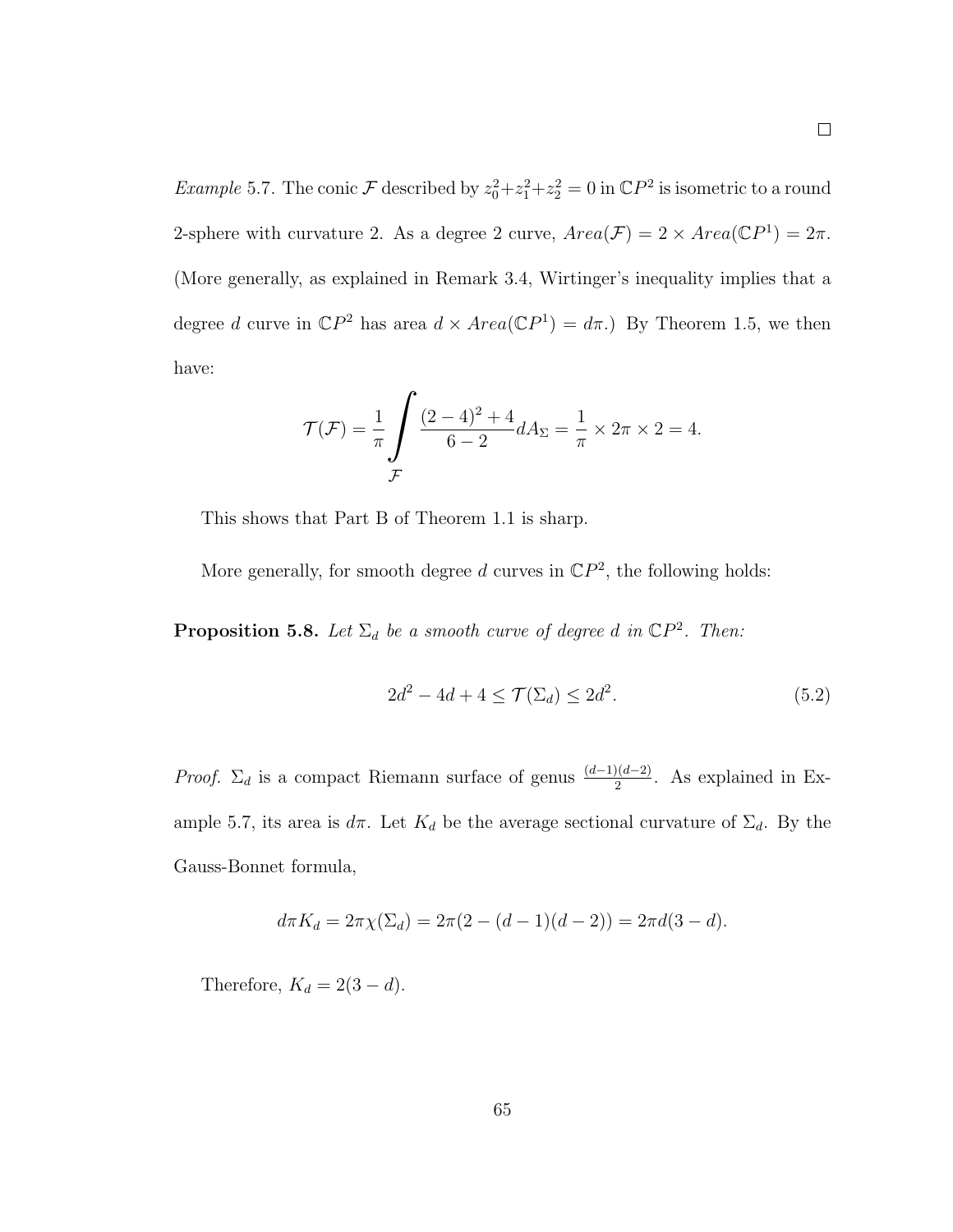By applying Jensen's inequality to the function  $\frac{(K-4)^2+4}{6-K}$  in Theorem 1.5, which is convex on  $(-\infty, 4]$ , we then have:

$$
Area(\Sigma_d) \left( \frac{(K_d - 4)^2 + 4}{6 - K_d} \right) \le \int \frac{(K - 4)^2 + 4}{6 - K} dA_{\Sigma_d} = \pi \times \mathcal{T}(\Sigma_d).
$$

This implies that  $2d^2 - 4d + 4 \leq \mathcal{T}(\Sigma_d)$ .

On the other hand,  $\frac{(K-4)^2+4}{6-K}$  is asymptotic, as  $K \to -\infty$ , to a line with slope −1. It is straight-forward to check that the linear function  $f(K) = 6 - K$  gives an upper bound for  $\frac{(K-4)^2+4}{6-K}$  for all  $K \leq 4$ , with equality when  $K = 4$ , and that this is the best linear upper bound possible, in that a line with greater slope or smaller intercept will no longer give an upper bound for  $\frac{(K-4)^2+4}{6-K}$  for all  $K \in (-\infty, 4]$ . We then have:

$$
\mathcal{T}(\Sigma_d) = \frac{1}{\pi} \int \frac{(K-4)^2 + 4}{6-K} dA_\Sigma \le \frac{1}{\pi} \int \left(6 - K\right) dA_\Sigma = \frac{1}{\pi} \left(6 \operatorname{Area}(\Sigma_d) - 2\pi \chi(\Sigma_d)\right) = 2d^2.
$$
  

$$
\Sigma_d
$$

Hulin proved in [Hu00] that if a Kähler-Einstein metric on a compact complex manifold is induced by a holomorphic embedding into complex projective space, then the metric has positive scalar curvature. In particular, the only constantcurvature metrics on plane algebraic curves, with  $K \equiv K_d$ , occur on curves of degree 1, and on curves of degree 2 which are isometric (and thus congruent, by Calabi's theorem) to the curve in Example 5.7. Other than for these curves, the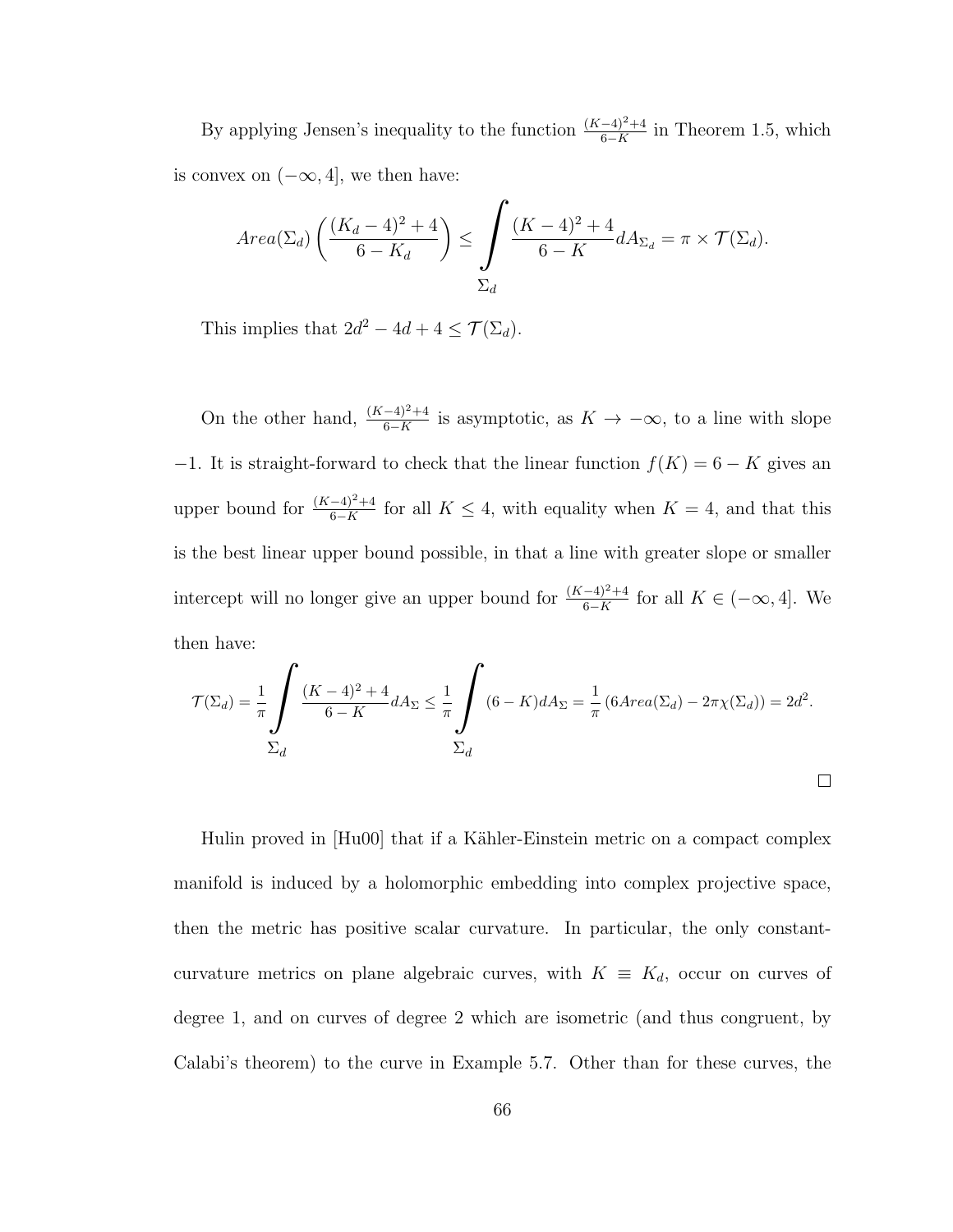first inequality in Proposition 5.8 is strict. The second inequality in Proposition 5.8 is strict except for degree 1 curves.

A smooth degree d curve in  $\mathbb{C}P^2$  whose curvature is nearly constant will have total absolute curvature close to the lower bound  $2d^2 - 4d + 4$  in Proposition 5.8. The equivalent statement for the upper bound  $2d^2$  seems harder to formulate. For example, it is shown by Vitter in [Vi74] that the degree d Fermat curve  $z_0^d + z_1^d + z_2^d = 0$ , for  $d \geq 3$ , has 3d points at which its sectional curvature is maximal, equal to 4. This shows that for curves of arbitrarily high degree, one cannot replace the linear upper bound  $6-K$  in the proof of Proposition 5.8 by a stronger upper bound, even though for any  $\epsilon > 0$ , a better linear upper bound is available for K confined to the interval  $(-\infty, 4 - \epsilon]$ .

We now have two results which give a lower bound for the total absolute curvature of a smooth curve in  $\mathbb{C}P^2$  in terms of its degree - Proposition 3.6 and Proposition 5.8:

Let  $\Sigma_d$  be a smooth degree d curve in  $\mathbb{C}P^2$ .

- By Proposition 3.6,  $2d^2 6d + 6 \leq \mathcal{T}(\Sigma_d)$ .
- By Proposition 5.8,  $2d^2 4d + 4 \leq \mathcal{T}(\Sigma_d) \leq 2d^2$ .

When  $d = 1$ , both results give the same estimate, that  $\mathcal{T}(\mathbb{C}P^1) \geq 2$ . We know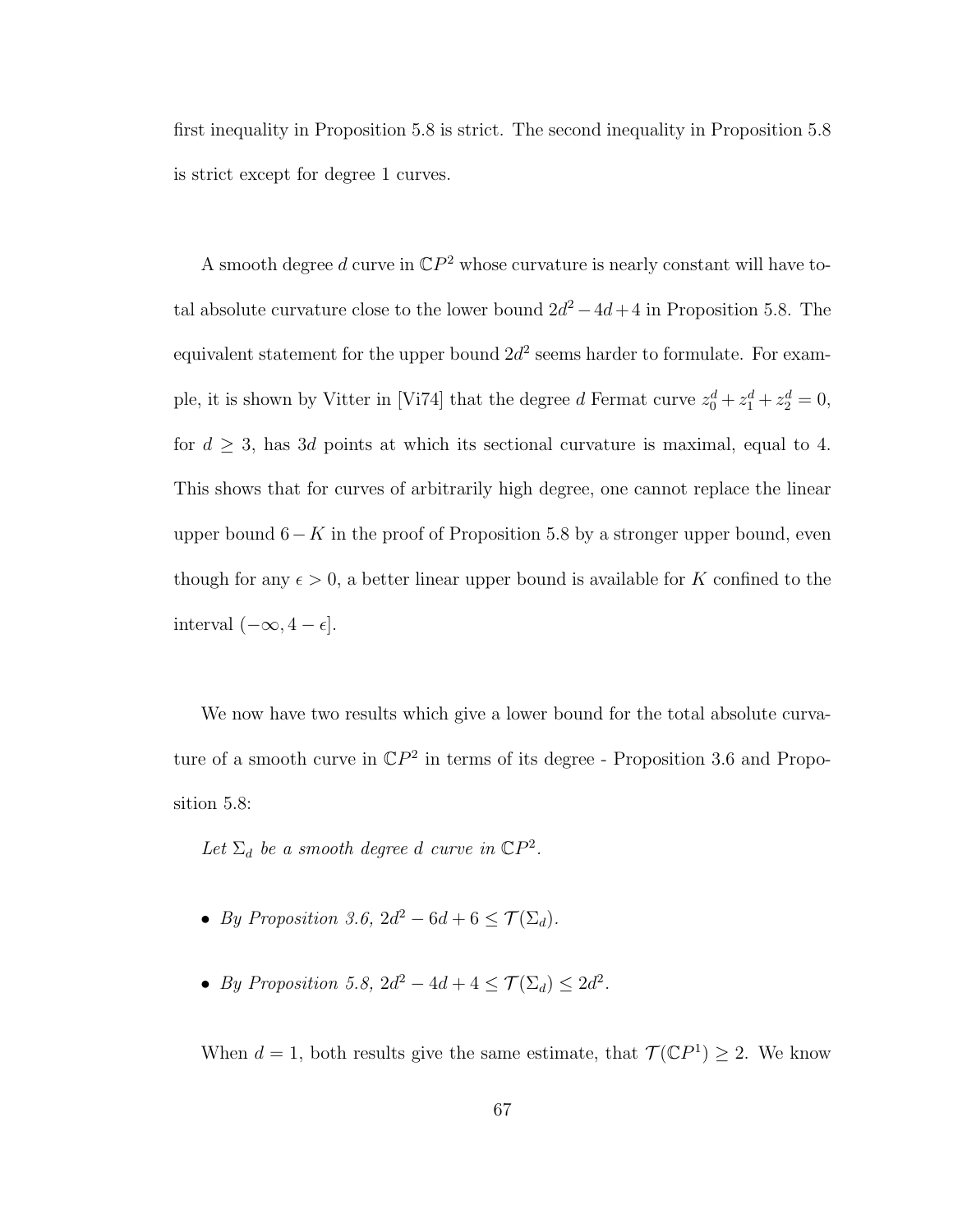that in fact  $\mathcal{T}(\mathbb{C}P^1) = 2$ . When  $d = 2$ , Proposition 5.8 implies that  $\mathcal{T}(\Sigma_2) \geq 4$ , which also follows from Part B of Theorem 1.1. Proposition 3.6 gives a weaker result, that  $\mathcal{T}(\Sigma_2) \geq 2$ . Proposition 5.8 also implies that  $\mathcal{T}(\Sigma_2) < 8$ . When  $d = 3$ , Proposition 3.6 implies that that  $\mathcal{T}(\Sigma_3) \ge 6$ . Proposition 5.8 implies that  $10 < \mathcal{T}(\Sigma_3) < 18$ .

For all  $d \geq 3$ , the lower bound in Proposition 5.8 is stronger than the result in Proposition 3.6. However, the upper and lower bounds in Proposition 5.8 together show that Proposition 3.6, based ultimately on the original Chern-Lashof theorems, gives the right order of growth in the degree d for the optimal lower bound for  $\mathcal{T}(\Sigma_d)$ . Proposition 5.8 also shows that for all  $d \geq 3$ , the total absolute curvatures of degree d curves are contained in an interval of length  $4(d-1)$ , between  $2d^2-4d+4$  and  $2d^2$ .

We note that the lower bound for degree  $d + 1$  curves,  $2(d+1)^2 - 4(d+1) + 4$ , exceeds the upper bound for degree  $d$  curves,  $2d^2$ , by 2. This implies that the total absolute curvature of a smooth curve in  $\mathbb{C}P^2$  determines its degree. We record this in the following:

**Proposition 1.6** Let  $\Sigma$  be a smooth curve in  $\mathbb{C}P^2$ . Then the degree of  $\Sigma$  is the unique  $d \in \mathbb{N}$  such that  $2d^2 - 4d + 4 \leq \mathcal{T}(\Sigma) \leq 2d^2$ .

By the Gauss-Bonnet formula, the (non-absolute) total curvature of a smooth plane curve determines its topology, and hence its degree for curves of degrees 3 and greater. However, the Gauss-Bonnet integral is the same for curves of degrees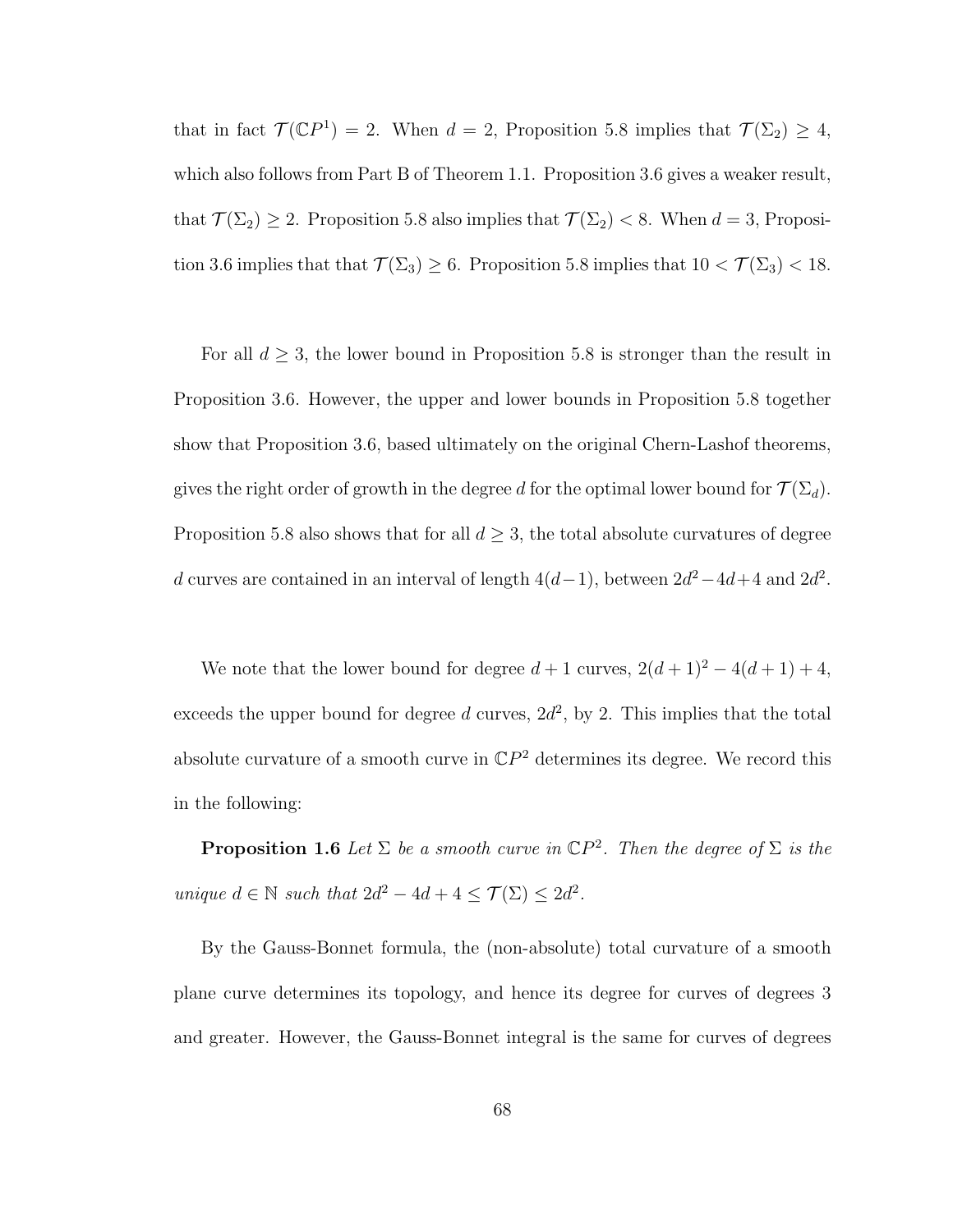1 and 2. Moreover, the Gauss-Bonnet integral is the same for all smooth curves of a fixed topological type - it cannot distinguish between non-isomorphic curves with the same topology, or between geometrically distinct embeddings of isomorphic curves. Total absolute curvature can distinguish these things in some cases - for example, smooth conics which are not congruent to the curve in Example 5.7 will have total absolute curvature greater than 4. In this sense, total absolute curvature is a somewhat stronger invariant than total curvature.

Proposition 1.6 implies that the total absolute curvatures of complex submanifolds of  $\mathbb{C}P^2$  belong to disjoint intervals in  $\mathbb{R}_{\geq 2}$ , with each interval associated to curves of a fixed degree. Smooth plane curves of degree  $d$ , together with their embeddings, belong to a continuous and connected family (parametrized by an open, dense and connected subset of  $\mathbb{C}P^{\binom{d+2}{2}-1}$  so the total absolute curvatures of smooth degree d curves in  $\mathbb{C}P^2$  form a connected interval in  $\mathbb{R}_{\geq 2}$ . By Theorem 5.8 and Example 5.7, this interval is a point for  $d = 1$ , is a sub-interval of [4, 8) which includes the endpoint 4 for  $d = 2$ , and is a sub-interval of  $(2d^2 - 4d + 4, 2d^2)$  for  $d \ge 3$ . Determining these intervals precisely, describing total absolute curvature as a function on the parameter space of smooth degree  $d$  curves and studying the total absolute curvature of singular curves would strengthen these results.

One can fix a higher-dimensional complex projective space and seek a charac-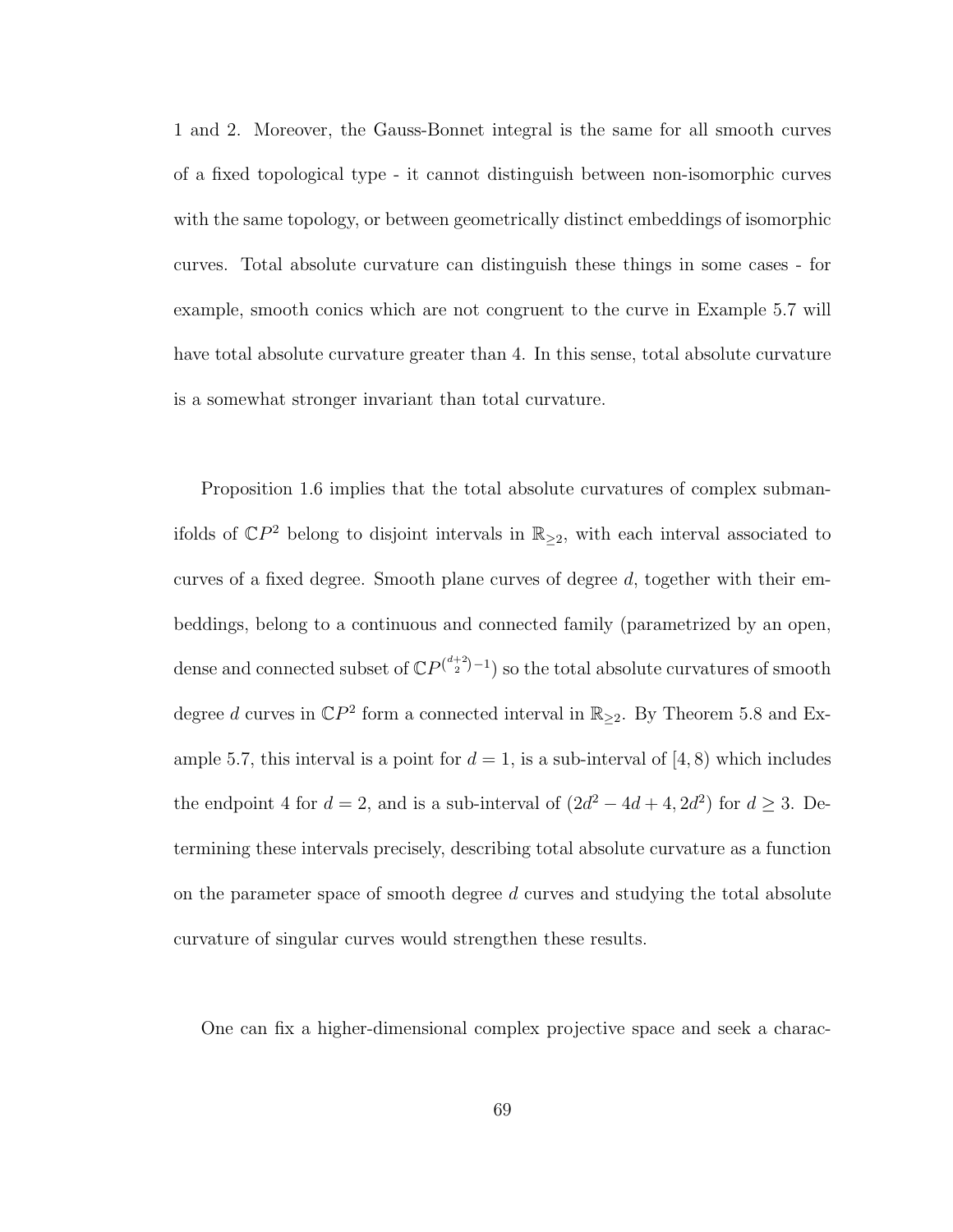terization of the total absolute curvatures of its closed complex submanifolds, along the lines of the results we have sketched above for complex submanifolds of  $\mathbb{C}P^2$ . However, one can also approach this question from a different point of view: one can fix a compact complex manifold  $M$ , of projective type, and ask for the total absolute curvatures of all metrics on M which can be induced by holomorphic immersions into complex projective space.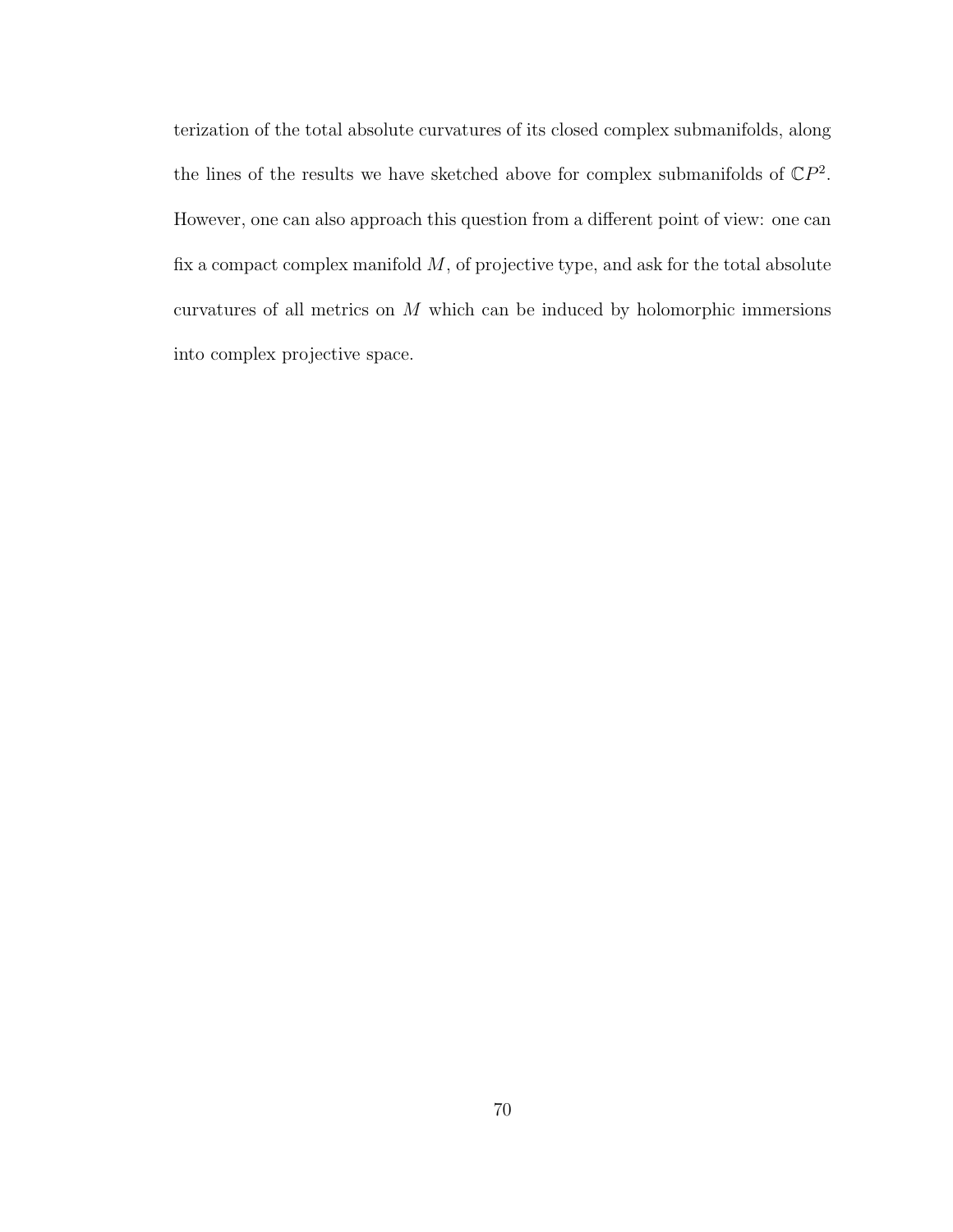## Bibliography

- [Al40] C. Allendoerfer The Euler Number of a Riemann Manifold, American Journal of Mathematics 62.1 (1940): p.243-248
- [AN95] X. Arnau and A. Naveira Total Curvatures of Compact Complex Submanifolds in  $\mathbb{C}P^n$ , Annals of Global Analysis and Geometry 13.1 (1995): 9-18
- [Ba07] A. Badus Morse Theory and the Gauss-Bonnet Formula, Diss. University of Pennsylvania, 2007.
- [Ca53] E. Calabi Isometric Imbedding of Complex Manifolds, Annals of Mathematics, Second Series, Vol.58, No.1 (Jul. 1953) p.1-23
- [CS10] D. Cartwright and T. Steger Enumeration of the 50 Fake Projective Planes, Comptes Rendus Mathematique 348.1-2 (2010): p.11-13
- [Ce74] T. Cecil Geometric Applications of Critical Point Theory to Submanifolds of Complex Projective Space, Nagoya Mathematical Journal 55 (1974): 5-31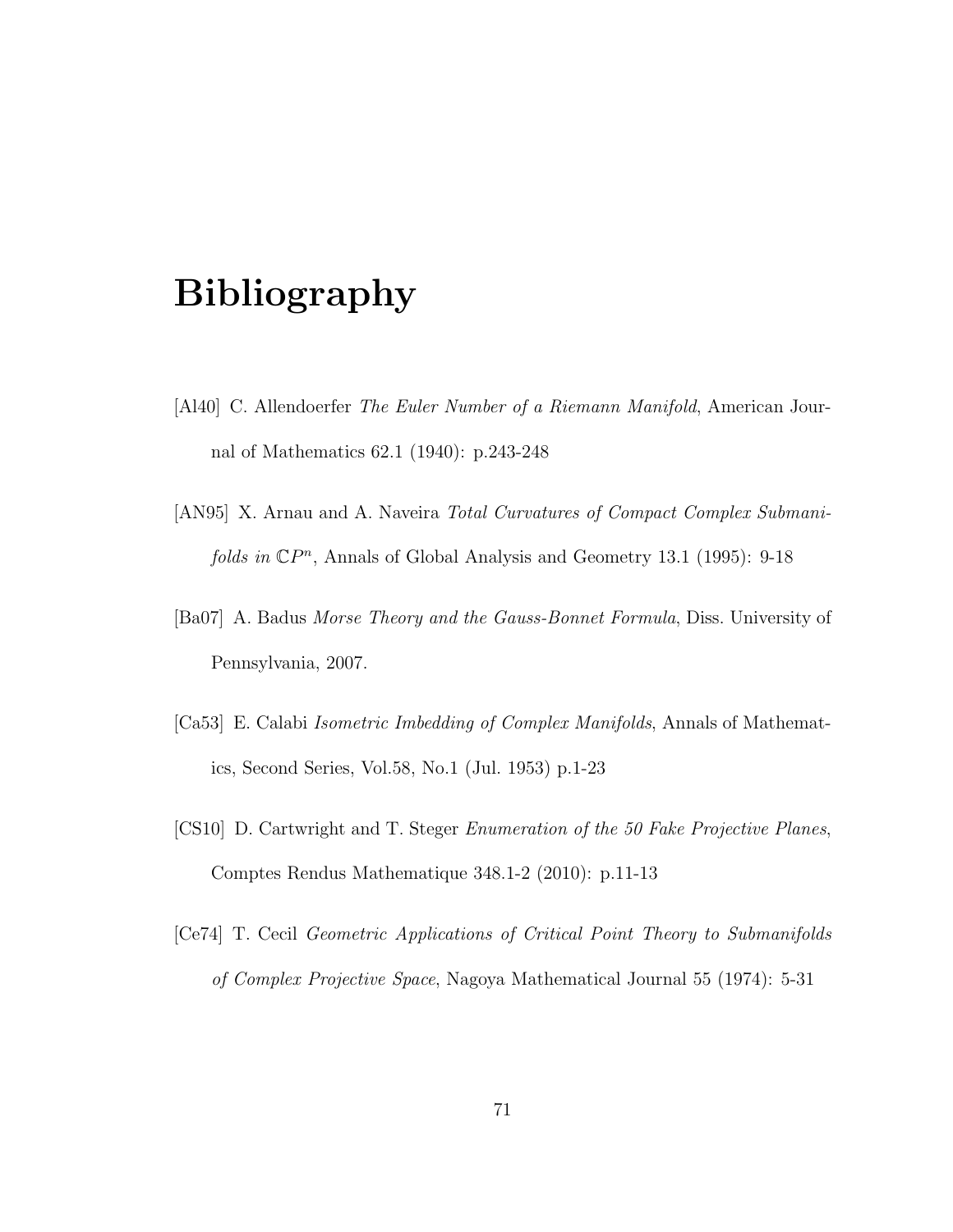- [CL57] S. Chern and R. Lashof On The Total Curvature of Immersed Manifolds, American Journal of Mathematics 79.2 (1957) p.306-318
- [CL58] S. Chern and R. Lashof On The Total Curvature of Immersed Manifolds II, Michigan Math. Journal 5 (1958) p.5-12
- [Fá49] I. Fáry Sur la Courbure Totale d'une Courbe Gauche Faisant un Noeud, Bull. Soc. Math. France 77 (1949): 128-138
- [Fr65] H. Federer Some Theorems on Integral Currents, Transactions of the American Mathematical Society 117 (1965): 43-67
- [Fe29] W. Fenchel Uber Krümmung und Windung Geschlossener Raumkurven, Mathematische Annalen 101.1 (1929): 238-252
- [Fe40] W. Fenchel On Total Curvatures of Riemannian Manifolds: I, Journal of the London Mathematical Society 1.1 (1940): p.15-22
- [Fl72] F. Flaherty The Volume of a Tube in Complex Projective Space, Illinois Journal of Mathematics 16.4 (1972): 627-638
- [Gr04] A. Gray Tubes, Birkhauser, 2004
- [GV81] A. Gray and L. Vanhecke The Volumes of Tubes in a Riemannian Manifold, Rend. Sem. Mat. Univ. e Politec. Torino. 39.3 (1981): p.1-50
- [Ho26] H. Hopf Über die Curvatura Integra Geschlossener Hyperflächen, Mathematische Annalen 95.1 (1926): p.340-367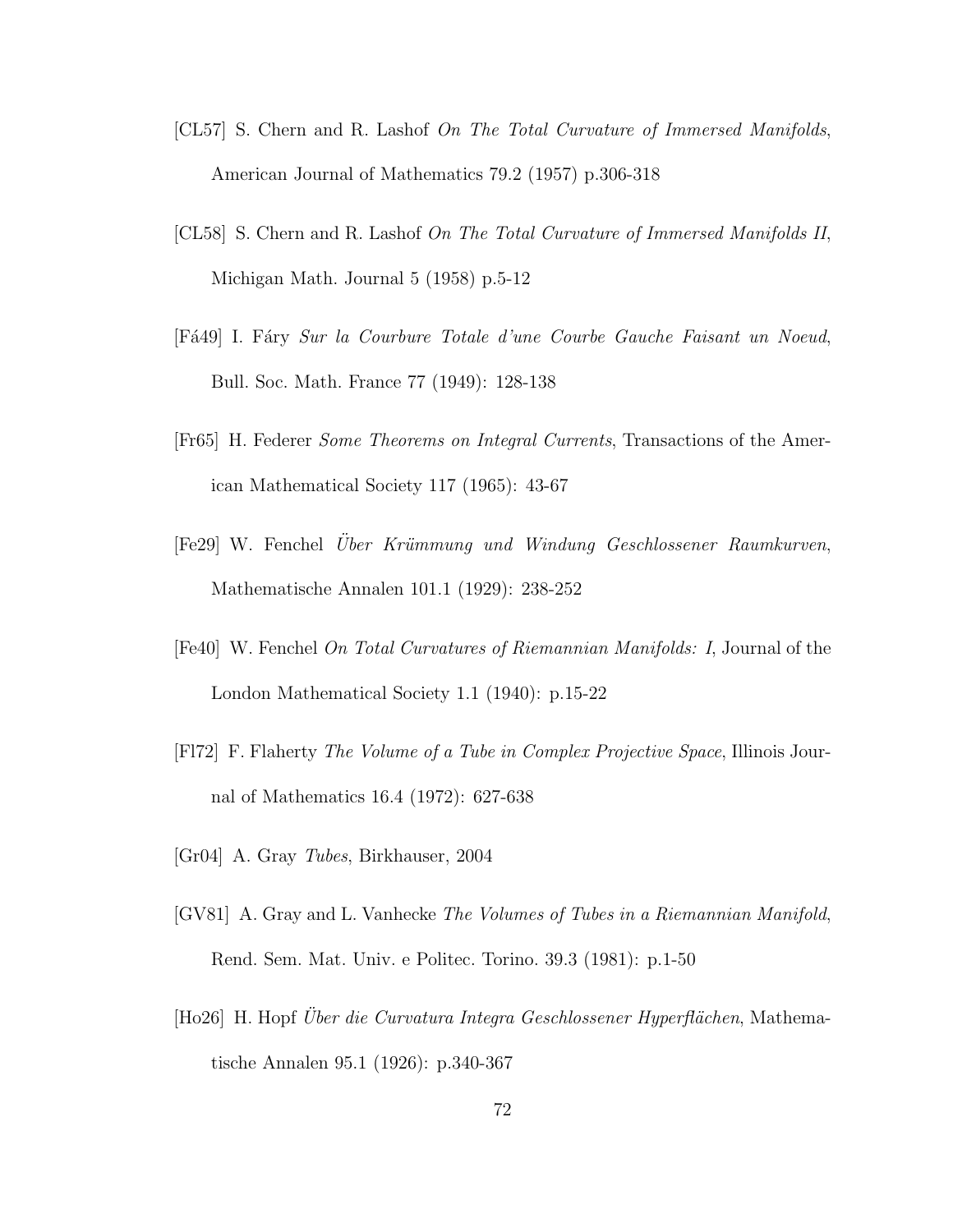- [Hu00] D. Hulin Kähler-Einstein Metrics and Projective Embeddings, Journal of Geometric Analysis 10.3 (2000) p.525-528
- [Huy06] D. Huybrechts Complex Geometry: An Introduction, Springer Science & Business Media, 2006
- [Is86] T. Ishihara Total Curvatures of Kaehler Manifolds in Complex Projective Spaces, Geometriae Dedicata 20.3 (1986): 307-318
- [Ko03] N. Koike Theorems of Gauss-Bonnet and Chern-Lashof Types in a Simply Connected Symmetric Space of Non-positive Curvature, Tokyo Journal of Mathematics 26.2 (2003): 527-539
- [Ko05] N. Koike The Gauss-Bonnet and Chern-Lashof Theorems in a Simply Connected Symmetric Space of Compact Type, Tokyo Journal of Mathematics 28.2 (2005) p.483-497
- [Mi50] J. Milnor *On the Total Curvature of Knots*, Annals of Mathematics (1950): 248-257
- [Mi63] J. Milnor *On the Betti Numbers of Real Varieties*, Proceedings of the American Mathematical Society 15.2 (1964): 275-280
- [Na54] J. Nash  $C^1$  *Isometric Imbeddings*, Annals of Mathematics (1954): 383-396
- [Na56] J. Nash The Imbedding Problem for Riemannian Manifolds, Annals of Mathematics (1956): 20-63